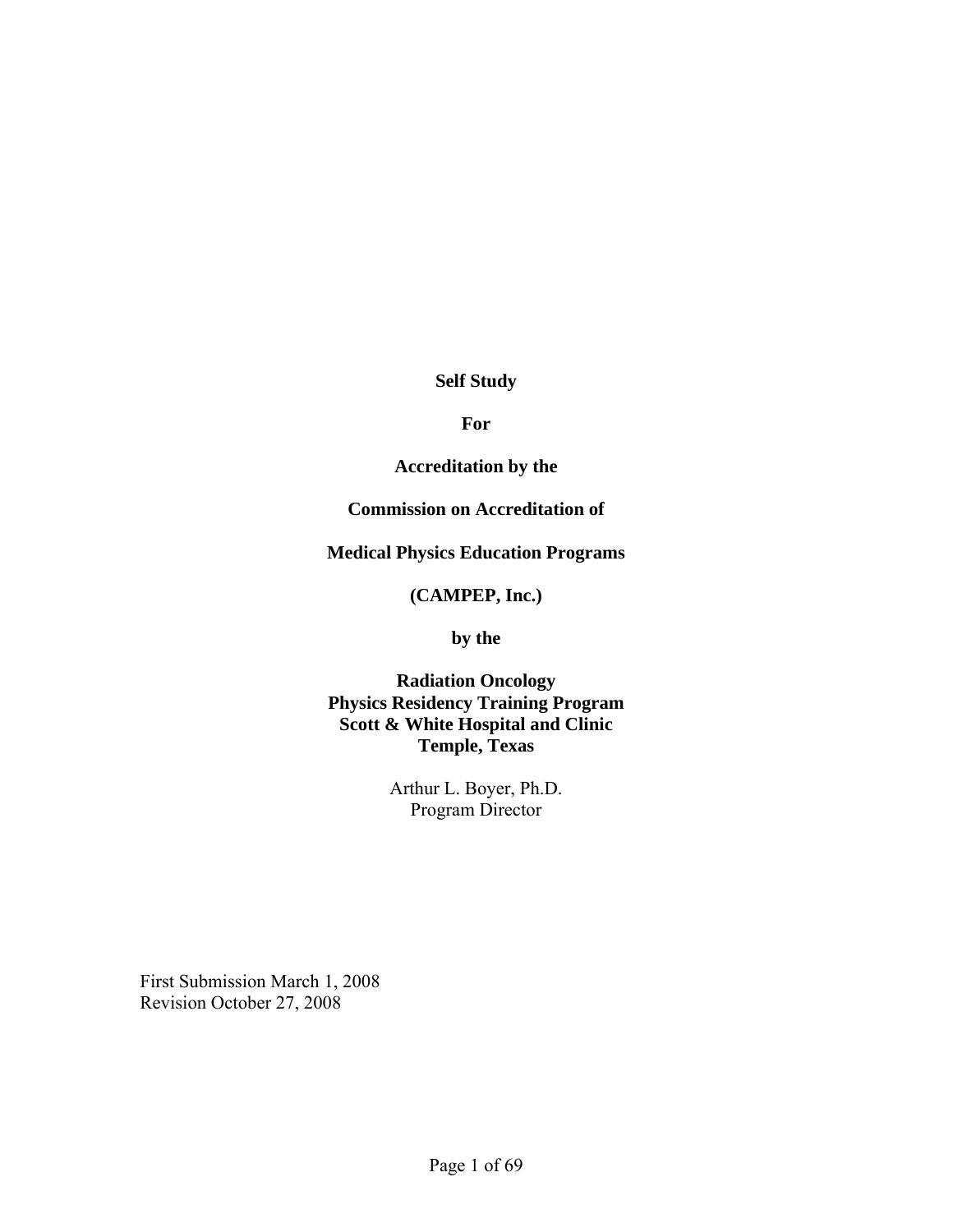### **CONTENTS**

| Attachment 10: Typical Radiation Oncology Physics Resident Rotation Schedule  55                                                                                                                                                                                                                                                            |  |
|---------------------------------------------------------------------------------------------------------------------------------------------------------------------------------------------------------------------------------------------------------------------------------------------------------------------------------------------|--|
| Attachment 3: Data on Clinical Medical Physics Residents Trained/Training to Date31<br>Attachment 4B: Scott & White Medical Physics Residency Program Web-Site  33<br>Attachment 5: Description/Application Materials Provided Prospective Candidates 34<br>Attachment 6B: Clinical Medical Physics Residency Candidate Evaluation Form  39 |  |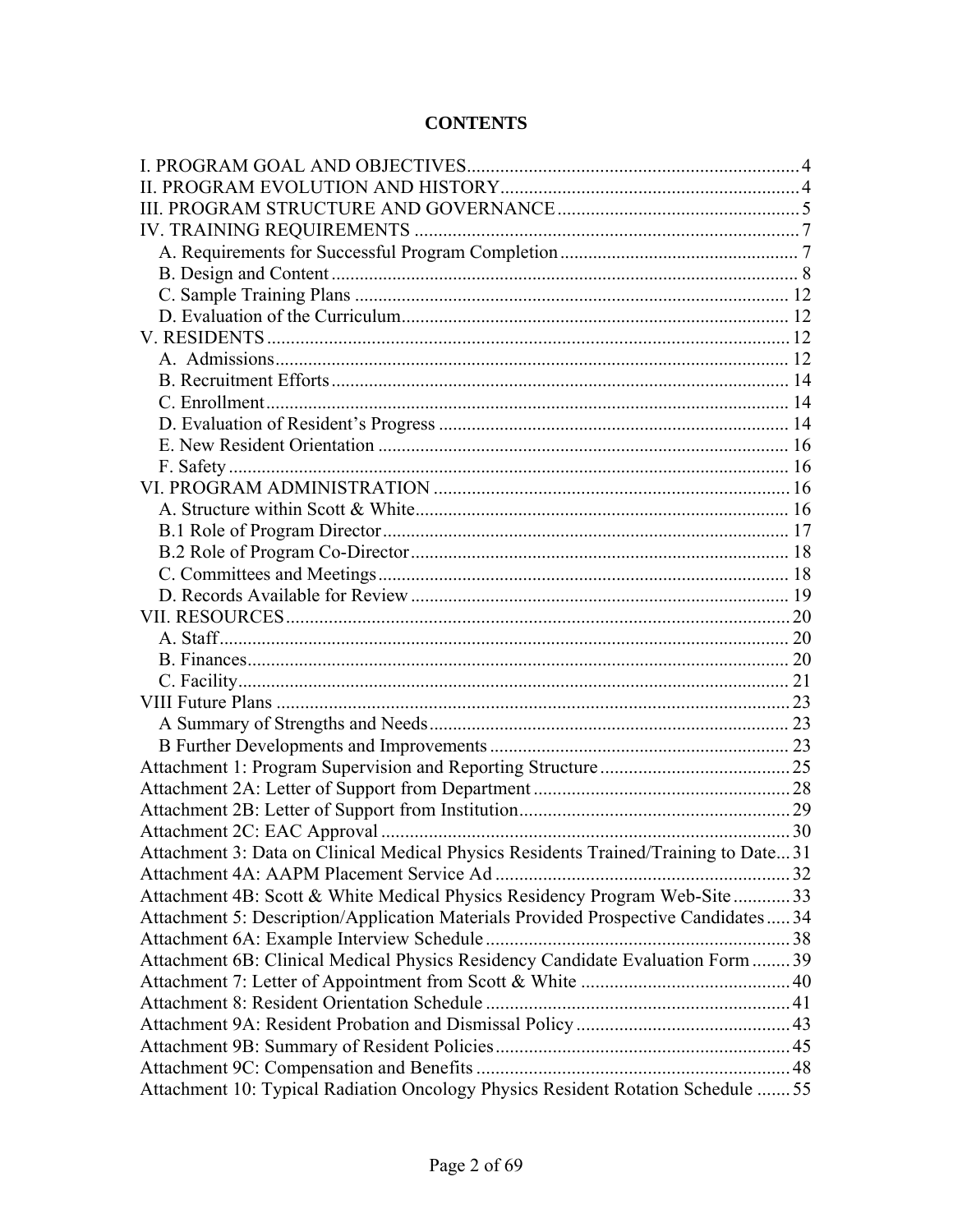| Attachment 19: Competency-Based Rotations Error! Bookmark not defined.87 |  |
|--------------------------------------------------------------------------|--|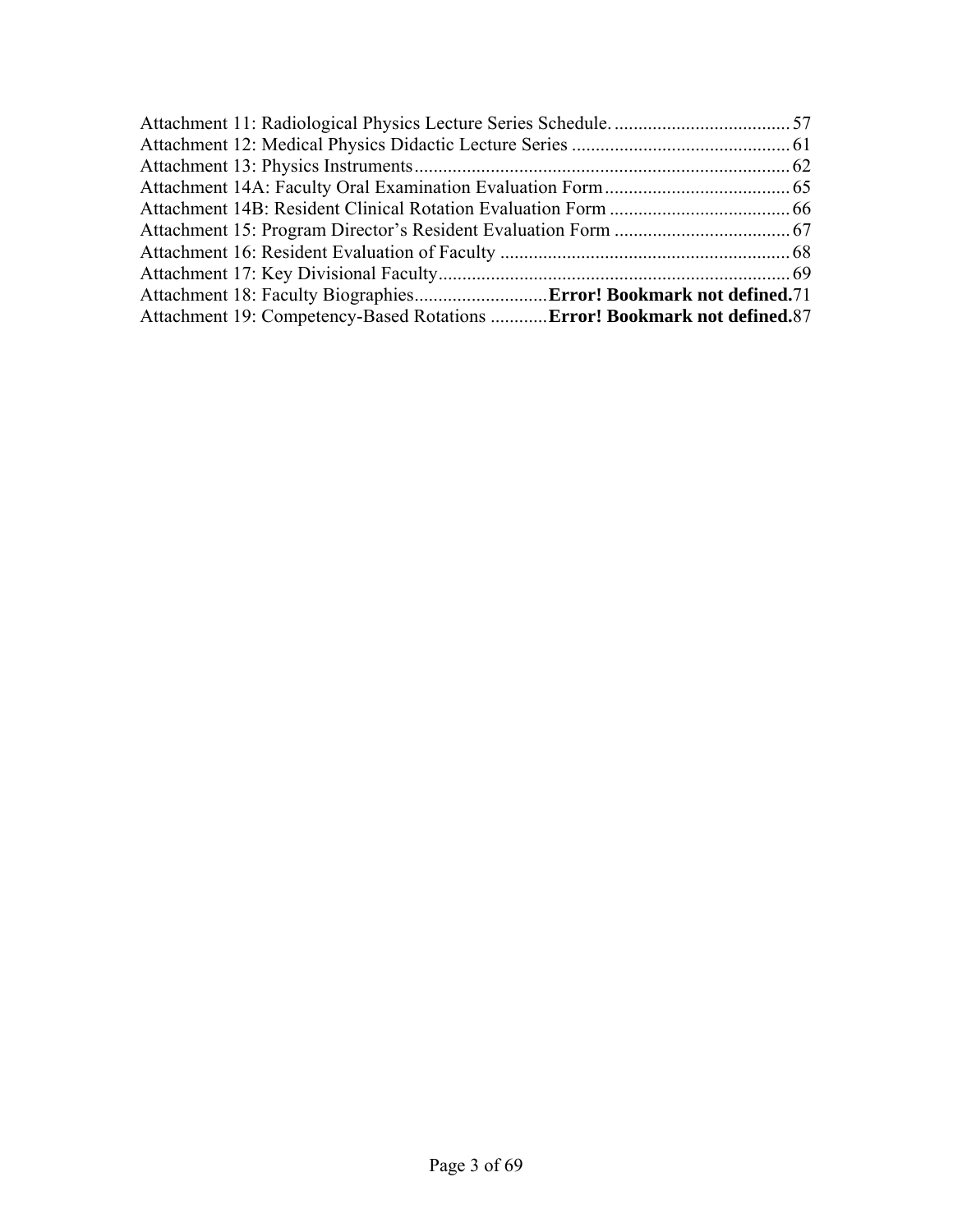#### **I. PROGRAM GOAL AND OBJECTIVES**

The Scott & White Hospital Radiation Oncology Physics Residency Training Program is intended to provide training in clinical radiation oncology physics. The targeted applicant will have an appropriate M.S. or a Ph.D. and will be committed to preparing for a clinically oriented career. Major objectives of the program include:

1. Provide a broad based, in depth training that will permit the graduate to contribute immediately and independently to the quality of medical care received by the radiation oncology patient. The residents will be assigned full time to clinical training and educational activities.

2. Provide the graduate of the program with a Certificate of Completion from the Scott & White Memorial Hospital and Scott, Sherwood and Brindley Foundation and The Texas A&M University System Health Science Center College of Medicine certifying that the graduate has satisfactorily completed a 24 months residency in a CAMPEP accredited Radiation Oncology Physics Residency Training Program.

3. Prepare the graduate for certification in the specialty of Therapeutic Radiological Physics by American Board of Radiology.

Training will take place under the close supervision of an Administration Subcommittee of the Medical Physics Education Committee of the Residency Program, comprised of experienced radiation oncology physicists, dosimetrists, and radiation oncologists. The program emphasizes all areas of training and experience that will be needed by a radiation oncology medical physicist in a "state-of-the-art" radiation oncology treatment facility.

#### **II. PROGRAM EVOLUTION AND HISTORY**

The Chair of the Radiology Department, Dr. Gill Naul, agreed to fund the initiation of the program when Dr. Boyer joined Scott & White in 2005. On November 29, 2006 Dr. Bruce Gerbi confirmed that CAMPEP would entertain an application from Scott &White for a Physics Residency. The Senior Staff and Staff of the Physics Division began planning the program. It was agreed that both diagnostic and therapy physicists would participate in the program in recognition of the strong imaging emphasis in the current practice of radiation oncology. An initial outline and draft of the Self-Study was initiated. On May 17, 2007, the Scott & White Education Advisory Committee approved the program and on May 22, 2007 the Scott & White Leadership Council and Board of Directors approved the program. An invitation to apply for admission to the Residency Program was listed in the AAPM Placement Service in May 2007. During the summer of 2007 candidates were interviewed for the first Residency position. Rebecca Weinberg was selected by the Residency Review Committee from a pool of twenty applicants. On August 31, 2007, The American Society for Therapeutic Radiology and Oncology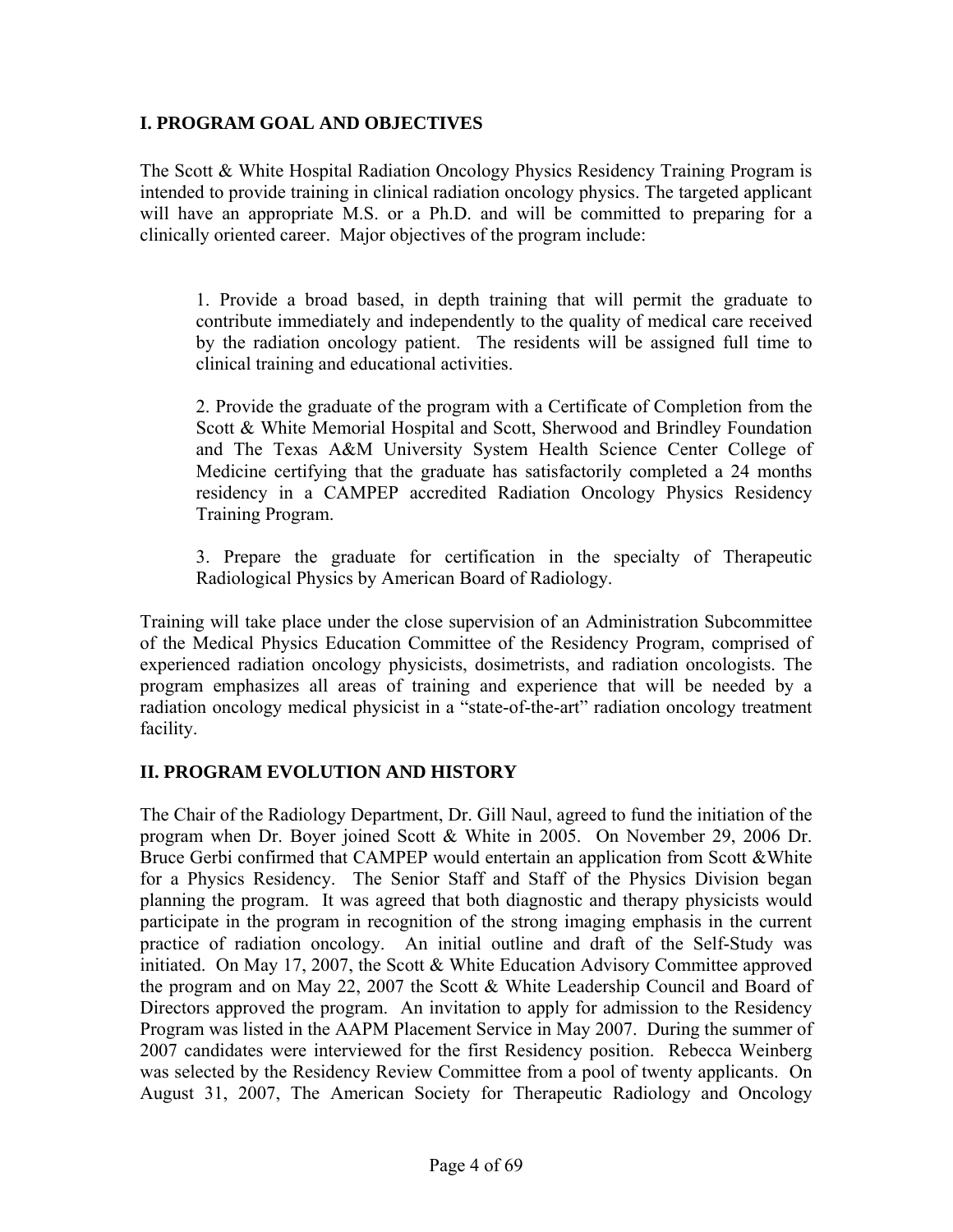(ASTRO) in conjunction with the American Association for Physicists in Medicine (AAPM) selected the Scott & White Radiation Oncology Physics Residency Program to receive the 2007 Radiation Oncology Physics Residency Training Award. A Program Administrator, Alexandria Smiley, was recruited to Scott & White in September 2007. The Radiation Oncology Physics Residency Training Program at Scott & White began under the direction of Dr. Arthur Boyer in the Fall of 2007. Dr. Weinberg began her residency on October 1, 2007.

### **III. PROGRAM STRUCTURE AND GOVERNANCE**

The Radiation Oncology Physics Residency Training Program is an official program under the auspices of the Texas A&M Health Science Center College of Medicine Graduate Medical Education Program, the Scott  $\&$  White Foundation entity that is responsible for supervising and administering all residencies at Scott & White Hospital. The Scott & White Director of Education reports to the Vice-Dean of the Texas A&M College of Medicine who resides at Scott & White. At Scott & White, residency training programs, both ACGME and non-ACGME, serve at the pleasure of the Department Chairs. With the support of the Radiology Department Chair, the Physics Division's educational programs have received approval by the Scott  $\&$  White Educational Advisory Committee (Don Wilson, M.D., Chair). These programs include: (1) the Radiation Oncology Physics Residency Training Program (2 year duration with 2 Scott & White funded positions); and the Radiation Oncology Medical Dosimetry Training Program (2 year duration, one current student). The Education Advisory Committee duly considered and approved the Physics Residency proposal May 17, 2007 and submitted it to the Research & Education Council of the Scott & White Research and Education Department for discussion and approval (see Attachment 2C). The request was approved by the Research and Education Council was forwarded to the Scott & White Clinic Board and Leadership Council where it was approved on March 22, 2007.

A formal letter from the requesting CAMPEP evaluation of the program is the cover letter to this document (included as Attachment 2A).

The Radiation Oncology Physics Residency Program works alongside the Department of Radiology Residency Program. The Radiology Residency Program accepts six new physician residents per year and currently has 30 residents on staff. The Radiation Oncology Physics Resident attends all physics lectures delivered to the Radiology Residents. The Radiation Oncology Physics Resident attends appropriate selected noontime presentations for the Radiology Residents. There is no Radiation Oncology Residency program at Scott & White. Radiobiology training is provided as distant learning by John Ford, Ph.D. who holds a tenured appointment at the rank of Associate Professor in the Department of Nuclear Engineering, Texas A&M University.

Scott & White began 105 years ago as the care provider for the Santa Fe Railroad. It evolved into a state of the art diagnostic and surgical referral center serving most of Central Texas. The Texas A&M University System College of Medicine became affiliated with Scott & White in 1977, resulting in the excellent clinical training of a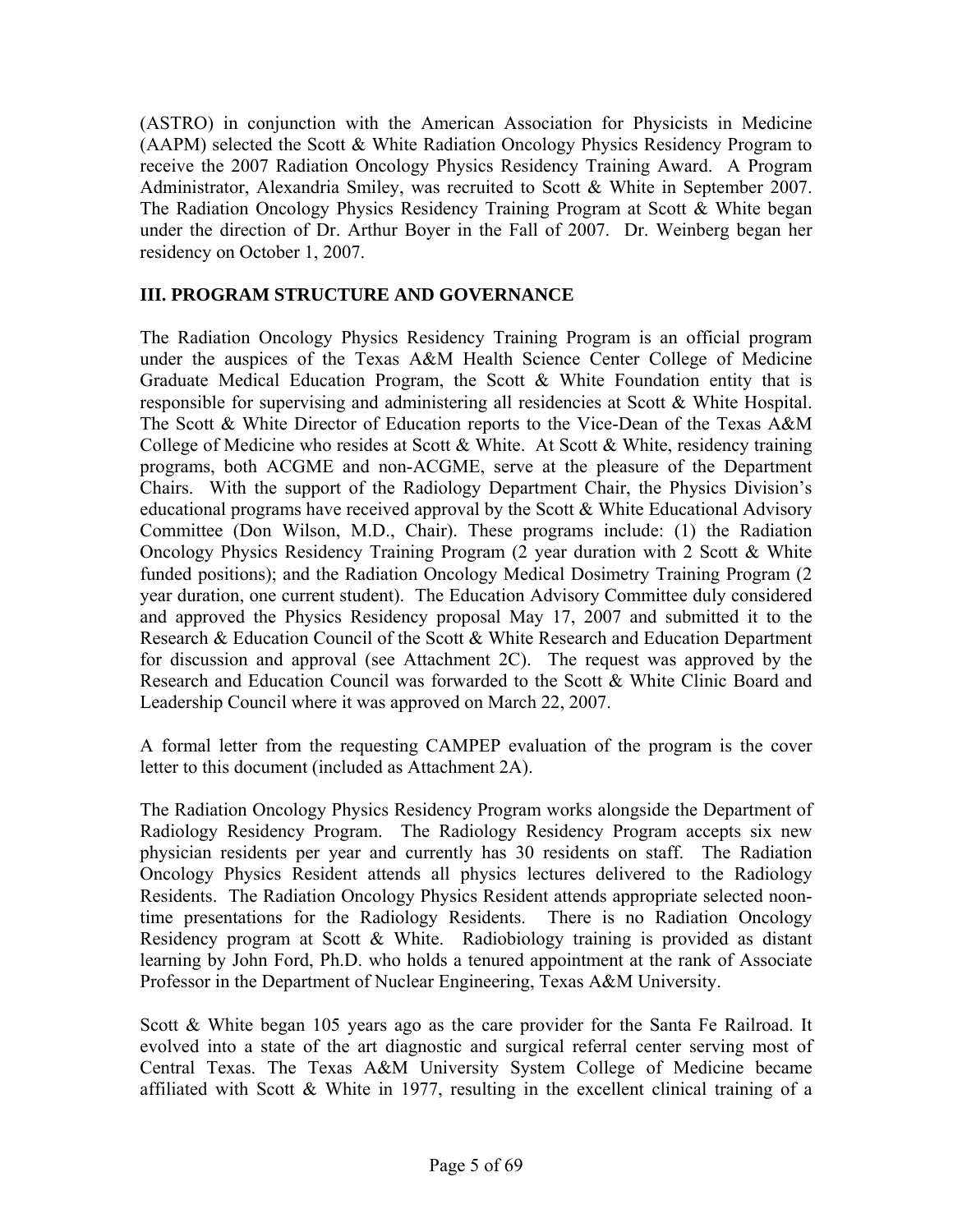generation of physicians. The Scott  $\&$  White Health Plan was born in 1981, and has grown to serve over 186,000 members. Scott and White has had a strong Radiation Oncology program throughout its history. It acquired a linear accelerator before the M.D. Anderson Cancer and Tumor Institute. Scott & White Hospital and Clinic's Radiation Oncology Division provides services to patients in Bell County, Texas as well as patients in six surrounding counties (outpatient as well as hospitalized patients). There is a total of 4 staff radiation oncology positions allocated as follows: Temple, Texas (3) and Killeen, Texas (1). Total external beam patient treatments range from 63-75 per day. Brachytherapy and special procedures are provided in Temple. The Radiation Oncology Division participates in national protocols including the Radiation Therapy Oncology Group (RTOG).

The Physics Division includes 6 radiation oncology physicists (3 Ph.D. clinical and 3 M.S.), 3 dosimetrists, 3 diagnostic physicists, a technician, and 2 radiation oncology physics residents. The Physics Division provides support for the Radiation Oncology Division of the Radiology Department as well as support for all diagnostic equipment in the Radiology Department. Services are provided at the main hospital in Temple, Texas as well as in twenty regional clinics spread over a six county area. One of the senior physicists (Philip Bourland, Ph.D.) serves as the Radiation Safety Officer for the Scott & White Hospital as well as the regional clinics. The senior physicist along with three M.S. physicists and the three dosimetrists support the Radiation Oncology Division of the Radiology Department. An additional three M.S. physicists serve the diagnostic divisions of the Radiology Department in Temple as well as in Scott & White hospitals and clinics in surrounding counties. The Physics Division provides radiation oncology clinical, educational and development services for Scott & White Hospital as well as the Killeen regional practice. The physics residents have access to all personnel, equipment and institutional resources, the same as any member of the physics staff. Statements of support for Accreditation of the Scott & White Radiation Oncology Clinical Medical Physics Residency are included (Attachment 2A and 2B).

The Radiation Oncology Physics Residency Program is supervised by a Medical Physics Residency Education Committee composed of members of the Physics Division, the Radiation Oncology Division, and the Radiology Department administration. The Residency Education Committee provides general over-sight of the program. Its members include the chairs of three subcommittees responsible for specific parts of the Program (see further VI program Administration C. Committees and Meetings).

The Certificate of completion for the Residents completing the program is issued by the Radiology Department. The Certificates are signed by the Vice-Dean of the Medical School at Temple, Texas, the Chief Executive Officer of Scott & White Hospitals and Clinics, the Director of the Radiation Oncology Division, and the Director of the CAMPEP-accredited Radiation Oncology Physics Residency Training Program.

The curriculum follows the recommendations presented in AAPM Report Number 90, "Essentials and Guidelines for Hospital-Based Medical Physics Residency Training Programs**.**" The Scott & White curriculum is built around ten competency-based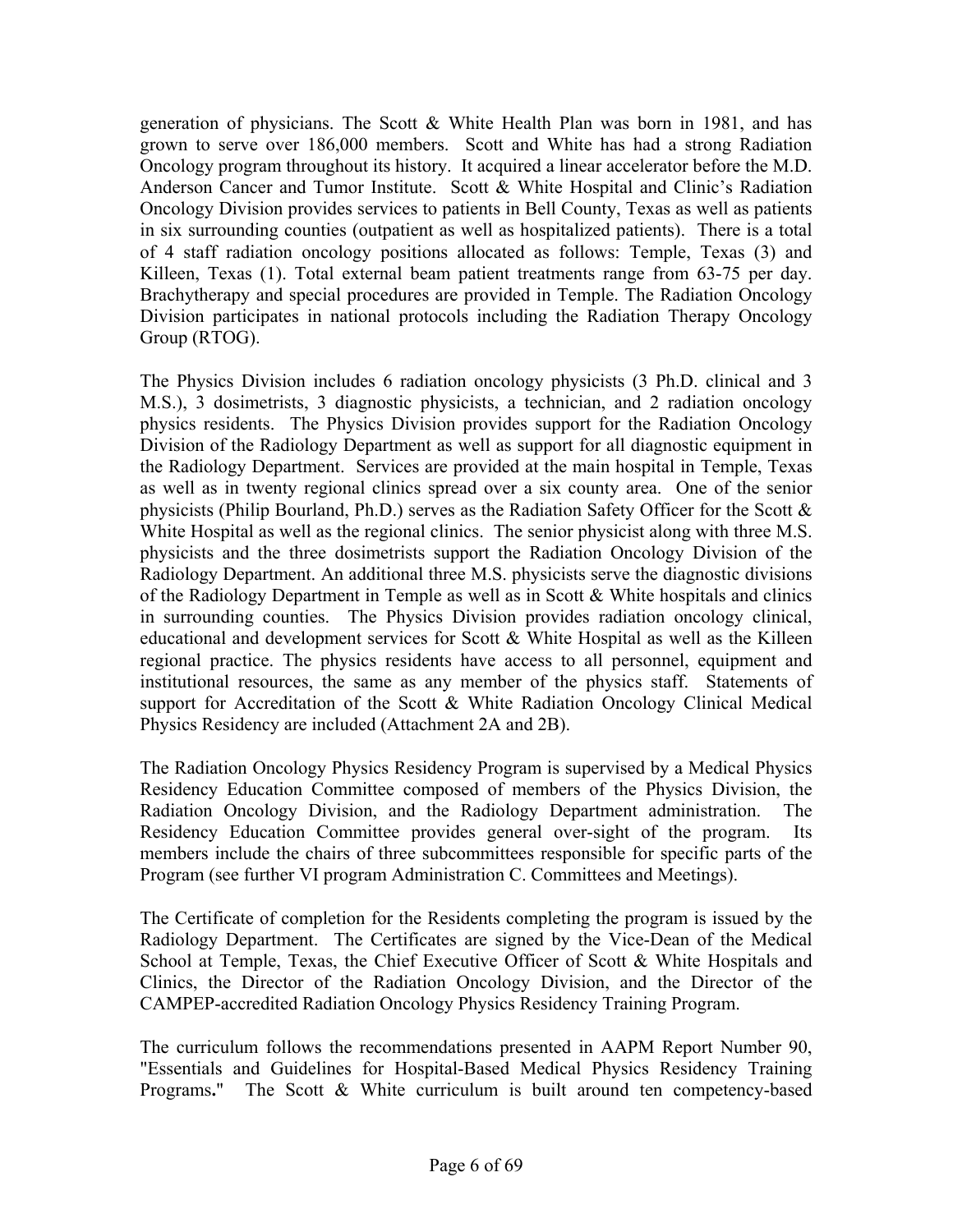rotations suggested by the AAPM Guidelines. The rotations focus on clinically relevant processes. How the rotations are structured is described in Section IV. TRAINING REQUIREMENTS: B. Design and Content. The review process for the Program is described in Section IV. TRAINING REQUIREMENTS: D. Evaluation of the Curriculum. The mechanism of recruitment and admissions of the Residents is described in Section V. RESIDENTS: A. Admissions and B. Recruitment Efforts.

The Residents have access to the Scott & White Radiation Oncology Division facilities as well as access to the Scott & White Radiology Department facilities under the supervision of their rotation mentors. The mentors will be responsible for allowing the Residents increased freedom to use clinical equipment, such as linear accelerators and CT scanners, only in proportion to their ability to operate equipment without endangering the equipment, themselves, or patients.

The Scott & White Radiation Oncology Physics Residency Programs is under the supervision of a Program Director. The Program Director is responsible for coordinating the faculty, recruiting and advising the residents and evaluating and promoting the program. A description of the Program Director's duties and role in the program administration is described in Section VI PROGRAM ADMINISTRATION: B. Role of Program Director.

### **IV. TRAINING REQUIREMENTS**

### **A. Requirements for Successful Program Completion**

The clinical training is designed to cover the major training for Radiation Oncology Physics as outlined in AAPM Report No. 90, "Essentials and Guidelines for Hospitalbased Medical Physics Residency Training Programs" published in August 2006. The twenty-four month program consists of activities intended to provide the Residents the following training:

1. The Resident is expected to become competent in all areas related to the safe and efficacious use of ionizing radiation for the evaluation, planning, and treatment of human disease; this is accomplished in part through structured and evaluated clinical rotations.

2. The Resident is expected to complete structured rotations that include written summaries/reports quarterly and at the completion of the rotation. Evaluations will occur throughout each rotation in one to one and group settings. The faculty will attest by their signature that the Resident has achieved proficiency in each Radiation Oncology Physics process in the rotations.

3 The Resident will present, review and defend his/her knowledge of a given rotation subject in quarterly (i.e., three month intervals) oral based sessions with the residency program faculty.

4 Pass or fail grades will be based on the results of ongoing irregularly scheduled informal oral evaluations and formal oral evaluations scheduled every three months. If the Resident obtains an unsatisfactory performance rating in a specific area during a three month oral examination, they will be given the opportunity to be reexamined during the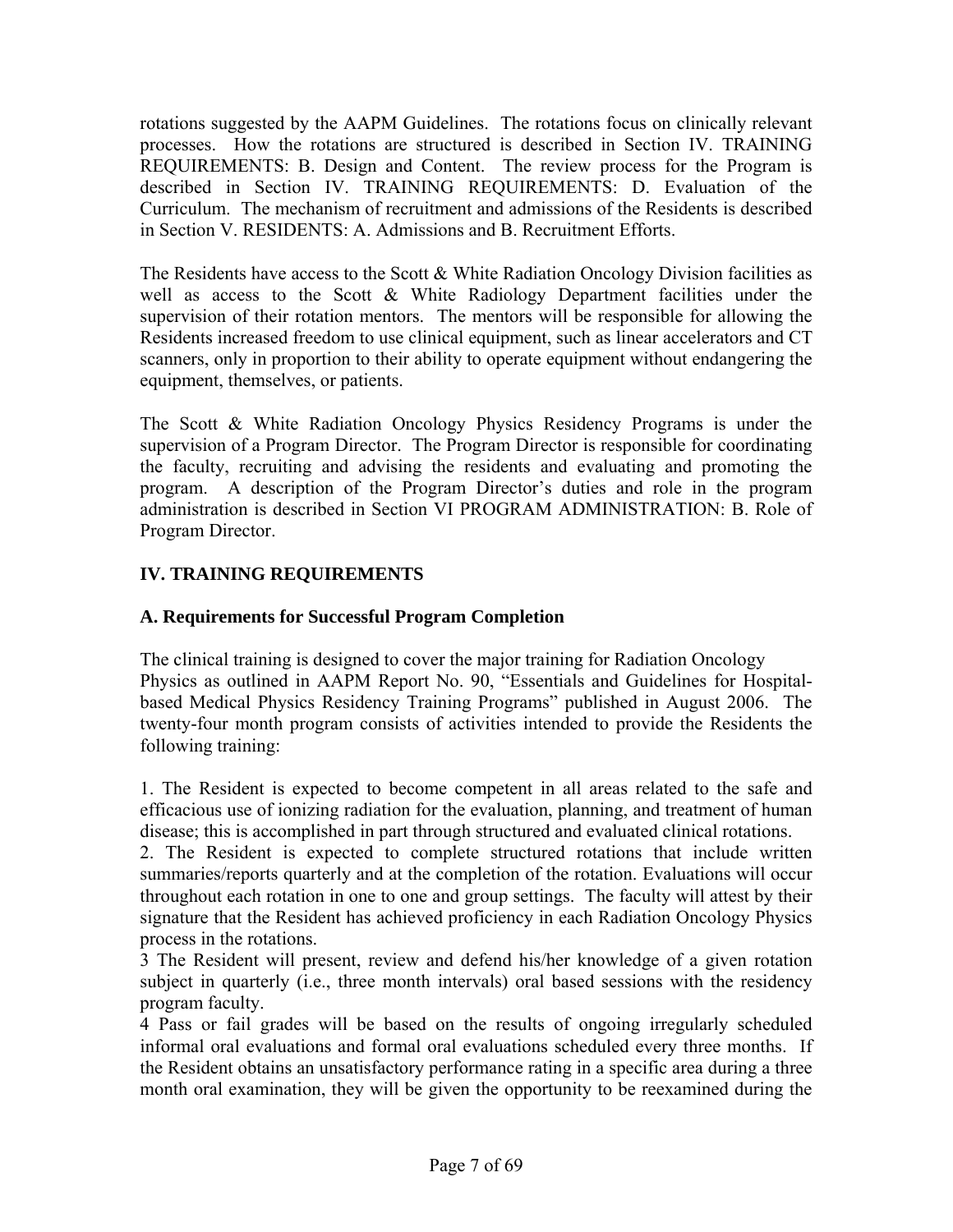next three month exam. A "Satisfactory" score will be required from the faculty examiners at the three months formal oral examinations on all rotations. A "Satisfactory" score in the Program Director's evaluation in all rotations will be required to obtain a Certificate.

5 The Resident is expected to obtain an appropriate mastery of the physical principles (e.g. interactions of radiation with matter, radionuclide decay therapy, etc.) associated with the use of radiation in treatment of human malignancy.

6 The Resident is responsible for obtaining a level of training in anatomy (see description of on-line Dosimetry Training Tool in the Didactics paragraph below), computer technology (see course outline of Diagnostic Radiology lecture series) and diagnostic imaging (see Imaging Rotation) appropriate for a position as a Therapeutic Radiological Physicist. This is primarily accomplished during the clinical dosimetric treatment planning rotation and didactic courses on these topics.

7 The Resident will demonstrate knowledge sufficient to ensure she/he can manage the radiation safety aspects of a Radiation Oncology practice (see Radiation Safety Rotation).

8 The Resident is expected to attend selected Radiology Department conferences, all scheduled Radiation Oncology chart rounds, and all Physics Division meetings.

9 The Resident will understand the potential uses of and hazards associated with ionizing radiation and high voltage electronics as used in the practice of radiation oncology.

10 The Resident will understand radiobiological principles of the use of radiation through both didactic and practical training. An on-line training course will be taken by the Resident that will contain a final examination.

During the first week of orientation, a skills assessment examination will be administered to the resident. The Resident will take the pre-tests in the on-line Dosimetry Training Tool (DTT). The first 22 modules of the DTT cover sufficient material to provide an assessment of the new Resident's grasp of fundamentals. The DTT program scores the Resident's responses. The scores are available on-line to the Director. The scores in each area will be used to set the amount of directed reading, web-based training, and oneon-one tutoring for the duration of the residency.

#### **B. Design and Content**

#### **Rotations**

The elements of the clinical training in the residency are consistent with recommendations presented in AAPM Report Number 90, "essentials and Guidelines for Hospital-Based Medical Physics Residency Training Programs." The training program structures the twenty-four month experience into ten one-on-one mentored rotations (Attachment 19) that are designed to provide clinical training and produce a series of reference documents that are evaluated by the graduate faculty through oral exams during each rotation.

| <b>Rotation Topic</b> |                                 |
|-----------------------|---------------------------------|
|                       | <b>Detectors and Dosimeters</b> |
|                       | <b>Radiation Safety</b>         |
|                       | <b>Treatment Equipment</b>      |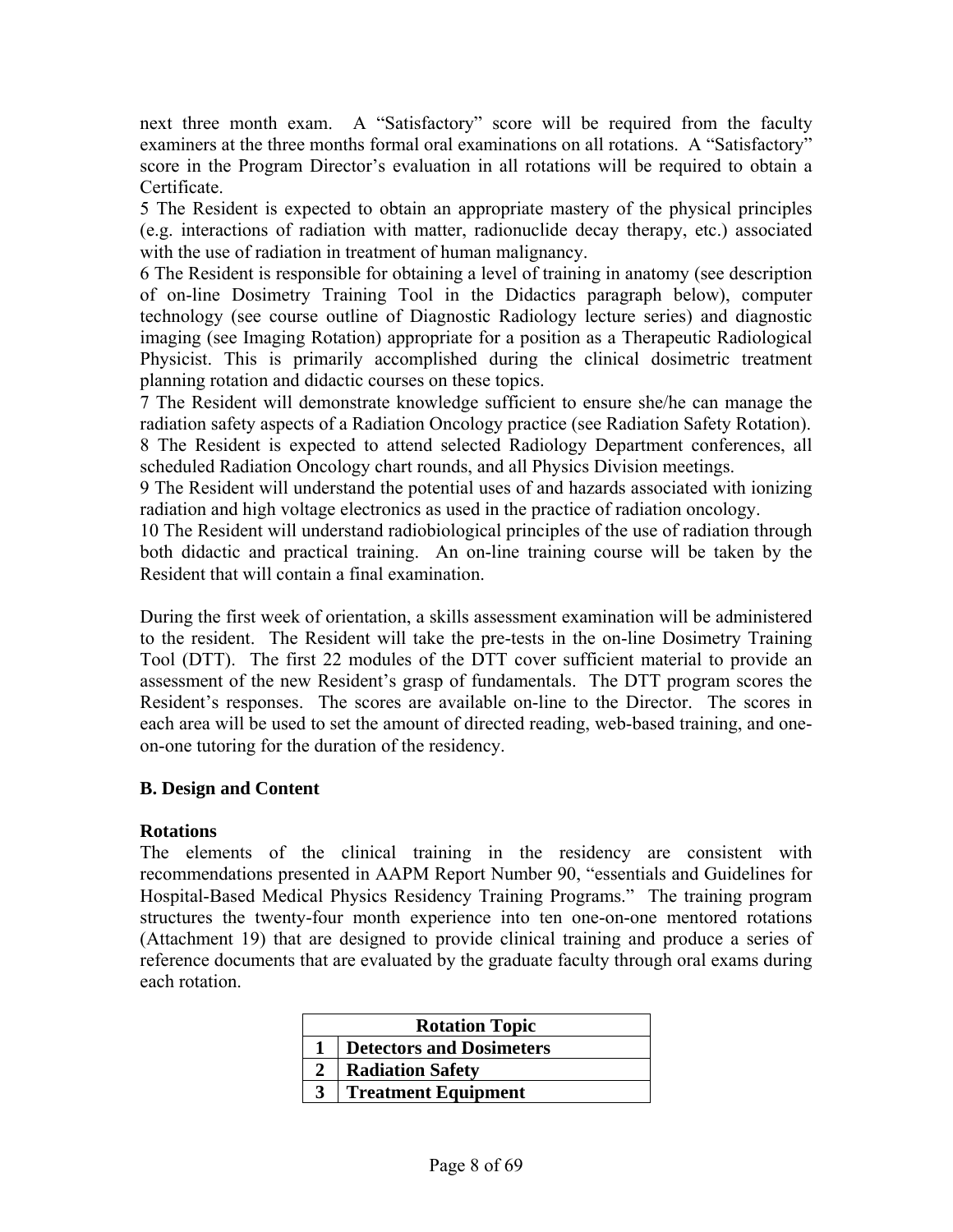| 4  | <b>Imaging</b>                 |
|----|--------------------------------|
| 5  | <b>Conventional Simulation</b> |
| 6  | <b>CT</b> Simulation           |
| 7  | <b>Patient Treatment</b>       |
| 8  | <b>IMRT</b>                    |
| 9  | <b>Brachytherapy</b>           |
| 10 | <b>Other Duties</b>            |

In this revision, the fine structure of the rotations is based on clinical procedures and processes carried out routinely at Scott & White. Objectives and sign-off documents for the rotations are provided to the Resident during the Resident Orientation. Throughout the program, the Residents rotate with medical physicists for evaluated clinical experience. As the Resident moves through the structured training in each major category, a number of activities will be occurring in parallel. This is done to best suit the needs of the individual Resident and to coincide with major clinical activities such as machine installation and commissioning and presentation of a tumor at a particular site. For example, a Resident might be working on dosimeters and treatment planning for a specific site, while also getting 1-2 days per week exposure to a special procedure such as HDR or prostate implants. Concomitant rotations lead to some scheduling and evaluation challenges, but provide an opportunity for the Resident to learn skills and process in an incremental and holistic fashion. Material learned in one rotation augments and compliments material in other rotations. The Resident is afforded opportunities for remediation of weaknesses in the acquisition of skill sets throughout the Residency.

#### **Rotation Outline and Structure**

There will be three essential phases of mentoring in each rotation:

I) Initial observation, discussion and reading. A bibliography will be provided for the resident to read consisting of book chapters, salient papers, and web-based instruction. At the same time the Resident will observe and receive explicit instruction on why, how, what with attention to making sure the resident understands the fundamental aspects of the current rotation. There will be a meeting with at least one of the Physics Faculty members at the end of Phase I to review/document assessed resident progress. The Resident's rotation log will be signed by the mentor, documenting progress.

II) Engaged in the rotation, but closely supervised, the resident will work hand in hand with the mentor, performing the tasks under direct supervision. This phase develops the confidence in the resident's ability to carry out the process. There will be a meeting with at least one of the Physics Faculty members at the end of Phase II to review/document assessed resident progress and sign the Resident rotation log.

III) During the final phase of each process within a rotation, the resident will perform the duties as an independent medical physicist, using the mentor as a consultant for questions. It is our policy not to allow persons to perform clinically significant duties without some documentation of competence. The three-phase rotations provide a means by which one or more senior physicists examine the candidate with the goal of determining competency to carry out the technical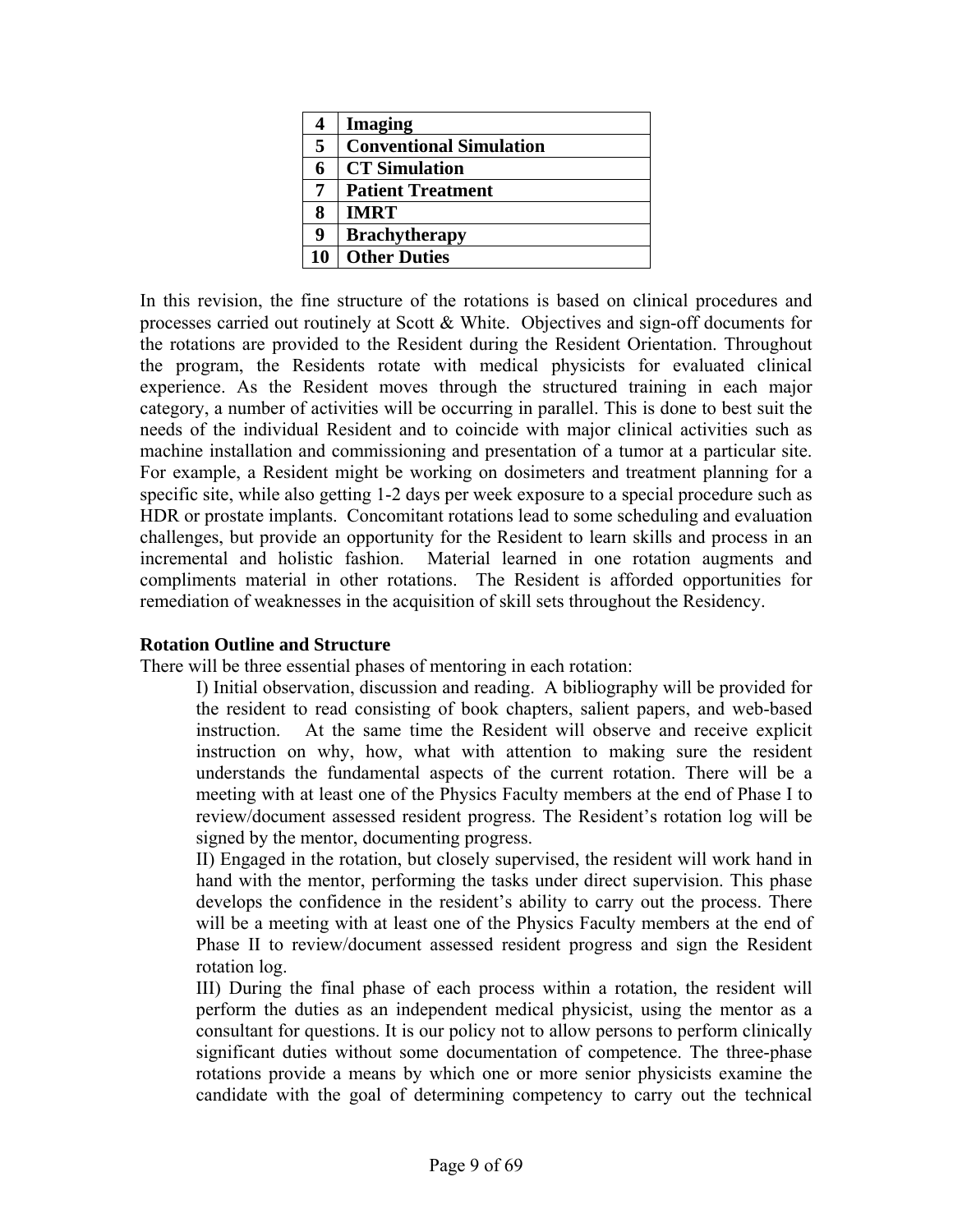necessities as well as understanding their basis. The mentor will evaluate the resident on the level of competence developed at this stage of the residency. For many rotations, a deliverable in the form of a written report or document, formatted data, or computer print-outs will be specified. The Resident's rotation log will be signed and annotated as above at the end of Phase III.

The Residents will be evaluated at three month intervals as described in SECTION V. RESIDENTS. D. Evaluation of Resident's Progress

The Resident and the Program Director will agree upon an order in which the Resident will carry out each Phase of each Process in each Rotation. In some instances all Phases of a Process may be completed in a given quarter. In other instances, a separate Phase may be carried out in separate quarters. For example, the Resident will study the Scott  $\&$ White Radiation Safety Regulations and take an exam on them in the first quarter. On the other hand, since the annual linac QA process only occurs one a year on each machine, the Resident will not be scheduled to perform Phase III of that process (carrying out an annual QA on their own) until about the sixth quarter, depending on the scheduling of the annual linac QA procedures. In general Radiation Safety, Detectors and Dosimeters, Brachytherapy, and Treatment Equipment Processes are scheduled toward the first half of the Residency, and Patient Treatment, IMRT, and Other processes are loaded toward that latter half of the Residency. Imaging and Simulation processes tend to be evenly distributed. The schedule us reviewed each week by the Program Director and the Resident. The Program Director adjusts the schedule in response to the Resident's progress, opportunities to engage in Processes, and other factors such as availability of the Faculty, illnesses, annual meetings, and unanticipated difficulties the Resident may be having.

The program requires teaching and seminar presentation. These include teaching 3-4 lectures per year in the medical dosimetrist training program, teaching 5 lectures per year in the diagnostic radiology medical resident physics program and the preparation of webbased training material.

#### **Didactic Education**

The one-on-one mentoring structure offers an excellent opportunity for "tutoring" with the faculty of the Physics Division. Additional didactic opportunities include:

1) Anatomy for Treatment Planning – Offered on-line through the Medical Dosimetrists' Training Tool. The Resident will take a set of pre-quizzes before working through the anatomy material on-line. When the Resident has completed the material, they will take a post-quiz. If the resident scores less than 75% correct answers on the post-quiz, they must repeat working through the material and take the post-quiz until they score a postquiz grade of greater than 75%.

2) Radiation Biology – offered annually as distant learning provided by the Department of Nuclear Engineering of the Texas A&M University. The Residents must receive a Pass score. Residents failing to pass the radiobiology test will be given oral exams until the examiners are satisfied with their performance.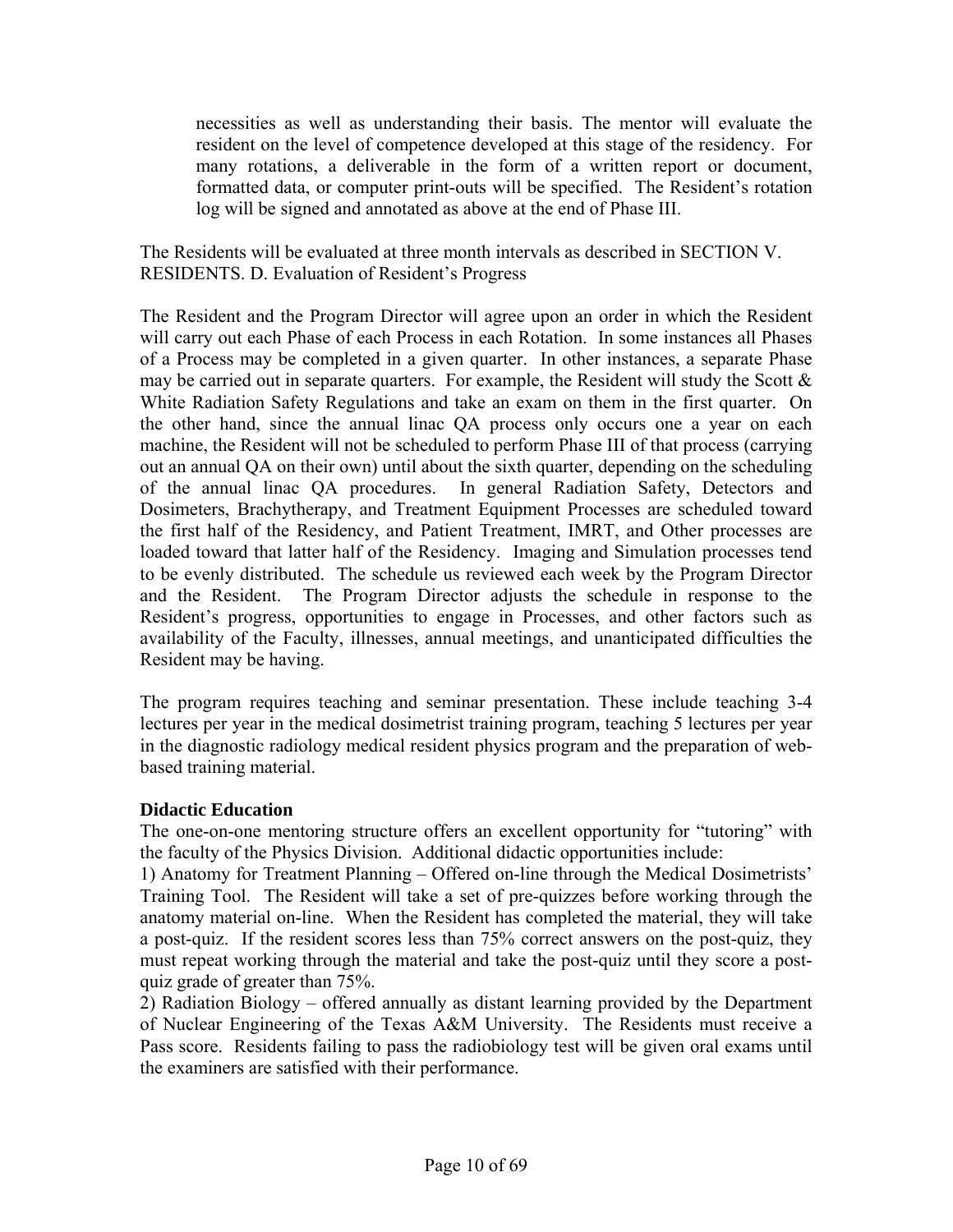3) Radiation Oncology Physics for residents – a two-year long course taught to physics residents by the Physics Division staff. One lecture is given each week. Each lecture is scheduled for one hour. This course consists of a series of approximately 100 lectures (Attachment 12). At present, the Program Director is the primary lecturer. Other faculty give lectures on specialty areas. The lectures follow the *Review of Radiation Oncology Physics: A Handbook for Teachers and Students*, developed by Ervin Podgorsak for the International Atomic Energy Agency. The lectures amplify and augment the material in the IAEA curriculum. Comprehension on this material will be tested during the oral exams. The Program Director will pose questions to the Resident that come directly from the lectures.

7) Oncology Core curriculum – Offered on-line through the Medical Dosimetrists' Training Tool. A post-quiz score of 75% will be required.

8) Imaging physics for Radiology residents. A series of 46 lectures on basic physics for each imaging modality based on "The Essential Physics of Medical Imaging" by Bushberg et. al. taught by the Physics Division staff. The Resident will take the same post-lecture quizzes as are taken by the Diagnostic Radiology Residents. An average post-quiz score of 70% will be required. If Residents fail to achieve this goal, they will be required to review the material before taking a remedial test. If the Resident cannot pass the diagnostic radiology test, an oral examination group composed of Program faculty will test the Resident and make recommendations for further study. After a second oral exam the group will make a recommendation to the Program Director on the Resident's suitability for certification.

Each resident will be given an external disk drive with which to build their own library of documents and computer programs. File on the Scott & White intranet dedicated to the Residency Program contains material to be used to prepare for the lectures and rotations. At the end of the Residency Program each Resident's disk drive is expected to provide the Resident with a set of tools for their professional careers and a foundation for lifelong learning continuing education.

The Residents are required to acquire Khan's "Physics of Radiation Oncology" and Van Dyk (Editor) "The Modern Technology of Radiation Oncology".

Scott & White provides oncology management through Tumor Boards. These Boards meet weekly. The Residents will be scheduled to attend these conferences as part of the "Patient Treatment" rotation, and to author written reports to their advisors on cases discussed and terminology used.

The departments engaged in cancer management have available regularly scheduled seminars and conferences which the residents attend. These include:

• Journal clubs. The residents will attend journal clubs in Radiology, Medical Oncology, and Radiation Oncology a minimum of 8 times per year. Once every six months, under the mentorship of the medical physics faculty, a physics resident will present an article in journal club.

• Physics Division meetings – 2 meetings per month scheduled depending on holidays.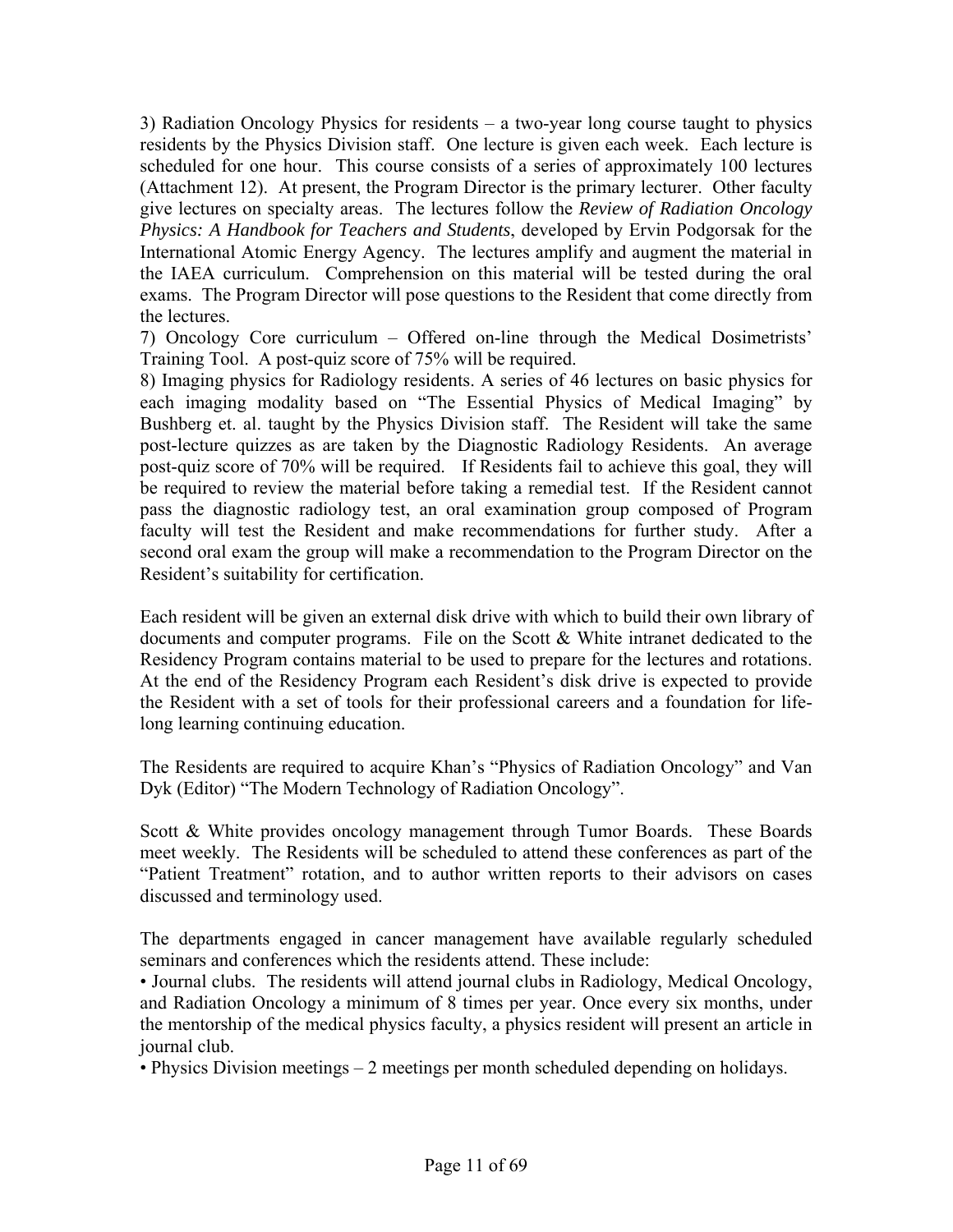#### **C. Sample Training Plans**

The rotation descriptions and sign-off forms are included in Attachment 19 for all ten rotations. In addition, a typical schedule for a two year rotations is included in Attachment 10.

#### **D. Evaluation of the Curriculum**

The initial structure and content of the residency at Scott  $\&$  White was developed using the CAMPEP "Guidelines for Accreditation of Residency Education Programs in Medical Physics" Revised: November 2006 and AAPM Report Number 90, "Essentials and Guidelines for Hospital-Based Medical Physics Residency Training Programs." After each set of two oral exams at the end of the three month intervals, the Program Director will review the exam reports prepared by the Faculty and the Residents. The Program Director will prepare a report for the Administration Sub-Committee in which he will summarize the stated strengths and weaknesses of the program contained in the comments in the oral exam reports. The Administration Sub-Committee will convene to review the Program Director's report. The Program Director will propose modifications to the residency Program with the intent to improve the Program. After appropriate discussion and consideration, the Program Director and the Administration Sub-Committee will chose feasible modifications. These modifications will be implemented in the next three month period and/or documented for other periods of the Program. Current Residents will be informed of any changes in the completion requirements. Any changes in the completion requirements will be put in the description of the Program provided for incoming Residents.

#### **V. RESIDENTS**

#### **A. Admissions**

The Radiation Oncology Physics Residency Program applicants must demonstrate having have acquired a strong foundation in basic physics. This shall be documented by a Master's or Doctoral degree in medical physics, physics, engineering, mathematics, or other science with physics training equivalent to a minor in physics (upper level courses in electricity and magnetism, quantum mechanics, atomic structure, statistical mechanics and mechanics). Recruiting will begin in the first calendar quarter (see C.2. Recruitment Efforts). Following a response to recruiting advertisements, the Program Director will contact applicants and discuss the program, their interests and what information they might need. Subsequent to this conversation, the resident applicant will receive the following (Attachment 5).

- 1. Prospective Candidate Program Description (see below)
- 2. Application Form (see below).
- 3. The AAPM document "The Medical Physicist"
- 4. The AAPM document "The Roles, Responsibilities, and Status of the Clinical Medical Physicist"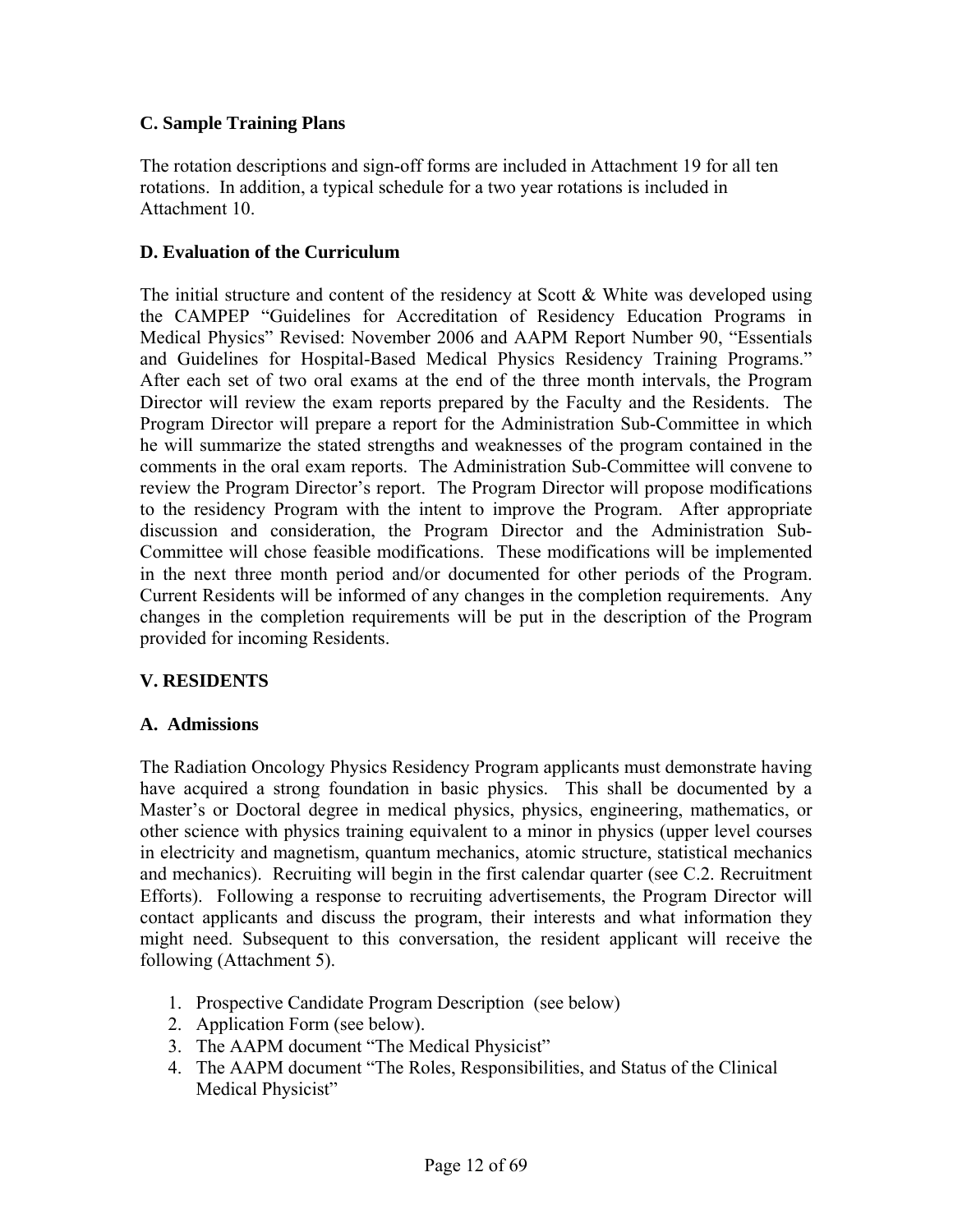5. The AAPM Report No. 90 "Essentials and Guidelines for Hospital-Based Medical Physics Training Programs"

The application and supporting materials are returned to the Radiation Oncology Physics Residency Program Administrator for gathering of all support information. When an application is considered complete (including letters of recommendations and transcripts of graduate school work) by the Radiation Oncology Physics Residency program Administrator, it is forwarded to the Radiation Oncology Physics Residency Director and members of the Candidate Selection Sub-Committee (Attachment 1) for review. The Candidate Selection Sub-Committee meets to select a short list of three to four candidates. These selected candidates are invited to come to Temple, Texas with Scott & White Clinic providing one nights lodging.

The Candidate interviews with key members of the Radiation Oncology Division and the Physics Division (Attachment 6A). The Program Director will spend 60 minutes reviewing the Scott & White Program. The interviewers will each spend a minimum one-half hour to interview and to rank the candidates. Evaluation is done using a standardized form (Attachment 6B) filled out by each of the interviewers. Each candidate has lunch with current and/or past residents and junior staff (Attachment 6A) if possible. At the completion of the interview process (in the second calendar quarter), the Program Administrator distributes packets to the Candidate Selection Sub-Committee containing the information on the Candidates on the short list and the Candidate's evaluation forms. The Candidate Selection Sub-Committee meets to rank the candidates. Resident selection is done consistent with the Scott & White Graduate School of Medicine stated policy, i.e., "Programs must select from among eligible applicants on the basis of their preparedness, ability, aptitude, academic credentials, communication skills, and personal qualities such as motivation and integrity. Programs must not discriminate with regard to sex, race, age, religion, color, national origin, disability, or veteran status". The Program Director contacts the highest ranked candidate to make a verbal offer. If the Candidate makes a verbal commitment to accept the offer, the recommendation is forwarded to the Scott & White Graduate School of Medicine who reviews the material and issues the official offer letter (Attachment 7). The Candidate is given an "acceptance by" date. When the position is filled, the remaining candidates are notified. Our policy is to answer forthrightly inquiries from the non-top candidates if they need to know their status. The new resident is expected to report at Scott & White in near the end of June.

Should a Candidate be selected whose background does not meet the requirements in medical physics, they would be notified that they would be required to engage in a course of remedial didactic training during an initial six months probationary period of the residency. The Candidate would be required to read The Physics of Radiation Therapy by Kahn. In addition the candidate would be required to review Radiation Oncology Physics: A Handbook for Teachers and Students that can be accessed over the internet at:

#### http://www-naweb.iaea.org/nahu/dmrp/slides.shtm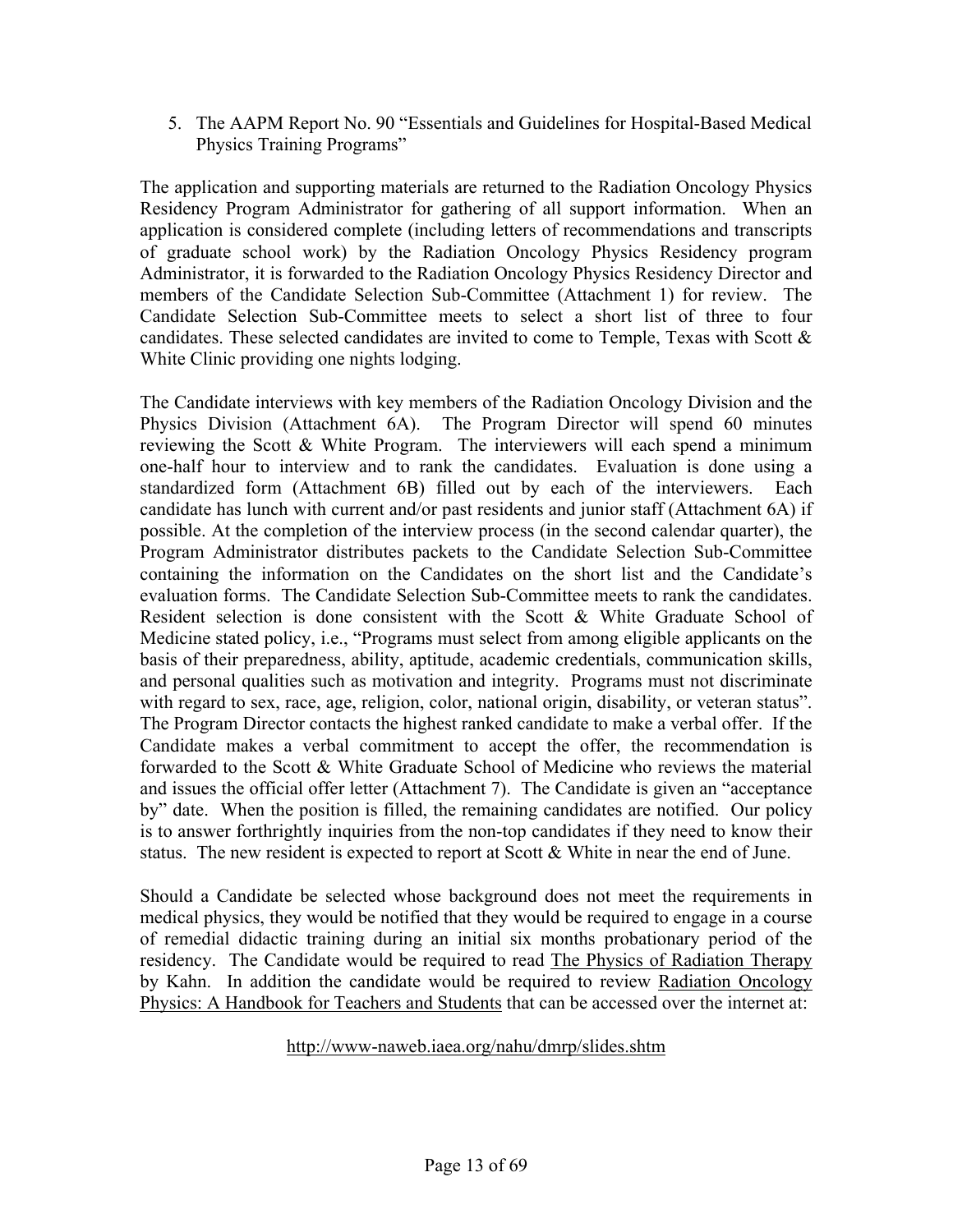At the end of the probationary period, the Program Director will administer a written examination on the material in these sources. Should the Candidate score below 75% on this examination, they would not be admitted into the Residency Program and their employment at Scott & White would be terminated.

The Radiation Oncology Physics Residency program at Scott & White was initiated with a single student in October 2007. As of the date of this self-study, no students have finished the program.

### **B. Recruitment Efforts**

Recruitment is utilizes an ad in the AAPM Placement Bulletin (Attachment 4A). This is accessible from the AAPM website and is e-mailed to AAPM members. The Scott & White Graduate School of Medicine website has the Radiation Oncology Physics Residency listed (Attachment 4B). A third way of publicizing the Program has been to write letters to Medical Physics Graduate Program Directors and chairs of physics departments at selected universities.

#### **C. Enrollment**

The Radiation Oncology Physics Residency has two Scott & White positions funded for the academic years 2007-2008 and 2008-2009 by the Radiology Department. The intent is to have overlapping two year residencies. The current status of our residency positions are:

•Position 1: Rebecca Weinberg, Ph.D. began October 1, 2007. She completed her Ph.D. at the Graduate School of Biomedical Science at the M.D. Anderson Cancer Center. Dr. Weinberg has begun the rotations of the Physics Residency under the supervision of mentors listed in the rotation documents.

•Position 2: Junfang Gao, Ph.D., began July 1, 2008. Dr Gao completed a Ph.D. in Physics at the University of Missouri in Rolla and a Post-doctoral Fellowship at the M.D. Anderson Cancer Center before entering the Residency program. Dr. Gao has begun the rotations of the Physics Residency under the supervision of mentors listed in the rotation documents.

#### **D. Evaluation of Resident's Progress**

#### **Irregularly Scheduled Oral Examinations**

Residents are evaluated in a number of ways. The Program Director and rotation mentors meet one-on-one at least twice per month to help the resident focus and evaluate their progress. These are informal one-hour meetings that are very useful in providing guidance (at the beginning) and praise/criticism as the residency progresses. The mentor attests to the Resident's progress by initialing a completion status for the Phase I, Phase II, and Phase III parts of each process in a given rotation (see Section IV. TRAINING REQUIREMENTS. B. Design and Content).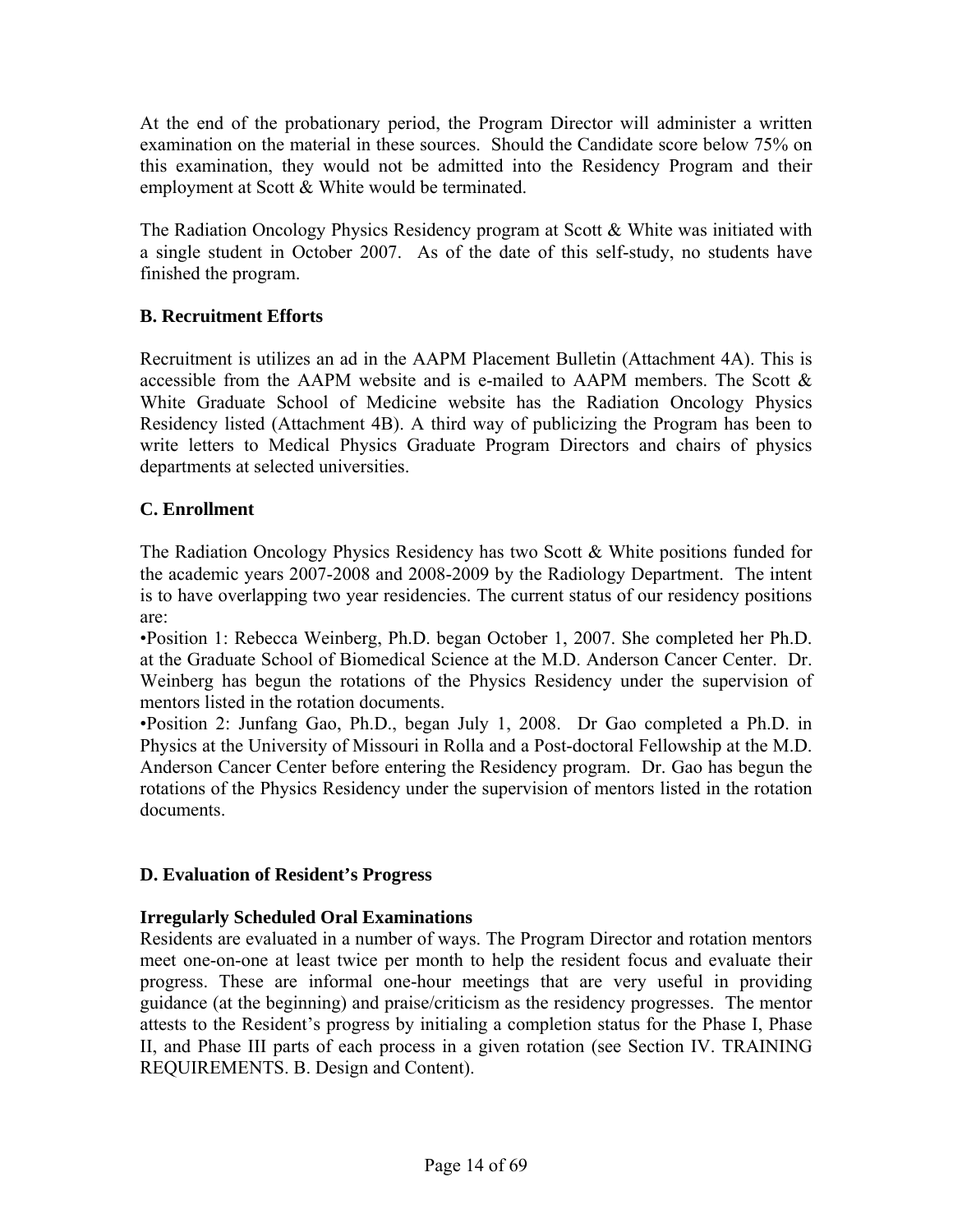#### **Report Structure and Oral Evaluation**

Major written evaluations occur once every three months. Each resident will maintain a resident log, where activities for each process in a rotation will be logged. These will be discussed and reviewed with the primary mentor during day-to-day or weekly meetings. Once every three months (eight times in the Residency), the Resident and faculty will hold oral exams on the areas covered during the previous three months of the rotation. Throughout the three month period the Resident will be preparing a digital document summarizing and documenting the material covered in each rotation. Since the rotations are concurrent rather than sequential, the Resident could be preparing digital documents on as many as 10 topics at once. The digital documents will contain a variable amount of material depending on the rotation. For example, the document may contain copies of the results of monthly machine checks, the results of IMRT QA measurements, and copies of selected print-outs of practice external beam treatment plans. The Program Administrator will schedule oral exams with the examiners and the Resident. At least one week before the scheduled examinations, the Resident and the Program Administrator will distribute copies of the Resident's digital documents to assigned oral examiners. The Resident will take two oral exams during last two weeks of each three month period. Each of the two exams will deal with roughly one-half of the rotation topics covered during the previous three months. In the oral exams the resident will orally summarize what they accomplished during the last three months of the rotations. The presentation will be followed by a 1.5 hour - 2 hour oral exam attended by at least 3 of the Physics Faculty members. The examiners will include faculty that mentored the Resident during the rotations as well as faculty that did not. At the conclusion of the examination the examiners will complete a Resident Oral Evaluation Form (Attachment 14A) and the Residents will complete a Resident Clinical Rotation Evaluation Form (Attachment 14B) and a Resident Evaluation of Faculty (Attachment 16). These evaluations provide an opportunity for the Resident to critique the form and content of the rotation as well as the mentorship of the faculty. The forms completed by the Faculty and the Resident are kept on file by the Residency Program Administrator in a secure and confidential location. The Evaluations will be reviewed by the Program Director who will prepare a three months summary of the Residents' progress (Attachment 15). During the course of the two-year program, a Resident will prepare eight digital documents each containing as many as 10 topic sections. In practice the number of topics in each document will be lower since some rotations will be dormant in a given six month period.

Should a Resident receive "Unsatisfactory" scores on two consecutive oral examinations, the Program Director would call a meeting of the Residency Administration Sub-Committee to review and discuss the Resident's performance. The Administration Sub-Committee would determine whether remedial actions would be undertaken or whether termination of the Resident should be considered. Should a majority of the Administration Sub-Committee elect to terminate the Resident, Scott & White institutional disciplinary procedures for failing residents would be followed that are given in Attachment 9A.

From its inception, the program has implemented a reverse evaluation process whereby the resident can evaluate both the form and content of the Physics Residency (Attachment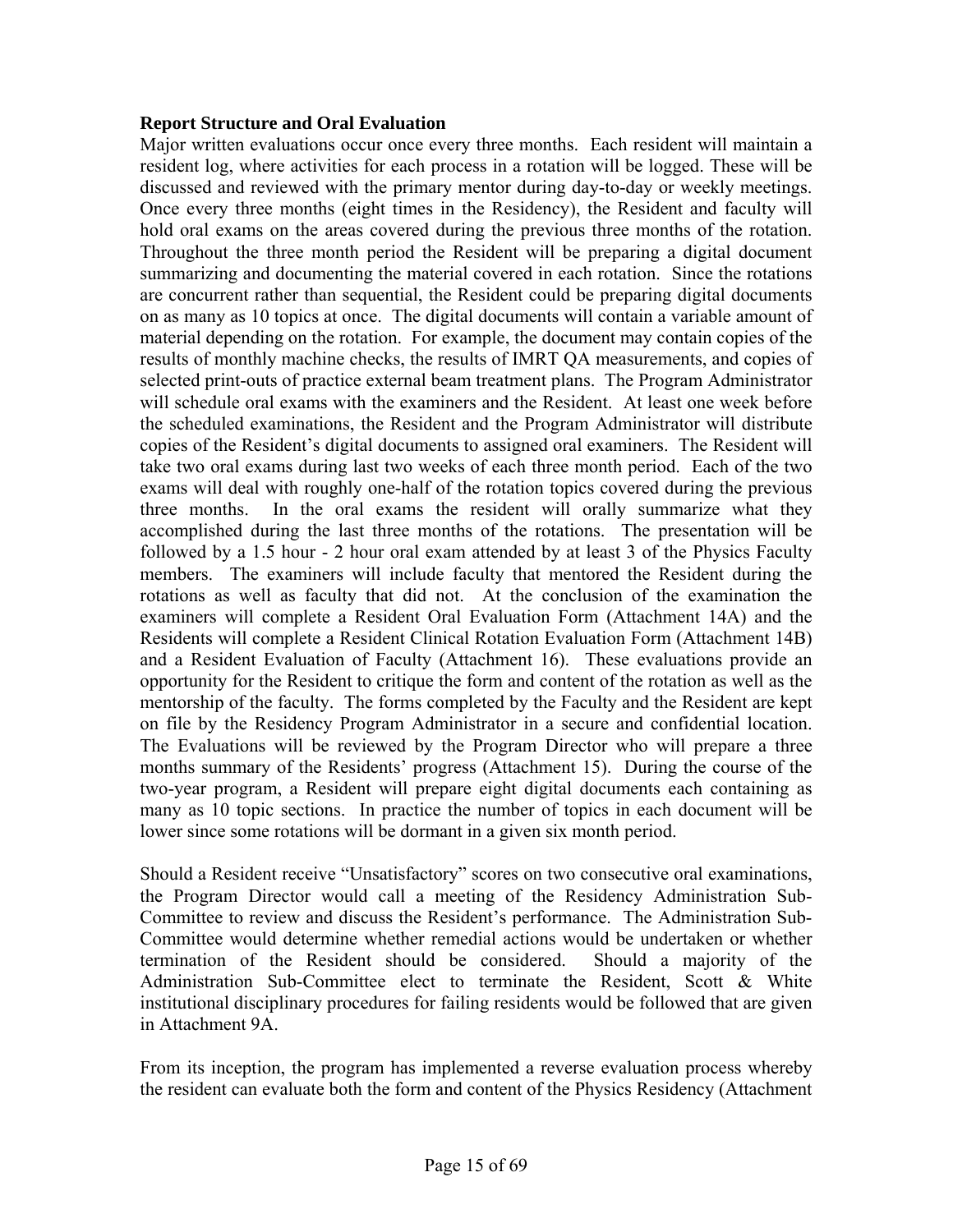14B) and the Resident's mentors (Attachment 16). These evaluations are reviewed and integrated into the Program Directors three months progress report. Revisions of the Residency form and content proceed from discussions of these reports by the Administration Sub-Committee.

### **E. New Resident Orientation**

Orientation for a new Resident covers three days. It would be inappropriate for Radiation Oncology Physics Residents to participate in the Scott & White Graduate Medical Education orientations for physician residents. Instead, the Physics Residents attend a day-long orientation for non-medical staff provided by the Scott & White Human Resources department. The orientation covers such areas as Healthy Back, Risk Management & Basic Patient Rights, Corporate Compliance, Identifying Victims of Abuse, Employee Handbook Overview, Health Benefits, and Employee Health Services, and Infection Control. Also, a series of operational aspects (library card, Employee ID, film badges, access cards) are simultaneously carried out. The Program Director spends two hours briefing the Resident on program's requirements, Resident administrative procedures, all training expectations, and all behavioral expectations. A written test is administered to the resident to assess their knowledge of medical physics going into the Residency. The Resident spends time with each of the mentors responsible for the ten rotation subjects. Additional administrative actions are taken such as initiation of the Resident's account on the Scott & White network and integration of the Resident's security profile into the network user groups.

### **F. Safety**

As part of their orientation, Residents are issued a personal radiation exposure monitor. The personal monitor issuance includes a radiation safety overview. Extensive radiation safety issues are covered during the Radiation Safety Rotation. During orientation, Residents are required to read the basic safety warnings provided by the medical linear accelerator vendor. Residents are required to read the Clinac Safety Manual (Varian Medical Systems P/N: 01104957-01) and review its contents with a mentor. Working with high voltages, hazardous materials, and basic safety are covered in this training. The Residents are introduced to the emergency exit maps during orientation and participate in routine fire drills.

### **VI. PROGRAM ADMINISTRATION**

### **A. Structure within Scott & White**

The Radiation Oncology Physics Residency Training Program is an official program under the auspices of the Texas A&M Health Science Center College of Medicine Graduate Medical Education Program, the Scott  $\&$  White Foundation entity that is responsible for supervising and administering all residencies at Scott & White Hospital. The Radiation Oncology Physics Residency Program has been approved by the Scott & White Educational Advisory Committee. The Education Advisory Committee reports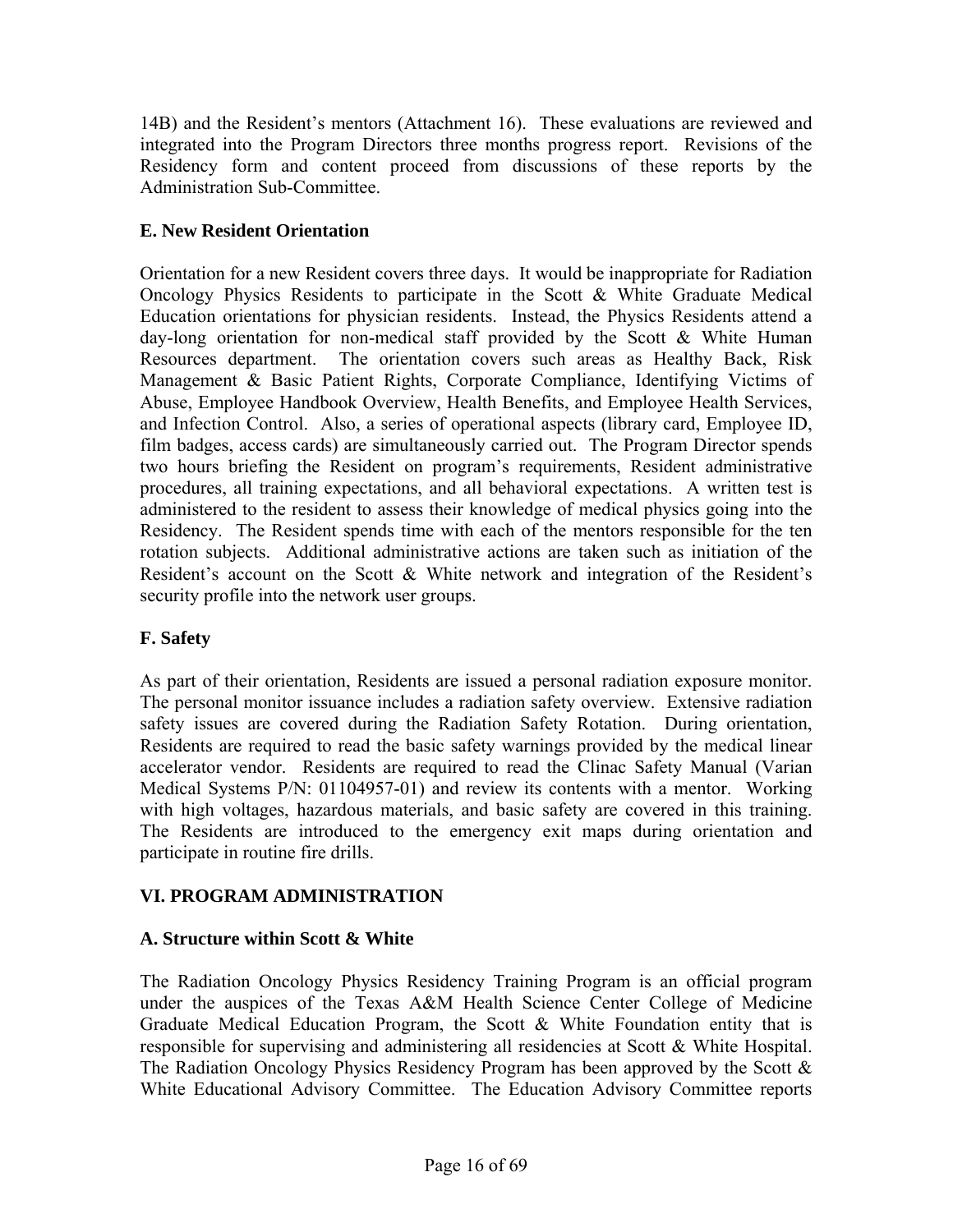program requests that it has considered and approved to the Graduate Medical Education Committee. A duly considered and approved proposal is submitted to the Research  $\&$ Education Council of the Scott & White Research and Education Department for discussion and approval (see Attachment 2C). The request approved by the Research  $\&$ Education Council was forwarded to the Scott & White Clinic Board and Leadership Council that approved the Program on March 22, 2007.

The Radiation Oncology Physics Program Director reports to the Director of Graduate Medical Education who in turn reports to the Vice Dean of the Texas A&M College of Medicine and who also serves as Chief Academic Officer for Scott and White. The Scott & White Graduate School of Medicine routinely conducts audits of all their accredited programs at a point halfway through the period for which accreditation was granted. This is conducted by an experienced group of internal examiners and will meet the very high standards used to audit world-renowned medicine residencies.

Residents' stipends, benefits and absences are identical to that of medical residencies. They are officially listed as Ph.D. Fellows in the Scott  $\&$  White Graduate School of Medicine. However, this is a bookkeeping terminology and is due to the distinction from having one-on-one responsibility for patient care decisions. For all intents and purposes, Physics Residents are treated as "Residents".

The Physics Division is a division of the Radiology Department. The Physics Division bears clinical responsibilities to all the Divisions of the Radiology Department including the Radiation Oncology Division. The faculty of the Radiation Oncology Physics Residency Program is drawn from the entire Physics Division. Approval to invest time in teaching the Radiation Oncology Physics Residents is at the pleasure of the Radiology Department Chair and has been granted. Members of the Physics Division involved in teaching in the Residency Program have access to all the equipment in the Radiation Oncology Division as well as access to the diagnostic imaging equipment as part of their routine clinical responsibilities.

### **B.1. Role of Program Director**

The Program Director is responsible to all reporting entities to conduct the program in accordance with all Scott & White Graduate Medical Education Program expectations. The Radiation Oncology Physics Residency Training Program Director is the Physics Division Director, Arthur L. Boyer, Ph.D. The Program Director is responsible to the Chair of the Radiology Department who bears ultimate fiscal responsibility for the Program. Furthermore, the Residency Director is responsible for ensuring that all locally established guidelines are adhered to. The Resident's experience must conform to the training plan and it is the Program Director's responsibility to ensure that all aspects of training are given and that the resident achieves the expected level of competencies by the completion of the Program. Future Residency Program Directors will be selected by the Steering Sub-Committee with approval by the Radiology Department Chair.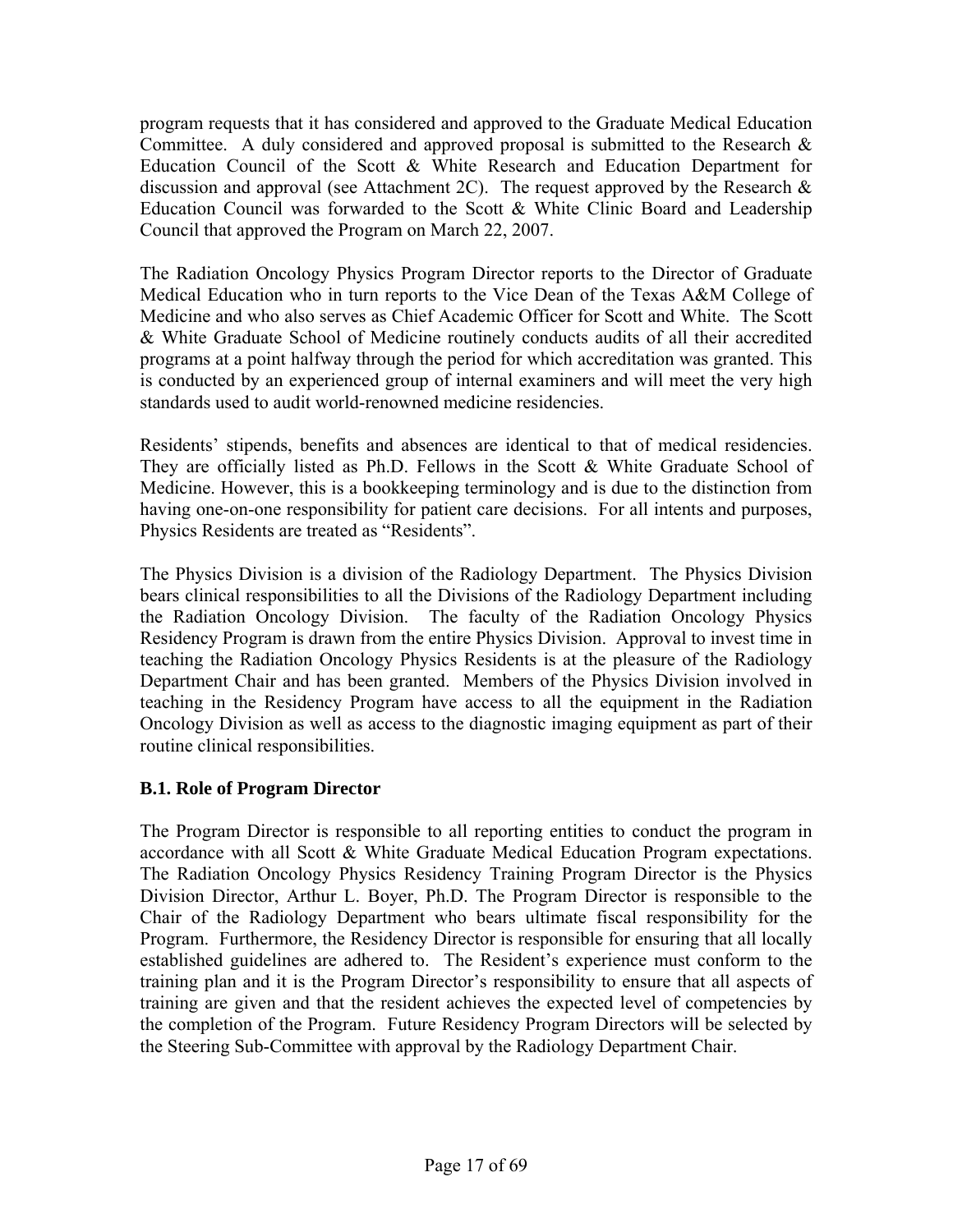The current Residency Program Director is Arthur L. Boyer, Ph.D. Dr. Boyer has held appointments in Radiation Oncology Departments at major academic medical centers since 1971. He has been an active participant in physician Radiation Oncology Residency Programs at every appointment. Between 1992 and 2007 Dr. Boyer directly supervised or served on the advisory or supervisory committees of 13 M.S. and Ph.D. students, and supervised twelve Post-Doctoral Fellows. Dr. Boyer served as PI for NCI grant R25 - CA 89178 to development a web-based tool for Medical Dosimetrist mentors. Twenty-four modules were developed. Each module contains between 3 and 26 sessions. Over 1100 users, including over 800 students have been registered with the dosimetry training tool, with a steady increase in the number of users throughout the program development.

**B.2. Role of Program Co-Director.** A Co-Director will be appointed by the Program Director with the assent of the Steering Sub-Committee and approval by the Radiology Department Chair. The duties of the Co-Director will include chairing subcommittee meetings, signing Time Capture Forms for Medical Physics Residency, and resolving Resident rotation scheduling problems in the absence of the Director. The Co-Director will serve as a review editor for the Self-Study document. The Program Co-Director will be a board-certified medical physicist with at least five years of experience. In order to facilitate the strong diagnostic component of the Scott  $\&$  White Radiation Oncology Physics Residency Program, it would be desirable for the Co-Director to have experience in diagnostic radiology.

### **C. Committees and Meetings**

Program administration is the responsibility of the Program Director (Arthur Boyer, Ph.D.) chairing an executive program committee that oversees three subcommittees, the Physics Residency Steering Sub-Committee, the Candidate Selection Sub-Committee, and the Residency Administration Sub-Committee.

The Steering Sub-Committee for the Radiation Oncology Physics Residency provides oversight for strategic and fiscal aspects of the Program. The Steering Sub-Committee is chaired by the Executive Director of Imaging. Members of the subcommittee are the Program Director, the Director of the Radiation Oncology Division, the Scott & White Hospital Radiation Safety Officer, the Assistant Executive Director of Finance Administration of Scott and White Hospital, and an Associate Radiological Physicist in the Physics Division. The Steering Sub-Committee meets twice a year to review the program and the progress of the Residents with the Physics Residency Program Administrator keeping minutes. The Steering Sub-Committee reviews the financial structure of the Program and sets the number of Residents the program can accept each year. If needed the Steering committee will act as a conflict resolution body. All personnel issues are confidential.

The Candidate Selection Sub-Committee acts as an admissions committee to interview and evaluate prospective applicants. It meets annually to administer advertising, evaluation of applications, selection of a short list, interviewers of candidates on the short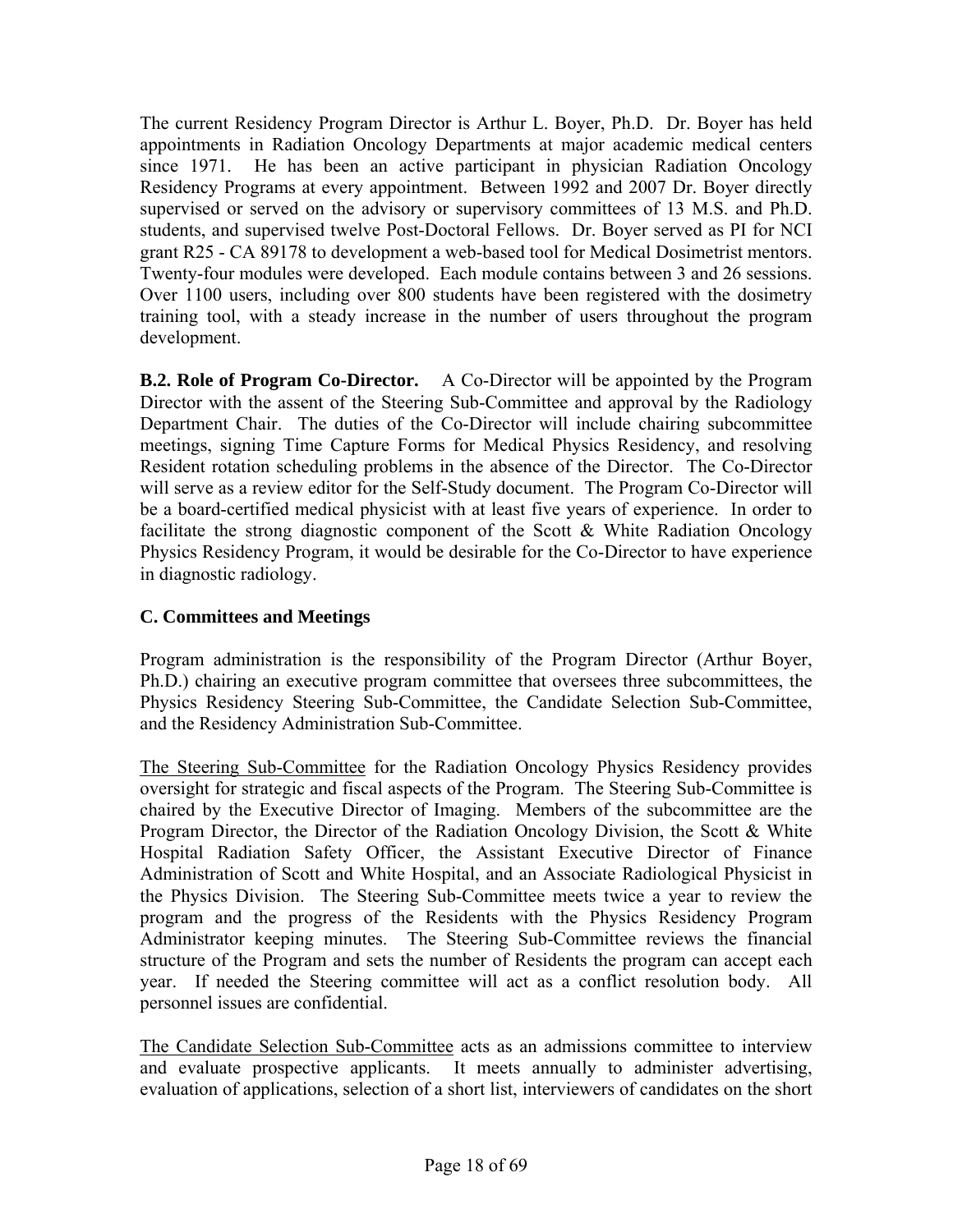list, and final selection of new residents. The number of new positions it will fill is determined by the Steering Sub-Committee. The Program Administrative Director records minutes of all meetings. All discussions of candidates are confidential.

Residency Administration Sub-Committee is chaired by the Program Director. Members are the Physics Residency Administrative Director, and managers of the ten competencybased rotations: Detectors and Dosimeters, Radiation Safety,Treatment Equipment, Imaging, Conventional Simulation, CT Simulation, Patient Treatment, IMRT, Brachytherapy, and Other Duties. The Sub-Committee meets informally on an irregular basis to administer the Program. The Program Director meets with the Rotation Managers sitting as the Residency Administration Sub-Committee each quarter following formal oral examinations to review the progress of the students and the results of oral examinations. The Program Administrative Director records minutes. These minutes are transmitted to the Steering Sub-Committee. All evaluations and discussions of students are considered confidential information.

#### **D. Records Available for Review**

The following records will be kept by the Resident Program Administrator in locked file cabinets in the Physics Division office (paper copies). Digital records will be stored on a secure disk associated with the Program Administrator's Scott & White personal computer. Copies of the digital documents will be made as needed on the secure disk under the control of the Program Director. Paper copies of documents will occasionally be distributed to the Program Director and (during the Resident selection process) to members of the Candidate Selection Committee.

- (1) Radiation Oncology Physics sub-committee minutes including
	- i. administrative activities of the Steering Sub-Committee
	- ii. applicant selection activities of the Candidate Selection Sub-Committee
	- iii. residency program development reviewed by the Administration Sub-Committee
- (2) Resident Applications
	- i. application forms
	- ii. transcripts
	- iii. candidate interview evaluations
- (3) Residents
	- i. rotation objectives and expectations
	- ii. rotation procedure schedules
	- iii. rotation procedure completion signature sheets
	- iv. oral examination evaluations
	- v. didactic training grades

All permanent records are kept in the office of the Program Administrative Director. A copy of the Self-Study will be accessible through a server on the Scott & White intranet. The rotation descriptions as well as ancillary documents used during the rotations will be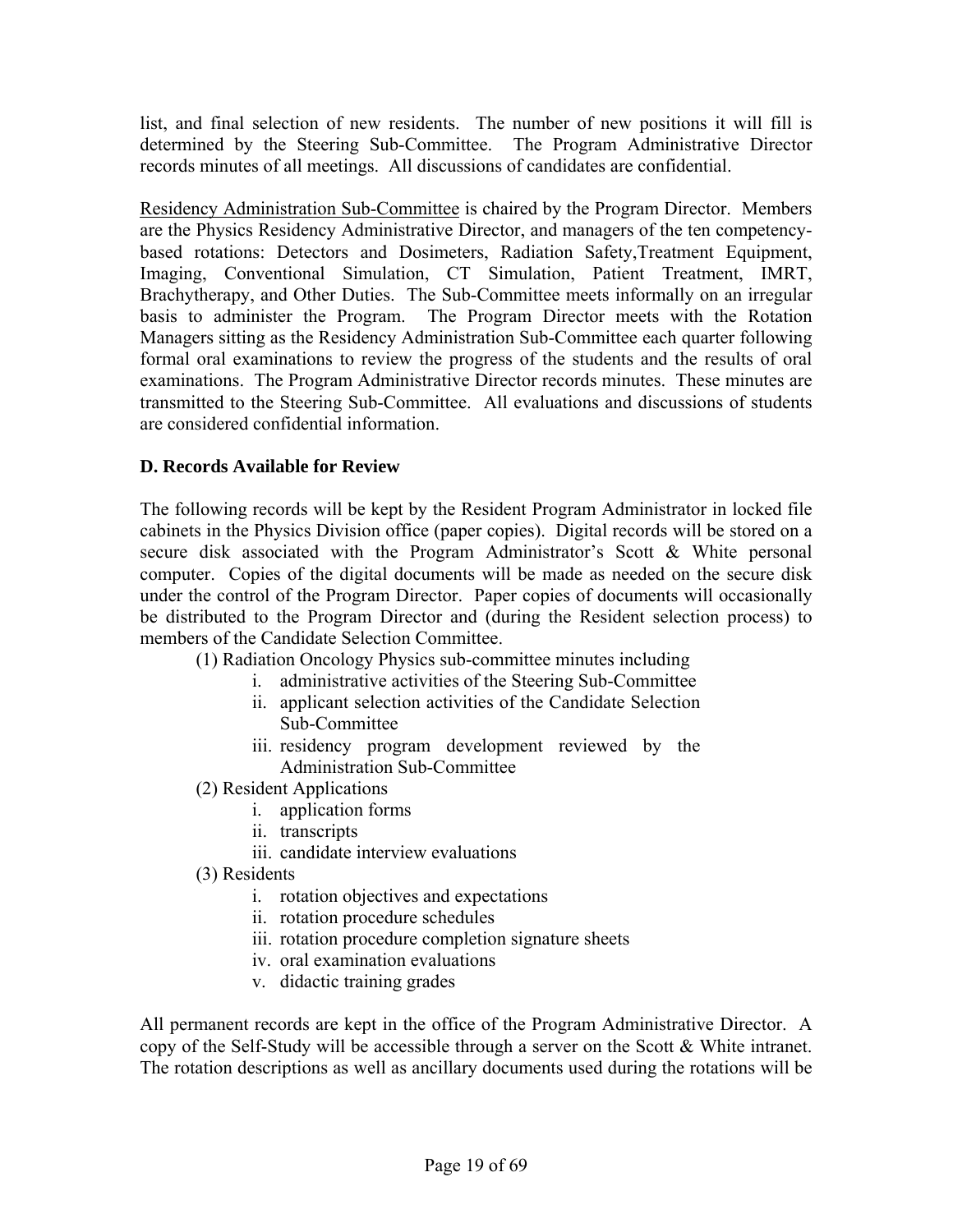accessible to the Residents on the same server. Each Resident will keep a personal copy of their rotation schedule and their rotation process signature documents.

#### **VII. RESOURCES**

#### **A. Staff**

The Radiation Physics Division members are deeply committed to this program. The Residency Administration Committee Members all have appointments at the Scott & White Hospital and the three senior members (Boyer, Bourland and Mistry) have appointments at Texas A&M University (MSc and PhD programs) and Texas A&M University School of Medicine. Most members of the Radiation Physics Division staff and the Radiation Oncology Division staff are expected to participate in the education of the Physics Residents. The Residency is organized around Competency-Based Rotations. Each Rotation is administered by a member of the Residency Administration Committee. The administrative commitments are as follows:

Chair: Art Boyer, Ph.D., Program Director Alexandria Smiley, Administrative Director Vitthalbhai Mistry, Ph.D., Detectors and Dosimeters Rotation Philip Bourland, Ph.D., Radiation Safety Rotation Jason Shoales, M.S., Treatment Equipment Rotation David Jones, M.S., Imaging Rotation TBN, M.S., Conventional Simulation Rotation Wei Tang, M.S., CT, Simulation Rotation Karen Stumph, CMD, Patient Treatment Rotation Art Boyer, Ph.D., IMRT Rotation Pasquale Montanaro, M.S., Brachytherapy Rotation Art Boyer, Ph.D., Other Duties

Resident offices are proximal to the clinical physics staff offices. Attachment 17 lists the faculty which includes Ph.D. Faculty, clinical Medical Physics staff and Dosimetry staff. Attachment 18 contains individual Biographies of the associated faculty. All members of the Division contribute in significant ways to the cumulative education of the Resident. This is especially true in the horizontal work group atmosphere here at Scott & White. Physics Division staff members are always accessible and available to discuss issues with the Resident. In general, there is a faculty-to-resident ratio of about 6:1.

#### **B. Finances**

The Scott & White's Radiation Oncology Physics Residency Training Program is funded for its first two years of operation by the Radiology Department. When the program becomes eligible for CMS funding by virtue of accreditation by CAMPEP, it will be funded by CMS by direct requests from the Finance and Operations Department of Scott & White Hospital. We do not anticipate any problems with continuing indefinitely with at least two positions as long as the program can attract qualified candidates. Although the program is approved by the Research and Education Department of Scott & White, the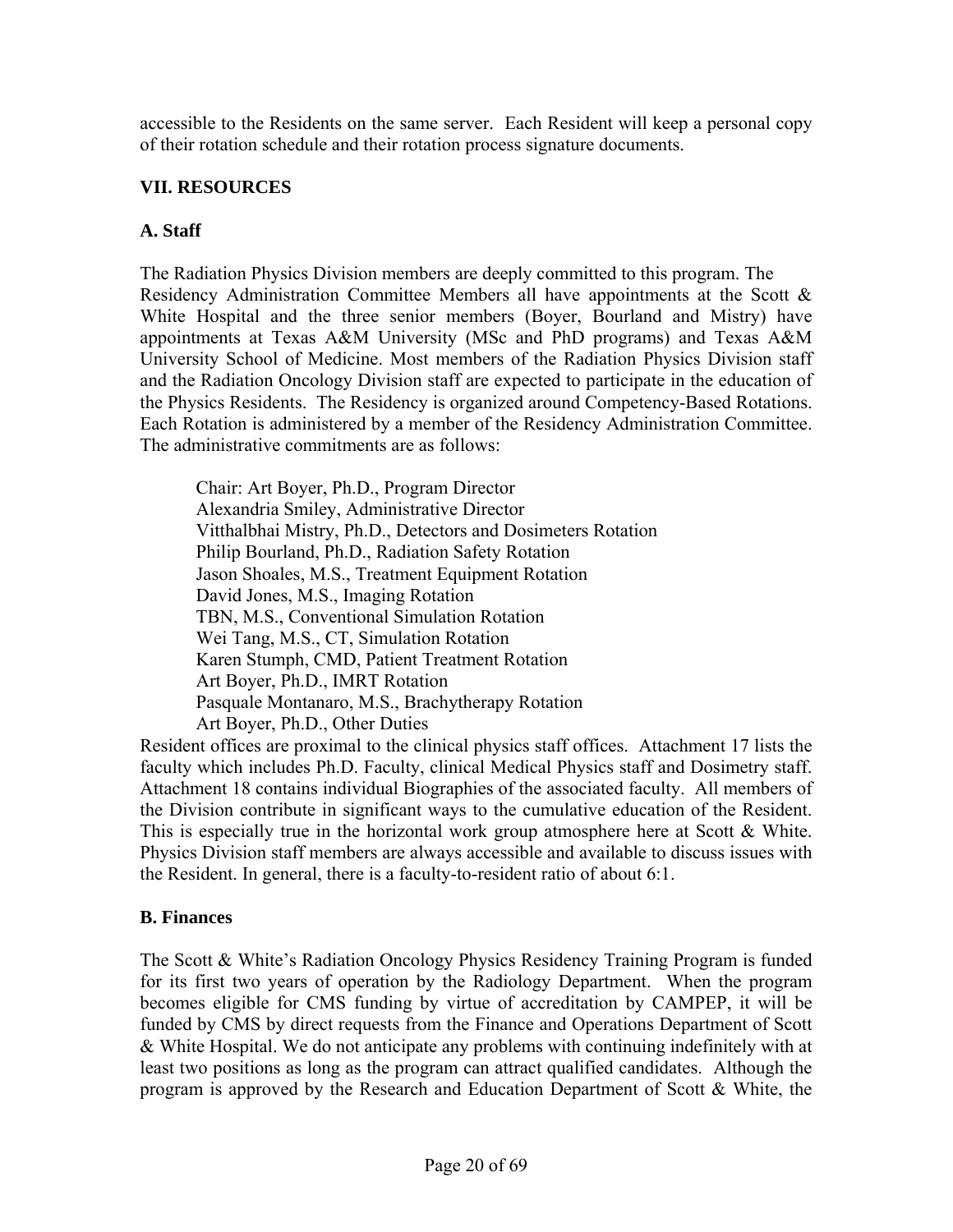R&E Department takes no fiscal responsibility for the program. The current stipend for Residents is: Training Level – 1  $$$  41,601.48; Training Level – 2  $$$  42,749.52. In addition to direct compensation, the Physics Residents are afforded benefits and absences identical to the medical residents (See Attachment 9C). The Radiology Department policy is to provide travel and per diem for a professional trip during the residency if the Resident has had an abstract accepted for oral presentation. The Physics Division pays for a junior membership in AAPM. The Institution has a variety of other support services available.

Typical Financial Support / Burden for Medical Physics Residents: Support: Over \$40,000/year Burden: Over \$11,000/year

#### **C. Facility**

#### **Resident Offices, Class Rooms and Conference Rooms**

Each resident has an office area located within the Physics Division. They are provided with a computer (with Microsoft Office Suite) with network connections, a Scott & White email account, storage, telephone, pager and office supplies. The Residents have access to departmental copying machines and document scanners. The Radiation Oncology Physics Residency Administrative Director is available to assist them in any way possible including submitting paperwork for absences and trips. The Resident's offices are new, clean, quiet and equipped with modern office furniture. The Division has access to three areas for conferences and teaching in the Radiology Department. Both of these are equipped for data projection from networked computers.

#### **Clinical Facilities, Laboratories and Shops**

The Radiation Oncology Division Facilities:

- Three Clinac 2100 class linacs (6MV/18MV) with millennium multi-leaf collimators and IMRT interfaces (Varian Medical Systems) Provides IMRT and stereotactic radiosurgery.
- Two Ximatron simulators (Varian Medical Systems).
- Two Computerized Radiography Readers (Kodak). Provide digital port films and patient position verification with Acculoc software.
- HiSpeed FX/I spiral CT scanner (General Electric Medical Systems). Network interfaces to PACS system and Eclipse servers.

Maximar superficial x-ray unit (General Electric Medical Systems)

Multi-ACCESS information management system accessible through 25 floating licenses (IMPAC Medical Systems). Provides support for IMRT including patient-specific QA.

- Eclipse Treatment Planning Systems supported on 6 planning workstations, 4 physician workstations, and 2 servers (Varian Medical Systems). Provides treatment planning for IMRT and brachytherapy.
- Plato Brachytherapy workstation and HDR after-loader (Version 14.3.3) (Nucletron Corporation). Provides treatment planning for HDR.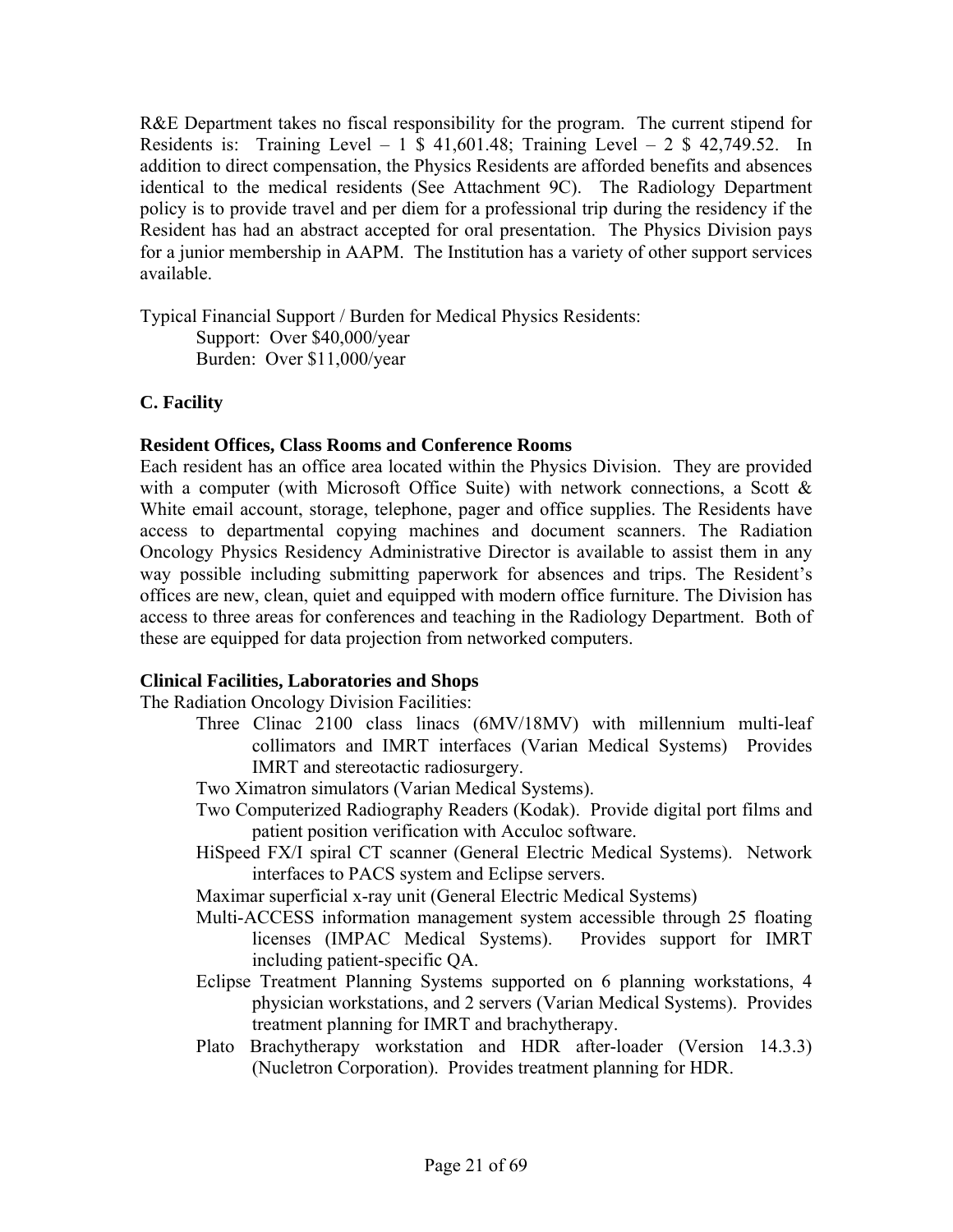X-knife RT and Image Fusion workstation (Integra Radionics, Inc.). Provides treatment planning for stereotactic radiosurgery. Variseed seed implant workstation (Varian Medical Systems). Provides treatment planning for prostate seed implants. Small dedicated instrument workbench with tools.

#### The Radiology Department:

CT Scanners:

Siemens Definition Dual Energy CT Siemens Somatom Definition Dual Source 128 Siemens Sensation Cardiac 64 Siemens Sensation 64 Siemens Sensation 16

MRI Scanners

Siemens Magnetom Trio, 3.0T with TIM Technology Siemens Magnetom 1.5T Avanto Siemens 1.5T Espree System

#### Nuclear Medicine

Phillips PRISM 3000 Phillips PRISM 2000(2) Phillips AXIS(3) Phillips Meridian Siemens Biograph 16 PET/CT

#### R&F

four general purpose R/F rooms, three Phillips Digital Easy Diagnost Systems one Siemens Digital Multipurpose Systems

#### Mammography

Siemens Mammomat 3000 Nova (x3) Lorad M IV Lorad Stereoguide DSM Biopsy Siemens Sequoia 512 Ultrasound

#### PACS

General Electric Centricity V.1.0 Siemens Kinet-dx Ultrasound PACS V2.8.3

The Division has a small physics "lab" for dosimetry equipment storage and use (150 sq. ft.) and a small cerrobend block shop (500 sq. ft.). Scott & White support is highly centralized so machine maintenance and IT technical support is done outside the footprint of the Department. The Division has state-of-the-art dosimetric equipment, phantoms, etc. (see Attachment 13). The Physics Division contracts for maintenance support on instrumentation used for clinical services. Residents have access to all equipment and are expected not to use the equipment unless properly trained. They are also expected to leave all equipment in a clinical ready mode when done.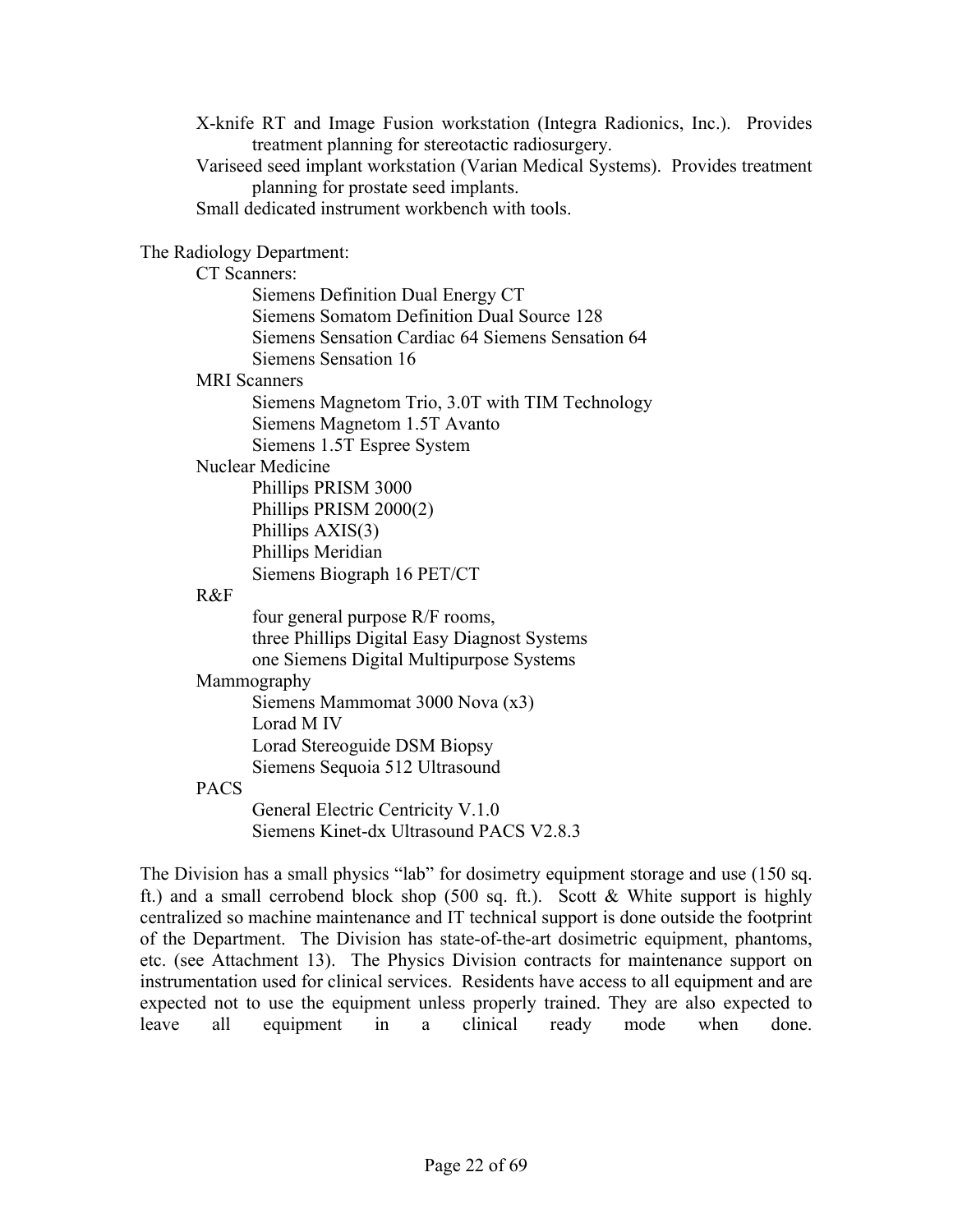#### **Publication/Presentation Support**

Scott & White Clinic has had a long record of encouraging publication. The Section of Publications offers services in support of manuscript preparation. Additionally, the Section of Visual Communications offers graphic support as well as poster design, integration and fabrication. Posters are printed from Power Point or PDF files at no charge. The Division of Radiation Oncology will support use of these services as needed and appropriate.

#### **Libraries**

The resident has access to the Richard D. Haines Medical Library. The Library is located on the third floor of the A&M Health Science Center College of Medicine Education Center at Scott & White. This includes access to electronic versions of many journals through PubMed as well as various searching mechanisms (e.g. Medline). The Physics Section maintains a specialty library containing most major medical physics text books as well as the journals Medical Physics (1974 to present), Physics in Medicine and Biology (1970 to present), and the International Journal of Radiation Oncology, Biology, and Physics (1983 to present). The Radiology Department has an extensive library including Radiology with additional physics reference texts.

#### **VIII Future Plans**

#### **A Summary of Strengths and Needs**

The Radiation Oncology Physics Residency Program is a new venture for the Physics Division at Scott & White. Because the Physics Division serves both Radiation Oncology and Diagnostic Radiology, the Program can draw heavily upon the participation of diagnostic physicists and can structure rotations in association with diagnostic equipment. The graduates of the program should therefore be in a strong position to participate in the implementation of Image Guided Radiation Therapy. The program is supported by Ph.D. physicists each having over thirty years of experience. The participating MS physicists have between three and ten years of experience, and are bright and promising people with excellent training. Over the next decade Scott & White will need to recruit quality senior staff to replace the Ph.D. physicists as they retire. Scott & White will also need to retain their junior staff. The entire faculty is inexperienced at running a Residency Program, but is eager to obtain the experience. The future development of the Program will depend on the strategy adopted by Scott & White for the development of the Radiation Oncology component of its Cancer Center. If Scott & White invests in additional satellite facilities in surrounding counties, the Residency Program will take on a distributed rotation nature. If Scott & White funds and builds a Cancer Center facility in Temple with state-of-the-art radiation oncology assets, the Residency Program will be less dependent on external rotations to provide residents exposure to technology such as electronic portal imaging devices.

#### **B Further Developments and Improvements**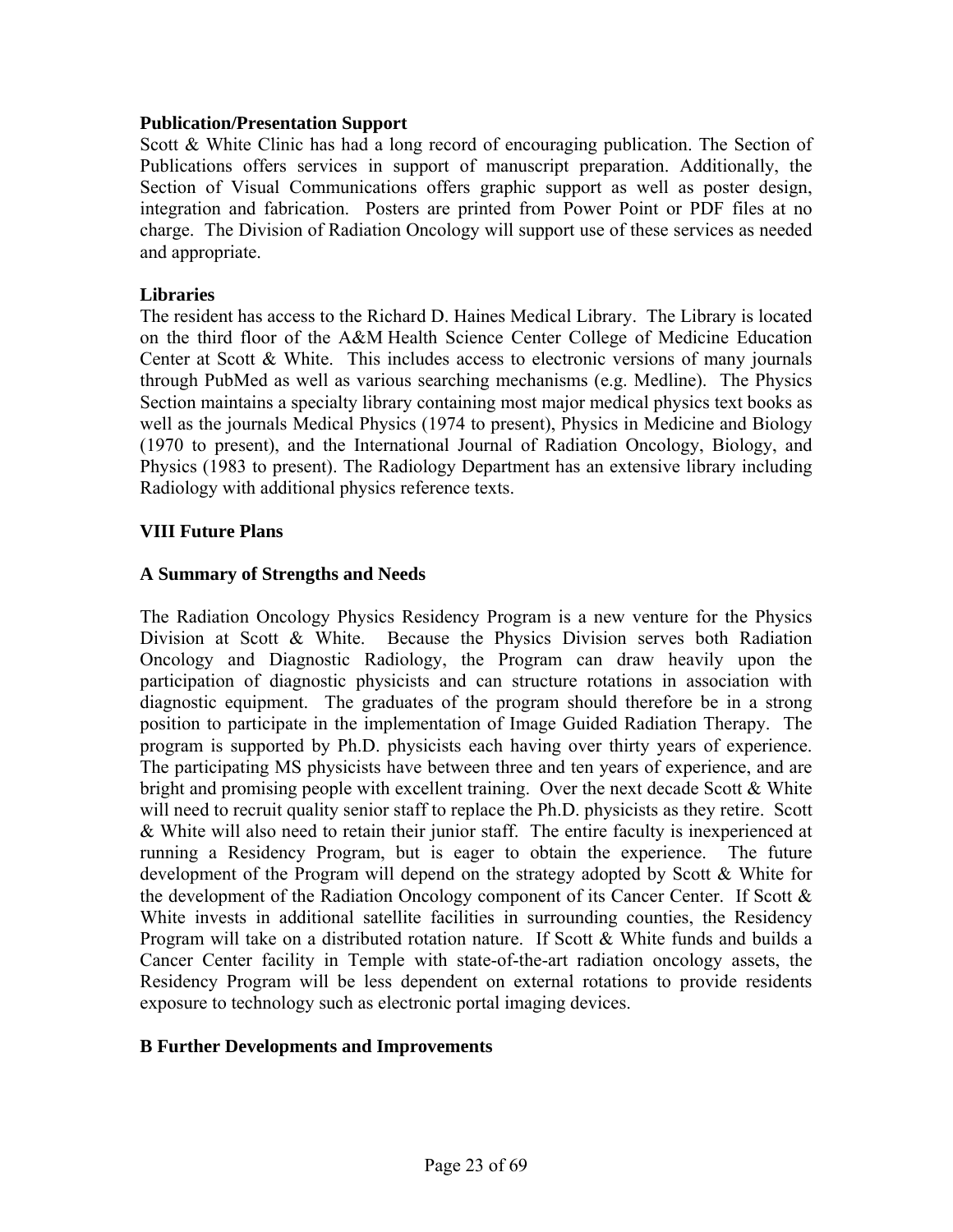The Radiation Oncology Physics Residency Program is in a position to develop remote learning components of its program. The current Program Director is involved in remote learning activities within the AAPM and through his affiliations with Stanford and Texas A&M. Specifically, the radiobiology distant learning program could become a major asset to the Residency. Other opportunities may develop.

The Program is structured to improve continuous quality improvement of the operation and documentation of the Program. The evaluations of the faculty and students every six months will be assimilated and translated into action items for the Administration Sub-Committee to consider and implement. Issues concerning finance and structure will be submitted to the Steering Sub-Committee for consideration by the Radiology Chair and Administration.

Further ties with Texas A&M University are being discussed. These discussions may lead to a graduate program in Medical Physics in one of the University Departments or in the Medical School. These discussions are still preliminary, but promising.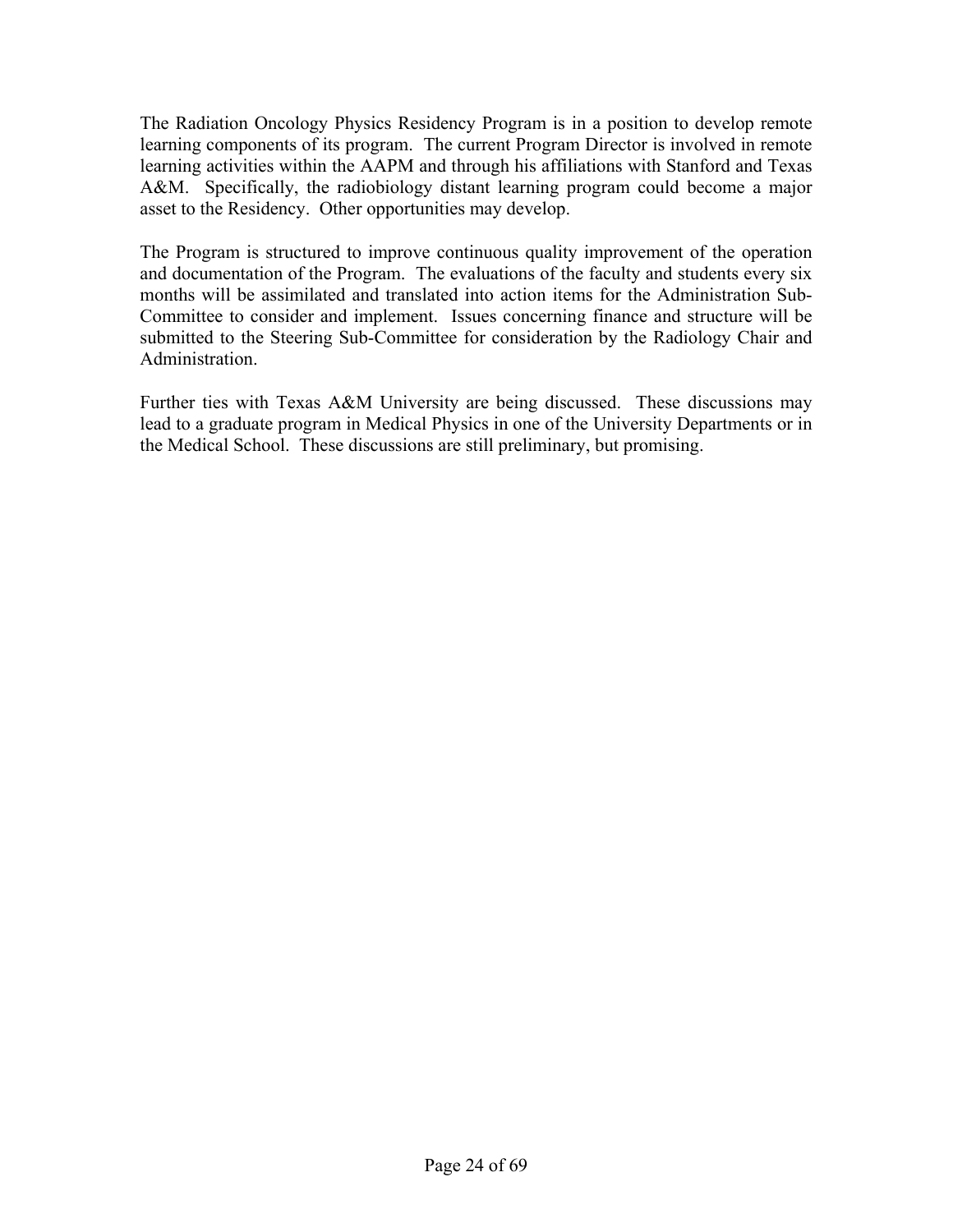### **Attachment 1: Program Supervision and Reporting Structure**

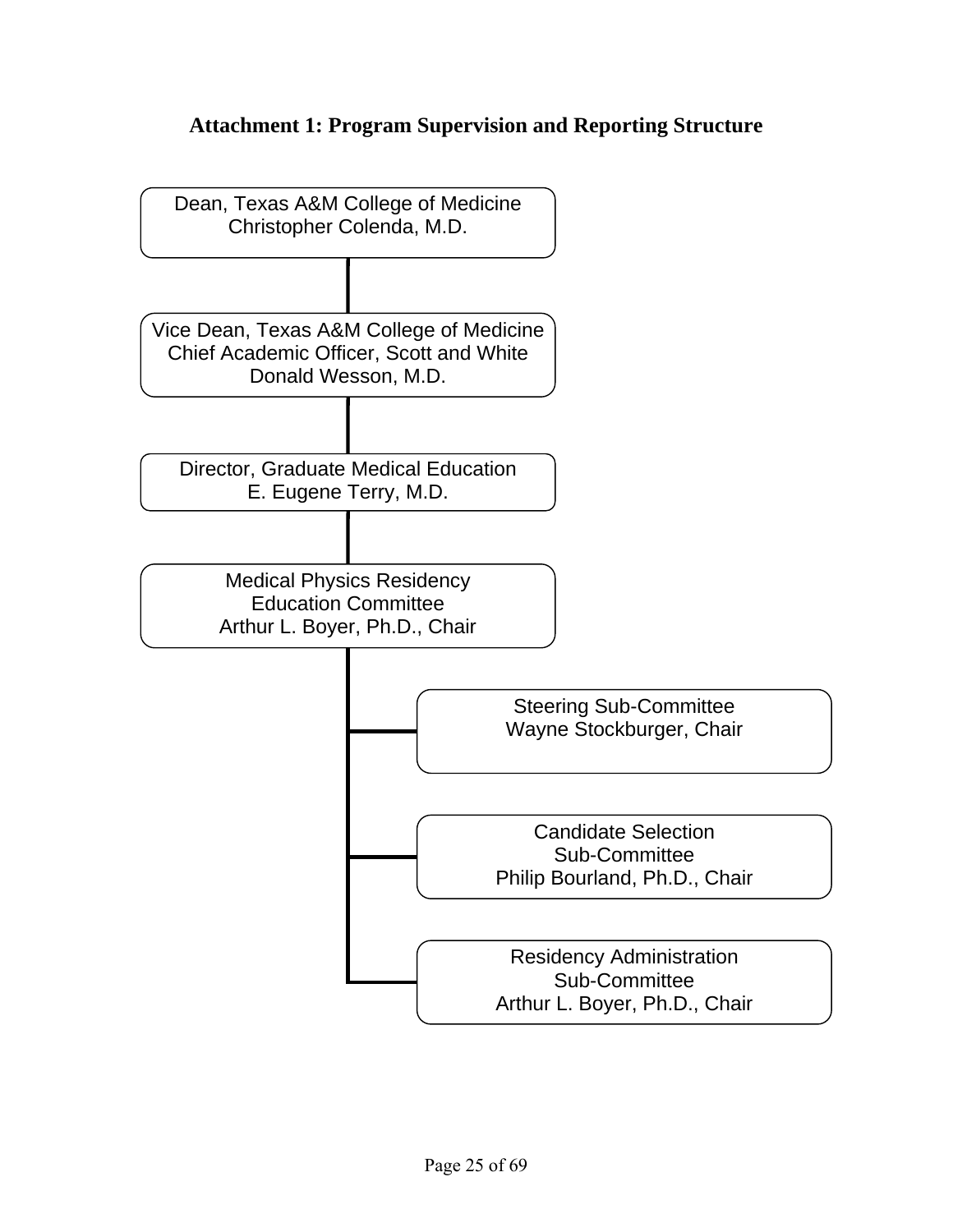Medical Physics Residency Education Committee Arthur L. Boyer, Ph.D., Chair

Philip Bourland, Recruitment Vitthalbhai Mistry, Medical Physicist Wayne Stockburger, Radiology Administration Alexandria Smiley, Program Administrator

> Medical Physics Residency Steering Committee Wayne Stockburger, Chair

> > Arthur L. Boyer Philip Bourland Alan Cheung, MD Jason Shoales Linda Burke Alexandria Smiley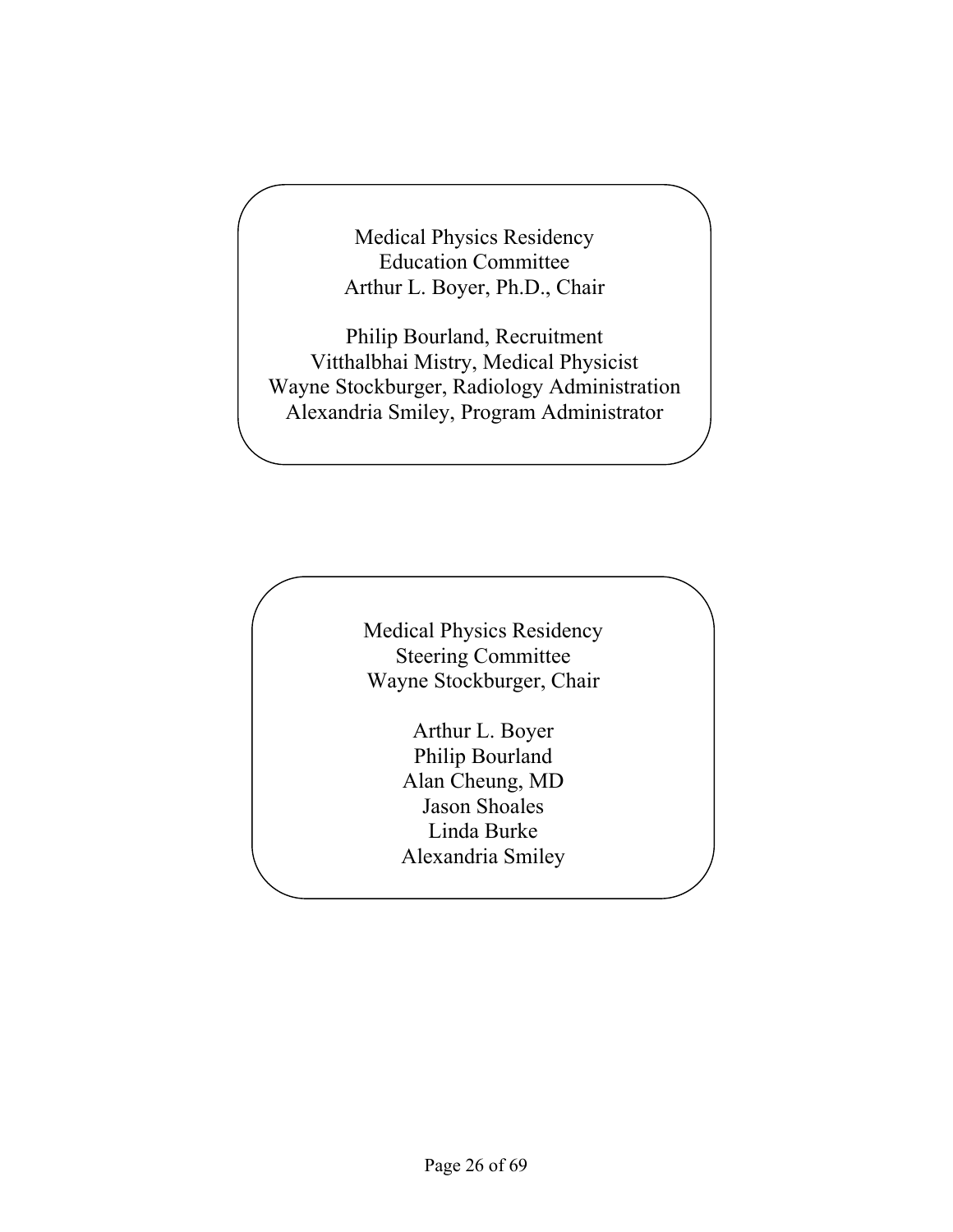Residency Administration Sub-Committee Arthur L. Boyer, Ph.D., Chair

Philip Bourland, PhD Vitthalbhai Mistry, PhD Jason Shoales, MS Karen Stumph, CMD David Jones, MS Lute Oas, MD

Candidate Selection Sub-Committee Philip Bourland, Ph.D., Chair

Arthur L. Boyer, PhD Vitthalbhai Mistry, PhD Bing Fang, MS Lute Oas, MD Karen Stumph, CMD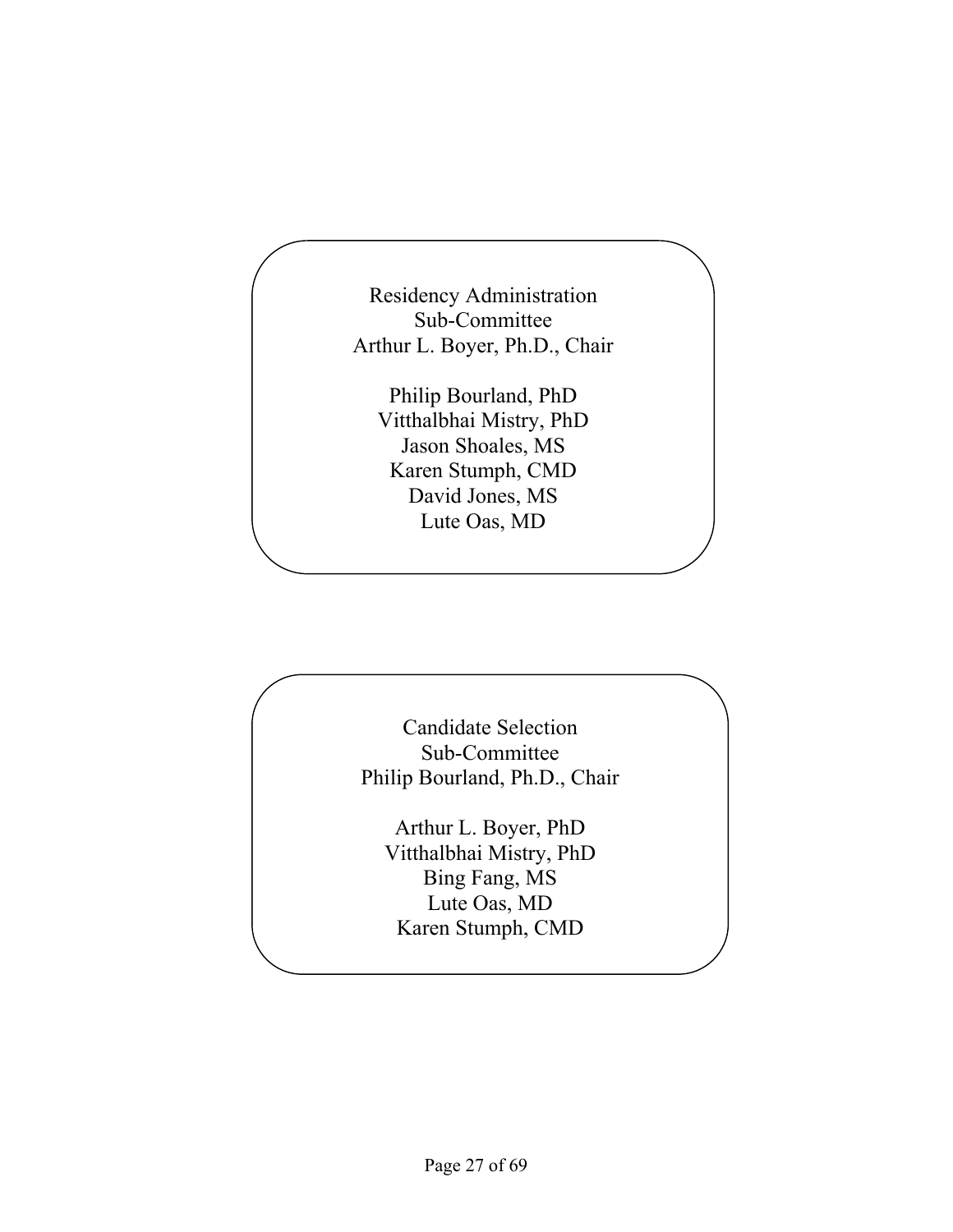

### **Attachment 2A: Letter of Support from Department**

February 1, 2008

Bruce Gerbi, Ph.D. Chair, CAMPEP Residency Education Program Therapeutic Rad. - Rad. Oncology University of Minnesota Mayo Mail Code 494 420 Delaware St SE Minneapolis , MN 55455

Dear Dr. Gerbi,

The Administrative and Educational Leadership in the Radiology Department and the Division of Radiation Oncology at Scott & White Clinic supports this application for accreditation of our Radiation Oncology Physics Residency. Since its inception we have encouraged its existence and excellence.

We feel this program compliments our education mission and we are highly desirous that it achieve the designation "Accredited by CAMPEP, Inc" as an assurance that the program has achieved the level of excellence we strive for.

Sincerely,

Gil Naul, M.D. Chair, Department of Radiology

Alan Cheung, M.D. Director, Radiation Oncology Division

| <b>SCOTT &amp; WHITE CLINIC</b><br><b>An Association Affiliated</b><br>With Scott and White<br><b>Memorial Hospital</b><br>and Scott. Sherwood<br>and Brindle' Foundation | THE TEXAS A&M UNIVERSITY SYSTEM<br><b>HEALTH SCIENCE CENTER</b><br><b>COLLEGE OF MEDICINE,</b><br><b>TEMPLE CAMPUS</b> | <b>DEPARTMENT OF</b><br><b>RADIOLOGY</b> |
|---------------------------------------------------------------------------------------------------------------------------------------------------------------------------|------------------------------------------------------------------------------------------------------------------------|------------------------------------------|
| 2401 South 31st St.                                                                                                                                                       | Temple, Texas 76508                                                                                                    | 254-724-2412                             |

**Internet Home Page: http://www.sw.org**

**254-724-2412 Fax: 254-724-0502**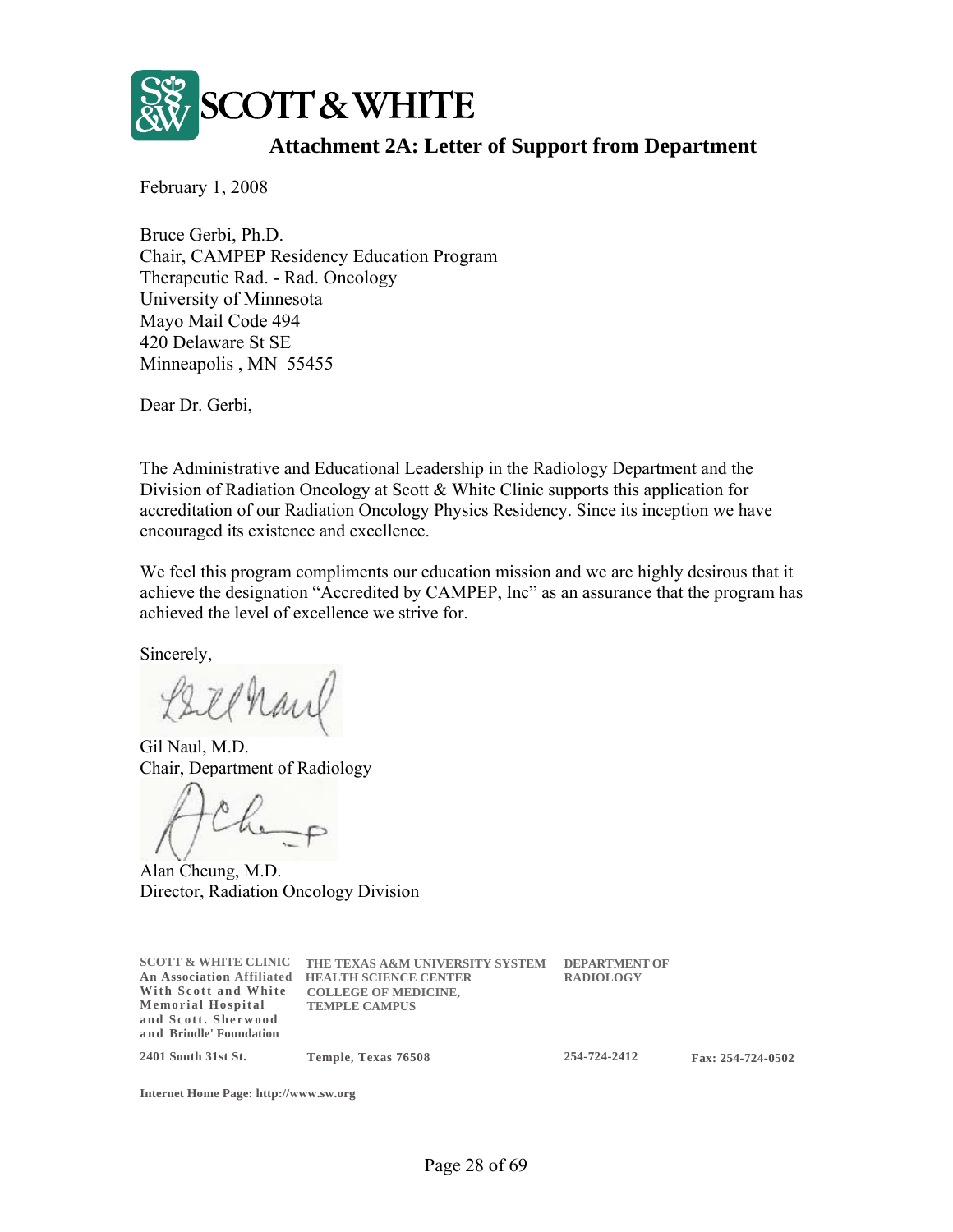

February 1, 2008

Bruce Gerbi, Ph.D. Chair, CAMPEP Residency Education Program Therapeutic Rad. - Rad. Oncology University of Minnesota Mayo Mail Code 494 420 Delaware St SE Minneapolis , MN 55455

Dear Dr. Gerbi,

We formally invite the Commission on Accreditation of Medical Physics Education Programs (CAMPEP) to visit and review the Scott & White Radiology Department's Radiation Oncology Physics Residency Program. Attached you will find the self-study prepared by Dr. Arthur L. Boyer, the program director. The Scott & White Graduate Medical Education takes responsibility for the creation, implementation, and ongoing quality maintenance of graduate medical education training programs. We require that all of our residency and fellow training programs that are eligible be accredited. We applaud your efforts to set standards for quality training in medical physics programs and are willing to assist you in whatever you need to review the Scott & White Radiation Oncology Physics program. Please let us know if we can help any further.

Sincerely,

Versen

Donald E. Wesson, M.D. Vice-Dean Temple campus Texas A&M College of Medicine Chief Academic Officer, Scott & White

Engere Ter E. Eugene Terry, M.D. Director, Graduate Medical Education

| <b>SCOTT &amp; WHITE CLINIC</b><br><b>An Association Affiliated</b><br>With Scott and White<br>Memorial Hospital<br>and Scott. Sherwood<br>and Brindle' Foundation | THE TEXAS A&M UNIVERSITY SYSTEM<br><b>HEALTH SCIENCE CENTER</b><br><b>COLLEGE OF MEDICINE,</b><br><b>TEMPLE CAMPUS</b> | <b>DEPARTMENT OF</b><br><b>RADIOLOGY</b> |
|--------------------------------------------------------------------------------------------------------------------------------------------------------------------|------------------------------------------------------------------------------------------------------------------------|------------------------------------------|
| 2401 South 31st St.                                                                                                                                                | Temple, Texas 76508                                                                                                    | 254-724-2412                             |
| <b>Internet Home Page: http://www.sw.org</b>                                                                                                                       |                                                                                                                        |                                          |

**254-724-2412 Fax: 254-724-0502**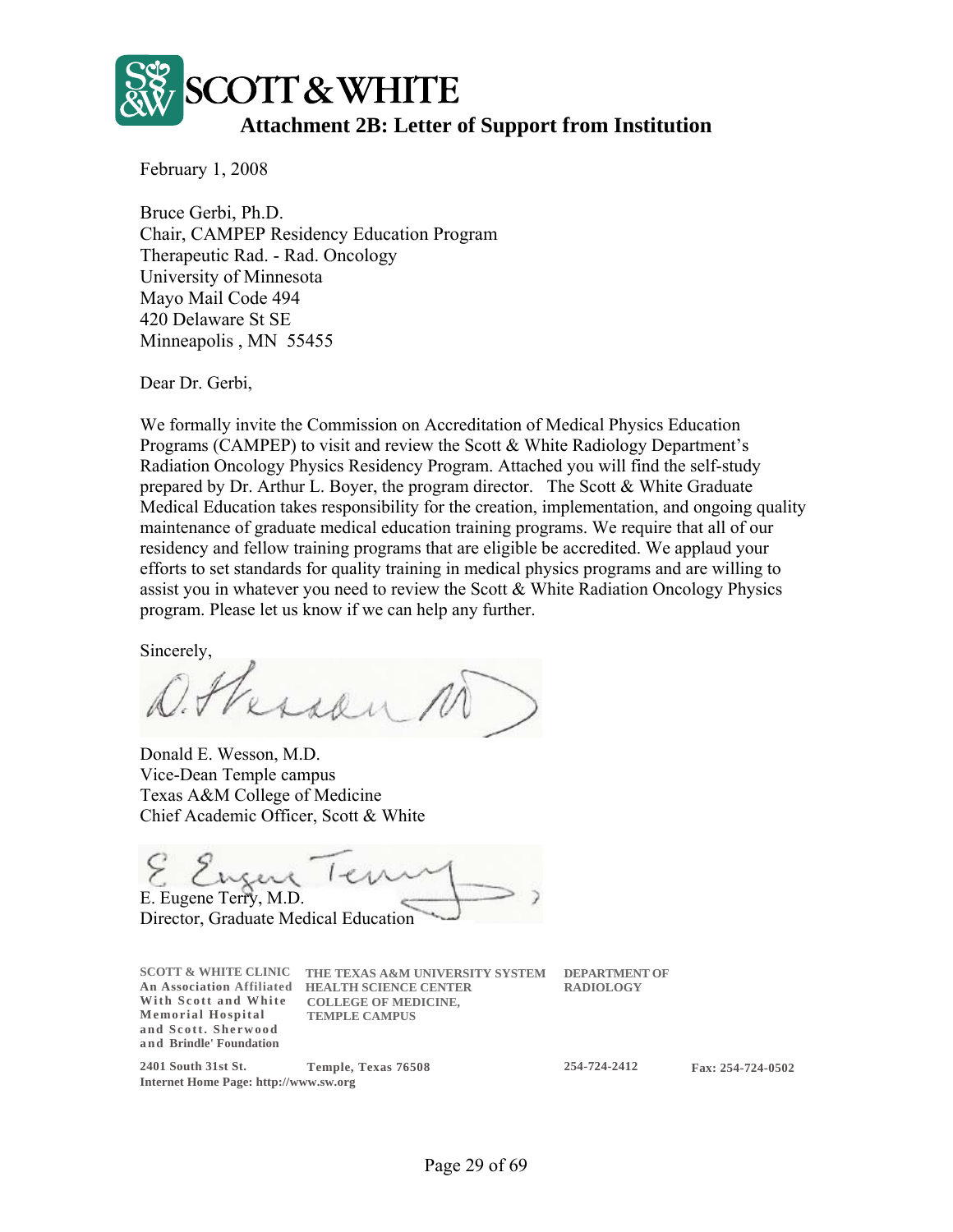

### Attachment 2C: EAC Approval

### **Interoffice Memorandum**

*Office of the Chairman* 

| DATE: | May 21, 2007                                                                           |      |
|-------|----------------------------------------------------------------------------------------|------|
| TO:   | Don Wesson, M.D.<br>Vice Dean, Temple Campus, Chief Academic Officer, Scott &<br>White |      |
|       | $FROM:$ Don P. Wilson, M.D.<br>Chairman, Department of Pediatrics                      | COPY |

SUBJECT: Medical Physics Residency Training Program

At the May  $17<sup>th</sup>$  meeting of the Education Advisory Committee, Dr. Art Bayer requested approval for a new residency training program in medical physics. This program is very unique, since it is not ACGME accredited. Rather accreditation is through the Medical Physics Education Program (CAMPEP).

Dr. Boyer gave a very thoughtful presentation, outlining the scope of the training program, availability of applicants, and the need for additional trainees in medical physics nationally. Following the presentation, the Education Advisory Committee strongly endorsed approval of the program.

Initial funding will be provided by the Department of Radiology, with future funding from CAMPEP. The EAC hopes that you agree to the merit of this worthy program.

Dr. Gene Terry will be bringing this as an informational item to the graduate medical education committee. Should you have any questions in regard to this proposal or the committee's review/approval, please feel free to contact me.

CC: Art Boyer, Ph.D., Radiation Therapy Gill Naul, M.D., Radiology Robert Pryor, M.D., CMO, Scott & White Paul Dieckert, M.D., Chair, Scott & White Board of Directors DPW Ahg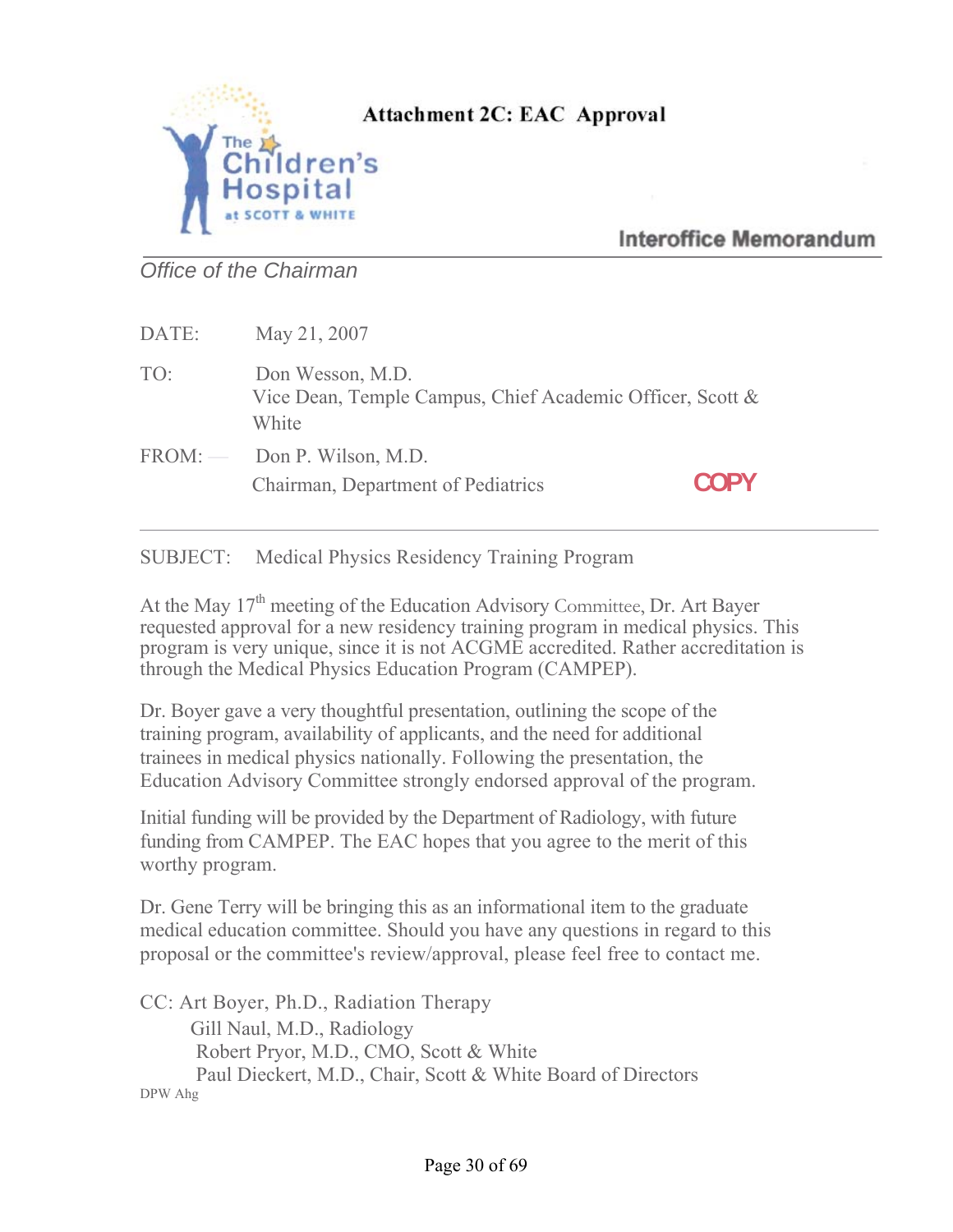### **Attachment 3: Data on Clinical Medical Physics Residents Trained/Training to Date**

| Rebecca Weinberg, Ph.D.            |
|------------------------------------|
| October 2007                       |
| September 2009 (expected)          |
| ${\rm rweinberg}(a)$ swmail.sw.org |
|                                    |

| Name:              | Junfang Gao, Ph.D.   |
|--------------------|----------------------|
| <b>Start Date:</b> | <b>July 2008</b>     |
| Graduation:        | June 2010 (expected) |
| Email:             | jgao@swmail.sw.org   |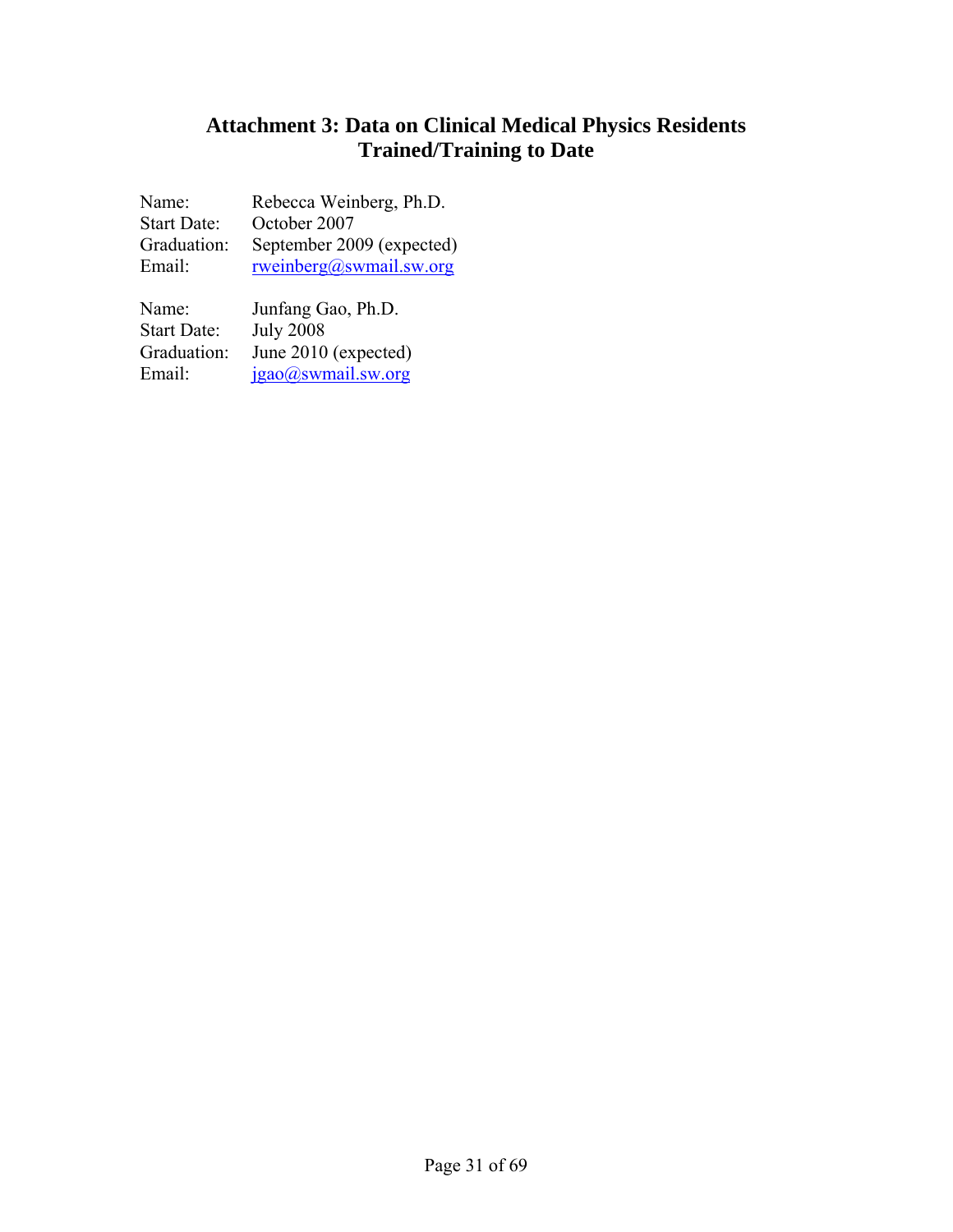### **Attachment 4A: AAPM Placement Service Ad**

**POSITION:** RADIATION ONCOLOGY CLINICAL MEDICAL PHYSICS RESIDENCY (2 years) **LOCATION:** Scott & White Clinic Temple, Texas

A position is available for Residency training in Radiation Oncology Clinical Medical Physics at Scott & White Clinic, Temple, Texas. The Physics Division of the Radiology Department has a single position open for two years beginning July 1, 2008. The applicant must have an earned Ph.D. in Physics or Medical Physics at the start of the residency. Training will be a mix of didactic course work (as needed and appropriate) and competency-based rotations documented through report generation followed by oral examination by the faculty. The Scott & White Program follows the AAPM Report No. 90 guidelines and includes newer technologies (IMRT, VSIM, SRS/SRT, HDR) as well as extensive diagnostic radiology exposure. The residency program will be applying for CAMPEP accreditation during the tenure of this residency. The candidate's application must include a detailed resume, three letters of reference and a copy of an official transcript detailing Ph.D. and undergraduate work. Applications will be accepted until April 30th when they will be evaluated. An on-site interview (in Temple, Texas) at the applicant's expense (except hotel) is required. For more information on Scott & White, please visit its web site at medphysics.sw.org.

Scott & White is an equal opportunity/affirmative action educator.

**CONTACT**: Alexandria Smiley. (asmiley@swmail.sw.org) Division of Physics Scott & White Clinic Temple, TX 76508 (254) 724-4051 (254) 724-6061 (FAX)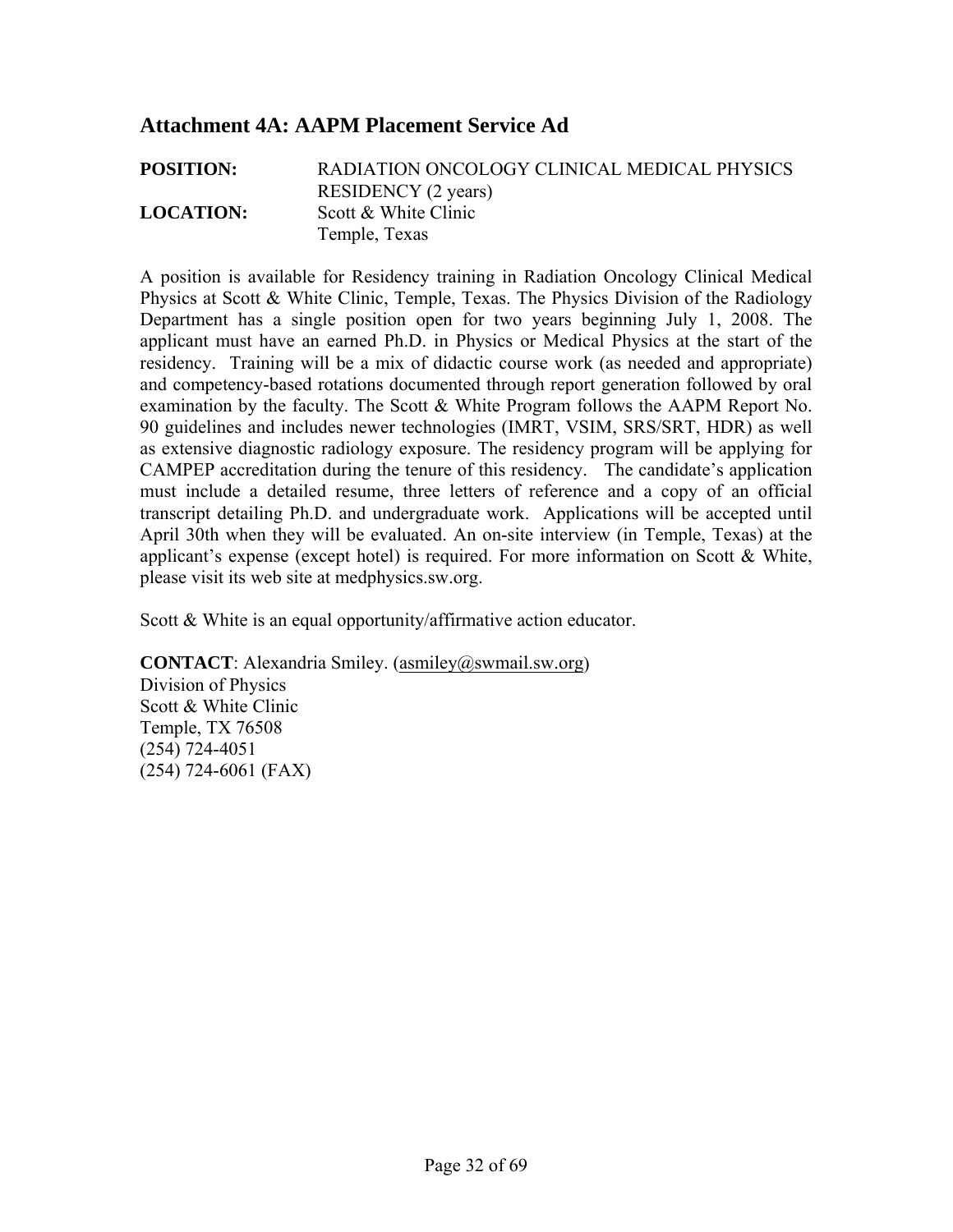### **Attachment 4B: Scott & White Medical Physics Residency Program Web-Site**



### Applying to the Program

The Medical Physics Residency program applicants must demonstrate a strong foundation in basic physics. This shall be documented by a master's or doctoral degree in medical physics, physics, engineering, mathematics or other science with physics training equivalent to a minor in physics (upper level courses in electricity and magnetism, quantum mechanics, atomic structure, statistical mechanics and mechanics).

Recruiting will begin in the first calendar quarter. Following a response, the program director will contact applicants and discuss the program, their interests and what information they might need. Subsequent to this conversation, the resident applicant will receive the following:

- 1. Description of the program
- 2. Material routinely provided by Scott & White Graduate School of Medicine
- 3. An official application to be filled out

The application and supporting materials are returned to the Medical Physics Residency Program Administrator.

Resident selection is done consistent with the Scott & White Graduate School of Medicine stated policy, i.e.:

"Programs must select from among eligible applicants on the basis of their preparedness, ability, aptitude, academic credentials, communication skills and personal qualities such as motivation and integrity."

- . Admission to the Texas A&M Health Science Center College of Medicine Graduate Medical Education program is granted without regard to race, religion, sex, creed or national origin.
- . All new Scott & White employees, house staff and senior medical staff are required to undergo a mandatory substance abuse test as a condition of employment.

#### **Application Assistance**

### **Alexandra Smiley** Program Coordinator

2401 S. 31st St. Temple, TX 76508

E-mail: asmiley@swmail.sw.org

Phone: 254-724-4051

Fax: 254-724-6061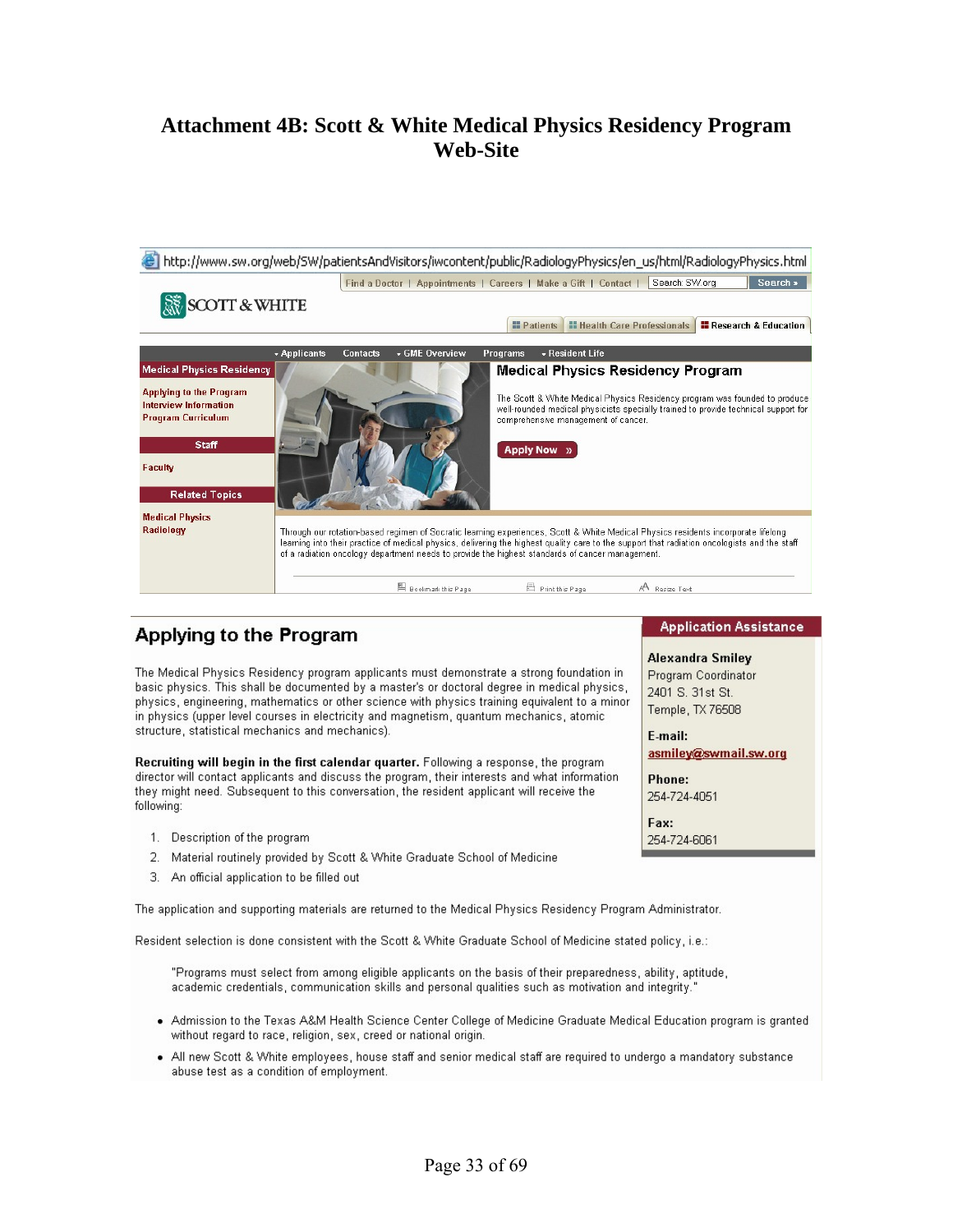### **Attachment 5: Description/Application Materials Provided Prospective Candidates**

#### Program Description

The two-year Radiation Oncology Physics Residency Training Program at Scott & White is designed for candidates with doctoral degrees in the relevant physical sciences who are interested in careers as clinical medical physicists in radiation oncology. This program concentrates on the medical uses of physics in clinical treatment of cancer patients; it does not focus on training in theoretical physics or basic research. Upon successful completion of the program the Resident will receive a Certificate of Completion from Scott & White and from the Texas A&M University School of Medicine. The program is intended to qualify the Resident to apply for examination by the American Board of Radiology for certification as a Therapeutic Radiological Physicist.

Clinical Training. During the 24 months of the residency, the Resident will take clinical rotations through the following subspecialty areas:

- Detectors and Dosimeters
- Radiation Safety
- Imaging
- Conventional Simulation
- CT Simulation
- Treatment Equipment
- Patient Treatment
- IMRT
- Brachytherapy
- Other Duties

In addition, clinical training will include work on department projects, carried out under the supervision of the medical physics faculty.

#### Didactic Training

Clinical conferences, seminars, small discussion groups, journal clubs and one-on-one instruction are all an integral part of the program. The Resident will participate in the following:

Physics Division Meetings

Tumor Boards

Diagnostic Radiology Physics Lectures

Radiation Oncology Physics Didactic Lectures

Clinical competency is evaluated by oral exams and reports generated in association with each of the clinical rotation areas.

#### Research Experience

During the latter part of the Resident's second year of training and depending upon the Resident's progress in learning the clinical aspects, there may be an opportunity to concentrate on a particular area of interest, and design and execute a research project.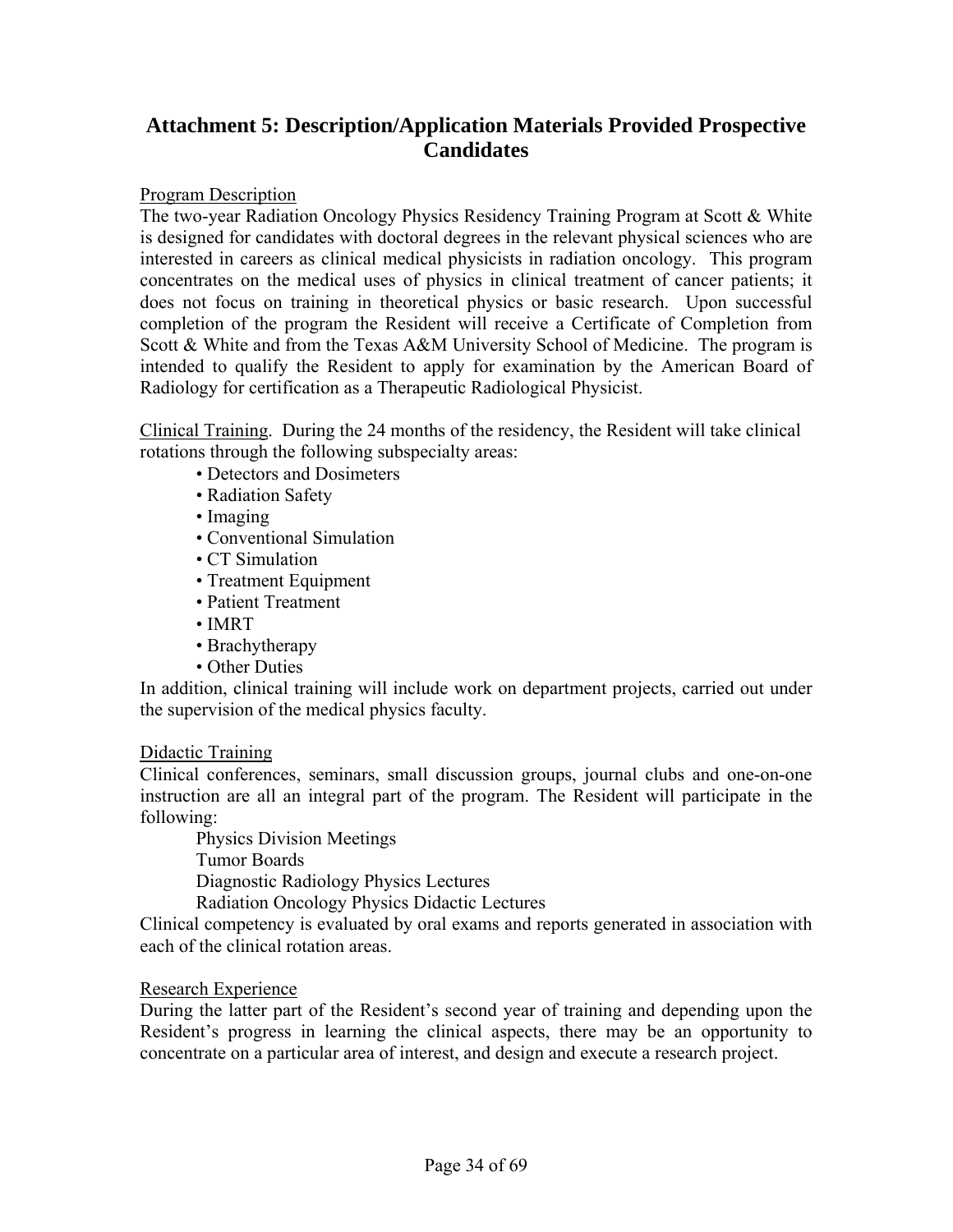Opportunities exist for collaborative research with staff members from other departments. The Resident would submit the results of their research project for presentation at a scientific meeting and prepare a manuscript for publication in a scientific journal.

#### Appointments and Applications

To be eligible to apply, the candidate must have a Ph.D. or M.S. (or equivalent degree) in medical physics or in a related physical science or engineering field. If the candidate is considered for entry into the program, they will be asked to visit Scott & White in Temple, Texas for an interview with the Program Director and selected faculty. Attached is an Application Form. To apply, the attached form should be completed with information about the candidate and names and contacts of references, and sent it along with a copy of the candidate's CV by email, regular mail, or both to:

> Alexandria Smiley asmiley@swmail.sw.org Radiology Department Scott & White Clinic 2301 South  $31<sup>st</sup>$  Street Temple, TX 76508 (254) 724-4051

#### Inquiries

For more information or to address specific questions, please contact:

Arthur L. Boyer, Ph.D. Program Director Radiology Department/Physics Division Scott & White Clinic 2301 South 31<sup>st</sup> Street Temple, TX 76508 aboyer@swmail.sw.org 254 725-7866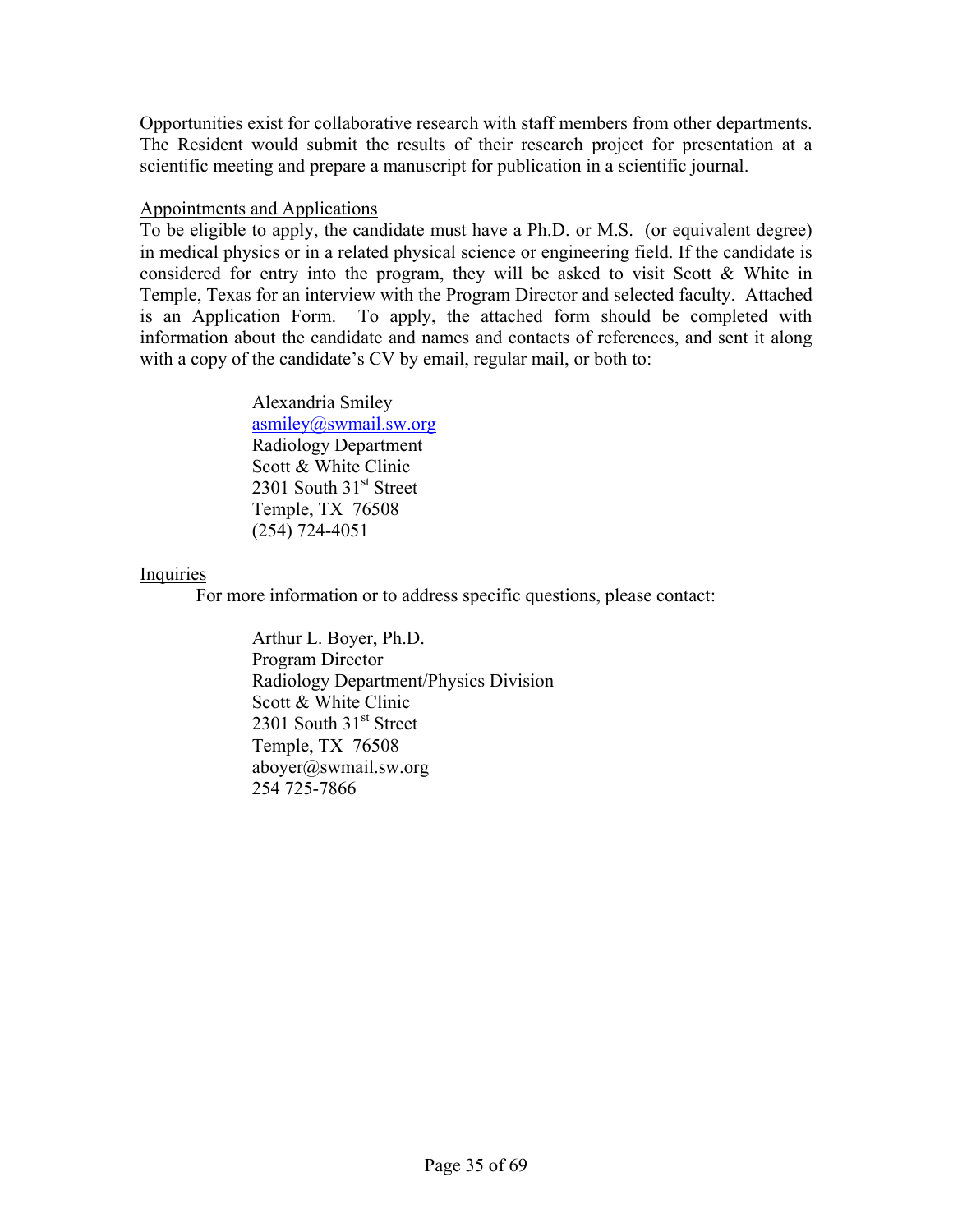### **Application Form**

### Radiation Oncology Physics Residency Program Scott & White/ Texas A&M University School of Medicine

Please provide the following information a completely as possible.

| Full Name:              |  |
|-------------------------|--|
| Degree:                 |  |
| School:                 |  |
| Department:             |  |
| Subject:                |  |
| Date Received:          |  |
|                         |  |
| <b>Current Address:</b> |  |
|                         |  |
| City:                   |  |
| State:                  |  |
| Zip:                    |  |
| Country:                |  |
| Citizenship:            |  |
| Visa Status:            |  |
|                         |  |
| Email:                  |  |
| Telephone (W):          |  |
| Telephone (H):          |  |
| Telephone (Cell):       |  |
|                         |  |
| Date Available:         |  |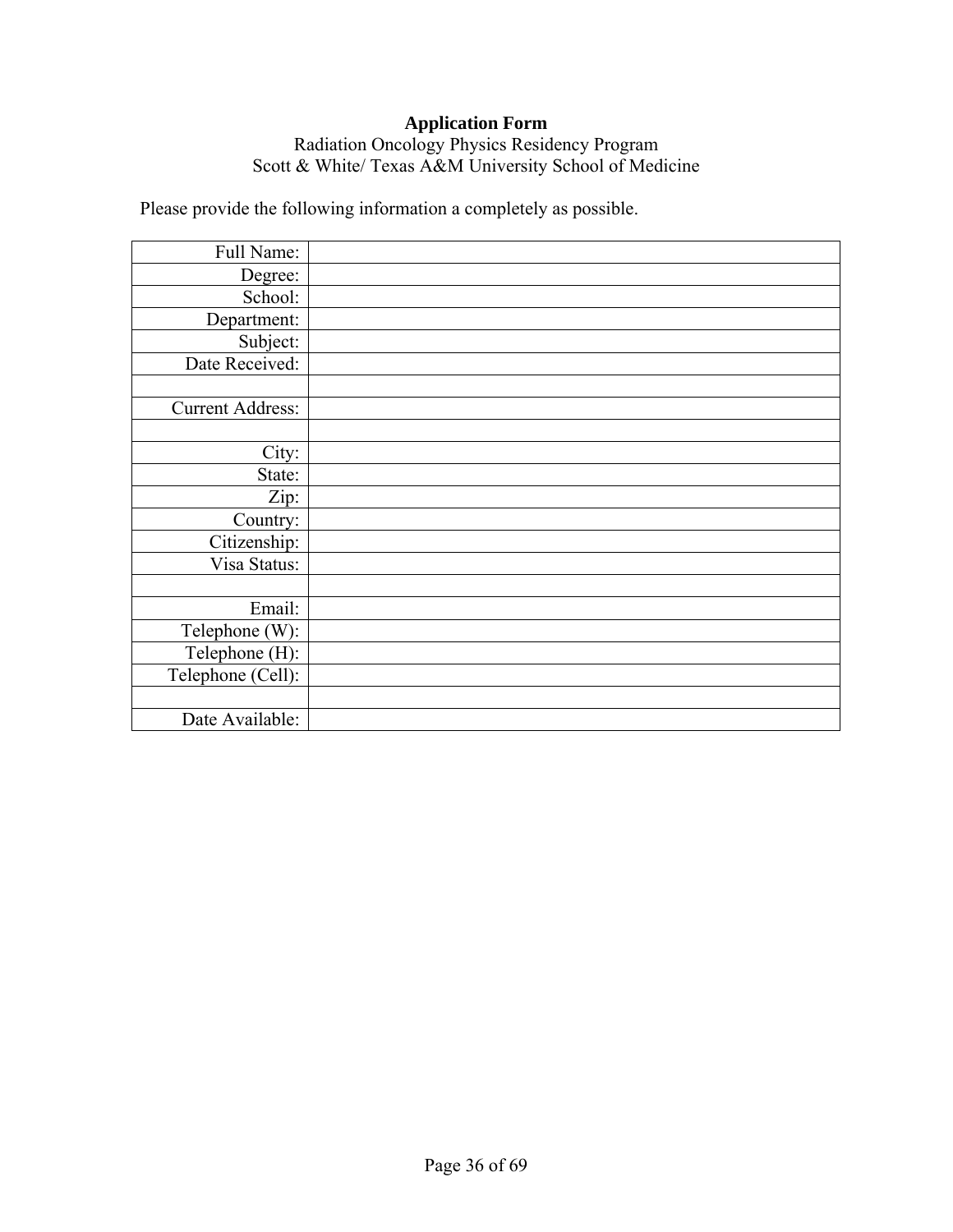### **References**

| Reference 1 Name: |  |
|-------------------|--|
| Institution:      |  |
| Department:       |  |
| Email:            |  |
| Telephone:        |  |
| Address:          |  |
|                   |  |
| City:             |  |
| State / Zip:      |  |
| Country:          |  |
|                   |  |
| Reference 2 Name: |  |
| Institution:      |  |
| Department:       |  |
| Email:            |  |
| Telephone:        |  |
| Address:          |  |
|                   |  |
| City:             |  |
| State / Zip:      |  |
| Country:          |  |
|                   |  |
| Reference 3 Name: |  |
| Institution:      |  |
| Department:       |  |
| Email:            |  |
| Telephone:        |  |
| Address:          |  |
|                   |  |
| City:             |  |
| Zip:<br>State /   |  |
| Country:          |  |
|                   |  |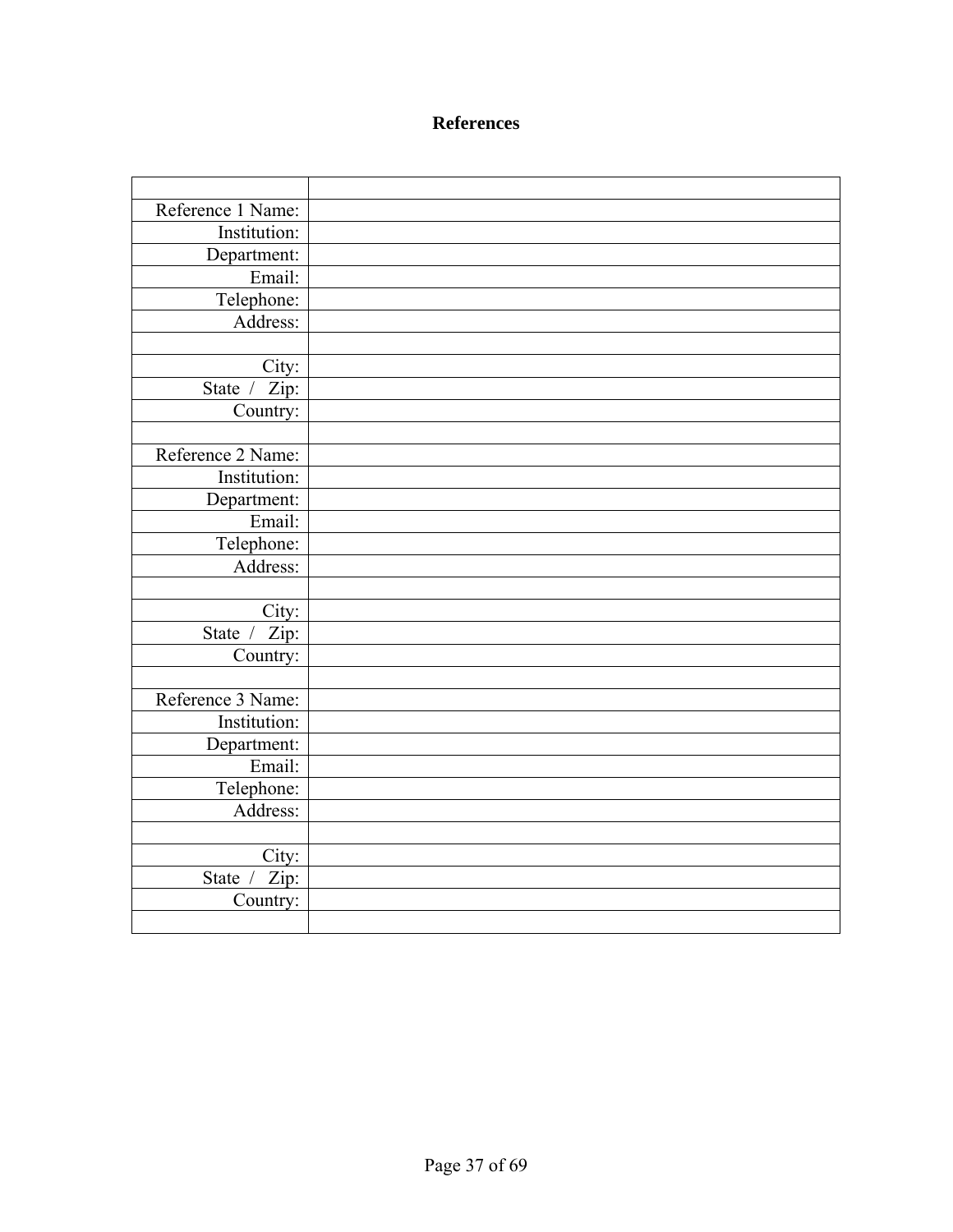# **Attachment 6A: Example Interview Schedule**

### **Resident Name**

### **Date**

| $7:00$ a.m.  | <b>Breakfast</b><br>Dr. Art Boyer                                                                                                  |
|--------------|------------------------------------------------------------------------------------------------------------------------------------|
| $8:00$ a.m.  | Alan, Cheung, M.D.<br>Director, Radiation Oncology Division<br>Dr. Cheung's Office<br>Ground Floor, Radiation Oncology, Room CO10B |
| $8:30$ a.m.  | Lisa Zang, RTT<br>Supervisor, Radiation Oncology<br>Ground Floor, Radiation Oncology, Room CO11LL                                  |
| 9:00 a.m.    | David Jones, MS<br>Diagnostic Physicist<br>Building 30, Room 109                                                                   |
| $10:00$ a.m. | Vitthalbhai Mistry, Ph.D.<br>Physicist<br>Dr. Mistry's Office<br>Building 30, Room 106                                             |
| $11:00$ a.m. | Karen Stumph, CMD<br><b>Chief Dosimetrist</b><br>Building 30, Room 109                                                             |
| Noon         | Presentation<br>Radiology Conference Room                                                                                          |
| $1:00$ p.m.  | Lunch<br>Jason Shoales, MS<br>Bing Fang, MS<br>Pasquale Montanaro, MS                                                              |
| $2:30$ p.m.  | Lute Oas, MD.<br><b>Radiation Oncologist</b><br><b>S&amp;W Cancer Center</b><br>Killeen, Texas                                     |
| $4:00$ p.m.  | Arthur Boyer, Ph.D.<br>Director, Physics Residency Program                                                                         |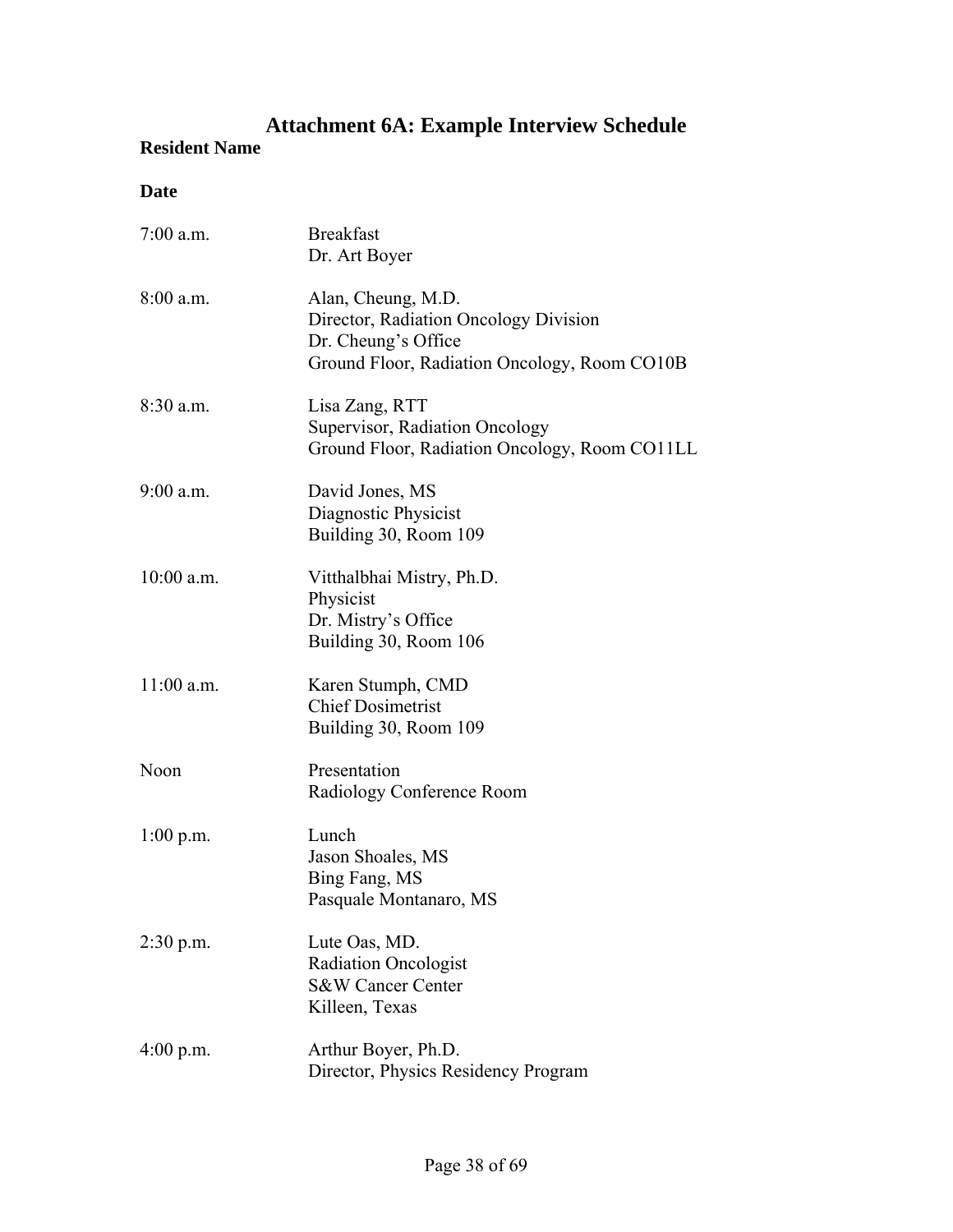### **Attachment 6B: Clinical Medical Physics Residency Candidate Evaluation Form**

Radiation Oncology Physics Residency Training Program Candidate Evaluation Form

Name of Candidate:

| Date of Interview:          |                                                       |  |
|-----------------------------|-------------------------------------------------------|--|
| Scores:                     |                                                       |  |
|                             | Interest, reasons for candidacy for this residency    |  |
|                             | Knowledge of Radiation Oncology Medical Physics       |  |
|                             | Technical skill set including experimental experience |  |
|                             | Application (references, transcripts, etc.)           |  |
|                             | Communication and interaction skills                  |  |
| Initiative and Productivity |                                                       |  |
| Scale                       |                                                       |  |
| $1 =$ outstanding           |                                                       |  |
| $2 =$ excellent             |                                                       |  |
| $3 = good$                  |                                                       |  |
| $4 =$ satisfactory          |                                                       |  |
| $5 =$ unacceptable          |                                                       |  |
|                             |                                                       |  |
| Comments:                   |                                                       |  |
|                             |                                                       |  |
|                             |                                                       |  |
|                             |                                                       |  |
|                             |                                                       |  |
|                             |                                                       |  |
|                             |                                                       |  |
|                             |                                                       |  |
|                             |                                                       |  |
|                             |                                                       |  |
|                             |                                                       |  |
|                             |                                                       |  |
| Interviewer Name:           |                                                       |  |
|                             |                                                       |  |
|                             |                                                       |  |
|                             |                                                       |  |
| Interviewer Signature:      | Date:                                                 |  |
|                             |                                                       |  |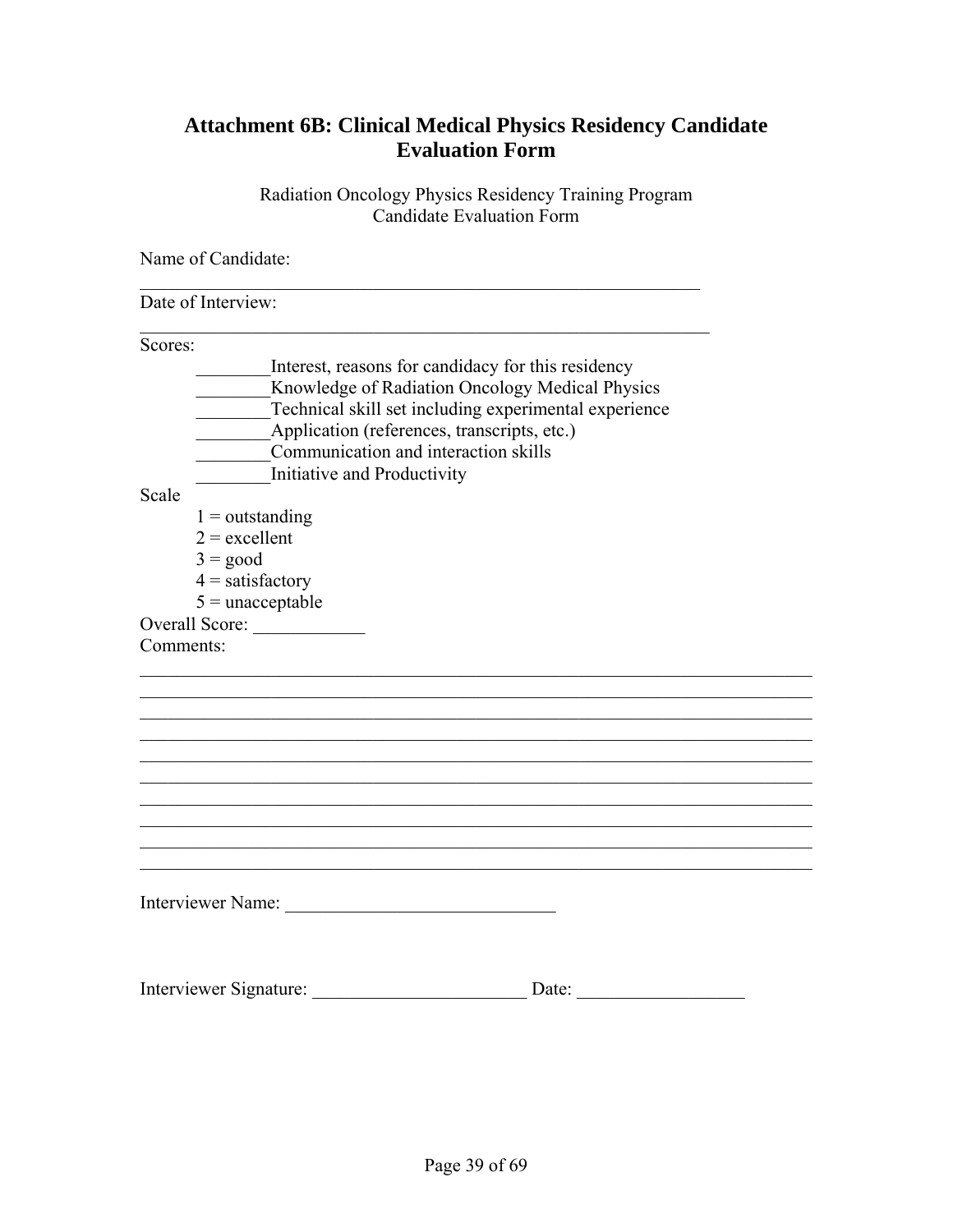### **Attachment 7: Letter of Appointment from Scott & White**

**Date** 

#### Dear **Resident Name**:

It is with great pleasure that we offer you an appointment to our two-year residency program in Radiation Oncology Physics beginning 1 October 2007 in the Department of Radiology, Division of Physics.

We are offering you a salary of \$1,600.05 per pay period (2 week period). Benefits including health insurance coverage and retirement funds are in addition to the base salary. In addition, a moving allowance up to \$1,000 will be provided.

Please note that this offer is contingent upon the successful completion of the placement medical history and evaluation, which includes a drug screen, and continuation and completion of the program are dependant upon satisfactory progress in education, performance of all duties, and compliance with the policies of the Department of Graduate Medical Education, Research and Education Division, Scott and White. In addition, all new employees must furnish proof of their legal right to be employed in the United States. If you have any questions regarding the acceptable proof, please do not hesitate to contact Patricia Balz, Recruitment Manager, at 254- 724-1632.

We hope that you will accept this position and continue your career at Scott & White. Please sign below to indicate your acceptance of this offer and return the original to us. Note that this letter does not constitute a contract of employment for a definite period of time.

We look forward to hearing from you soon. Please let me know if there are questions that I may answer for you.

Sincerely,

Arthur Boyer PhD Director, Division of Radiologic Physics Department of Radiology Scott & White Clinic

Accepted:

(Name) Date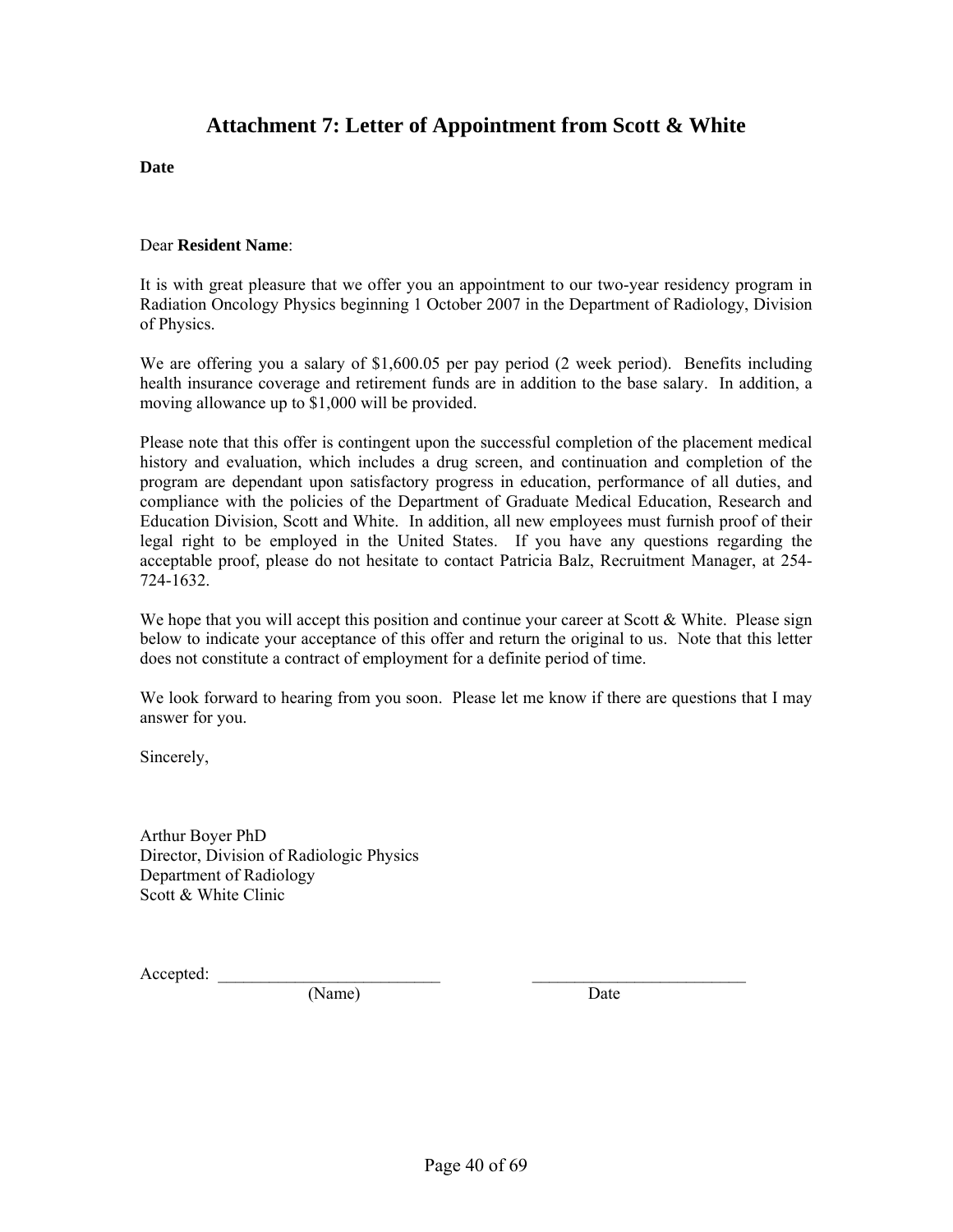### **Attachment 8: Resident Orientation Schedule**

### **SCOTT & WHITE Radiation Oncology Physics Resident Orientation Schedule**

| Thursday June 26, 2008 |                                     |  |  |
|------------------------|-------------------------------------|--|--|
| $7:30-8:00$            | Sign-in, Meet & Greet               |  |  |
| $8:00 - 9:00$          | Welcome, Announcements $\&$         |  |  |
|                        | Icebreaker                          |  |  |
| $9:00-9:15$            | "What Makes S&W Unique?"            |  |  |
| $9:15-9:50$            | <b>Employee Development</b>         |  |  |
| $9:50-10:30$           | Employee Health Services, Infection |  |  |
|                        | Control & Nursing Announcements     |  |  |
| 10:30-10:40            | <b>Break</b>                        |  |  |
| 10:40-11:25            | Environment of Care & Patient       |  |  |
|                        | Safety                              |  |  |
| $11:25-11:45$          | <b>Security Management</b>          |  |  |
| 11:45-11:50            | <b>Break</b>                        |  |  |
| 11:50-12:30            | Lunch & A Movie                     |  |  |
| 12:30-1:00             | <b>Healthy Back</b>                 |  |  |
| $1:00-1:15$            | Risk Management & Basic Patient     |  |  |
|                        | <b>Rights</b>                       |  |  |
| $1:15-1:55$            | Corporate Compliance                |  |  |
| $1:55-2:10$            | <b>Identifying Victims of Abuse</b> |  |  |
| $2:10-2:15$            | <b>Break</b>                        |  |  |
| $2:15-2:30$            | <b>Employee Recognition</b>         |  |  |
| $2:30-3:15$            | <b>Employee Handbook Overview</b>   |  |  |
| $3:15-3:20$            | S&W 403(b) Savings Plan             |  |  |
| $3:20 - 3:30$          | Break (PRN Staff are Released)      |  |  |
| $3:30-4:45$            | <b>Health Benefits</b>              |  |  |
| $4:45-4:55$            | Q&A                                 |  |  |
| $4:55 - 5:00$          | Conclusion                          |  |  |

Tara Moore

TMOORE@swmail.sw.org

(254) 724-0535

Fax: (254) 724-6931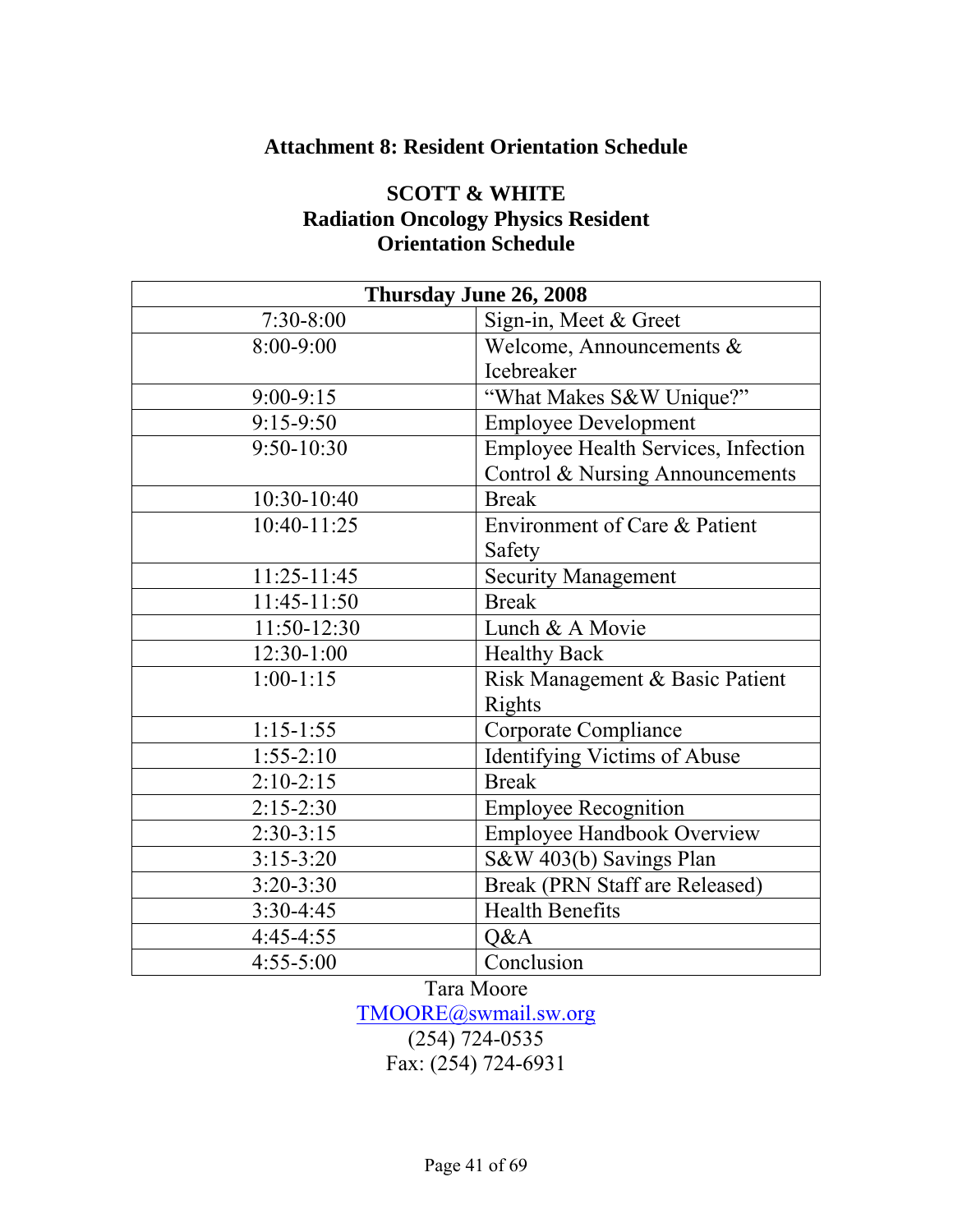### **SCOTT & WHITE Radiation Oncology Physics Resident Orientation Schedule**

|                  | <b>Friday, June 27, 2008</b>               |                                        |
|------------------|--------------------------------------------|----------------------------------------|
| $8:00 - 10:00$   | <b>Introduction to the Radiation</b>       | <b>Physics Division</b>                |
|                  | <b>Oncology Physics Residency</b>          | <b>Program Director</b>                |
|                  | documents                                  | <b>Room 116</b>                        |
| $10:00 - 10:15$  | <b>Break</b>                               |                                        |
| $10:15 - 11:45$  | <b>Resident Entry Assessment</b>           | <b>Physics Division</b>                |
|                  | <b>Examination</b>                         |                                        |
| $12:00 - 1:00$   | <b>Lunch Break</b>                         |                                        |
| $1:00 - 3:00$    | <b>COMPUTER TRAINING</b>                   | $312 \& 313 - \text{Conf } \text{Ctr}$ |
|                  |                                            |                                        |
|                  | Monday June 31, 2008                       |                                        |
| $8:00 - 8:30$    | <b>Meet with Rotation I Mentor</b>         |                                        |
| $8:30 - 9:00$    | <b>Meet with Rotation II Mentor</b>        |                                        |
| $9:00 - 9:30$    | <b>Meet with Rotation III Mentor</b>       |                                        |
| $9:300 - 10:00$  | <b>Meet with Rotation IV Mentor</b>        |                                        |
| $10:00 - 10:30$  | <b>Meet with Rotation V&amp;VI Mentors</b> |                                        |
| $10:30 - 11:00$  | <b>Meet with Rotation VII Mentor</b>       |                                        |
| $11:00 - 11:30$  | <b>Meet with Rotation VIII Mentor</b>      |                                        |
| $11:30 - 12:00$  | <b>Meet with Rotation IX Mentor</b>        |                                        |
| $12:00 - 1:00$   | <b>Lunch Break</b>                         |                                        |
| $1:00 - 2:00$ pm | <b>OR Orientation</b>                      | <b>Mayborn Auditorium</b>              |

Alexandria Smiley asmiley@swmail.sw.org Radiology Department Scott & White Clinic 2301 South 31st Street Temple, TX 76508 (254) 724-4051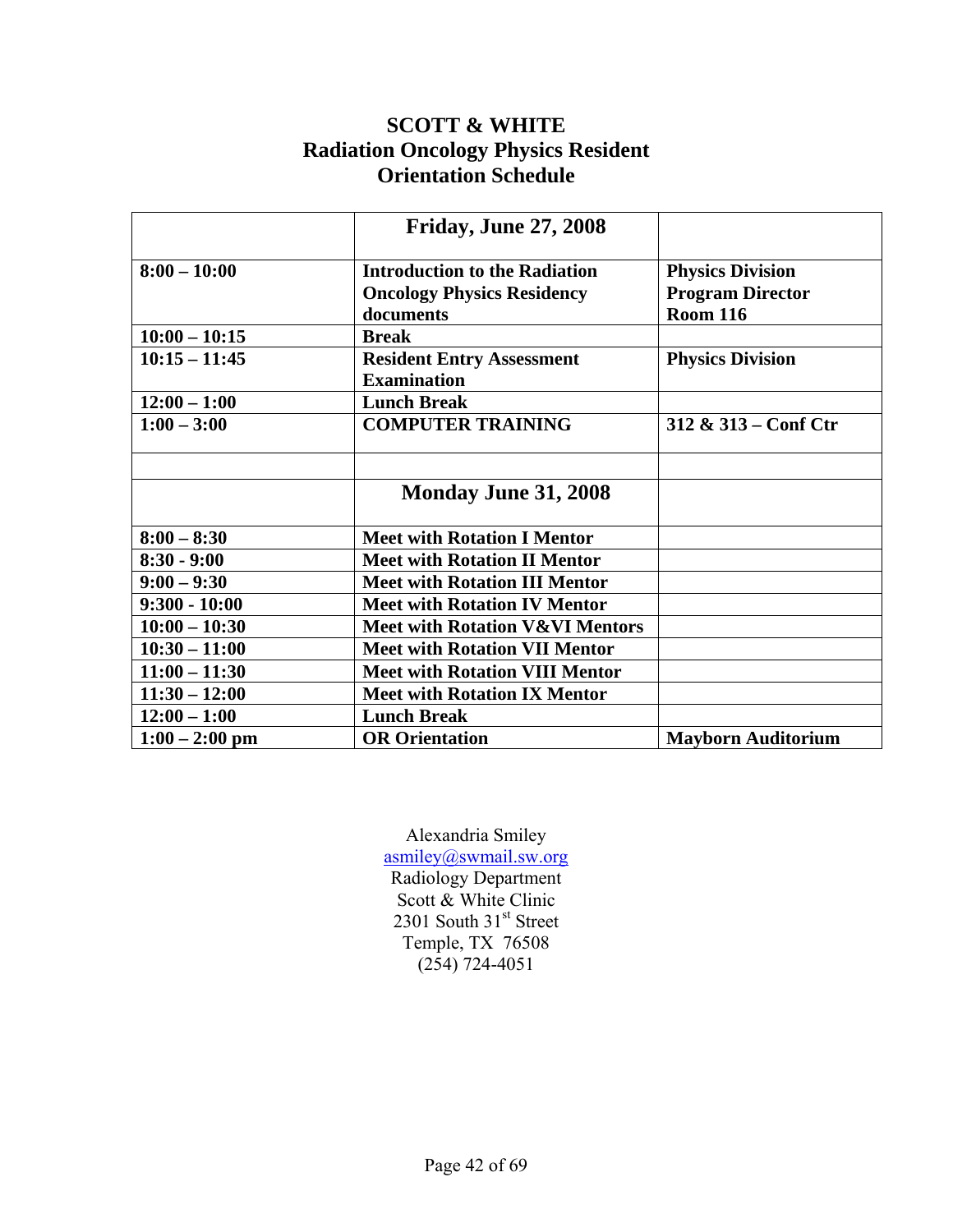### **Attachment 9A: Resident Probation and Dismissal Policy**

#### **DISCIPLINARY ACTION/DUE PROCESS**

1) Process

Residents whose professional competence or conduct is not satisfactory will be subject to disciplinary action initiated by the Program Director and endorsed by the Division Director and/or Department Chairman.

The Resident in question will meet with at least two senior staff members of the department responsible for his/her training. One of the departmental representatives should be the Program Director, unless prohibited by extenuating circumstances. During the meeting, a written document including a detailed, itemized description of the issues regarding professional conduct and any prior evaluations of the Resident will be supplied to the Resident. If the issues of concern predate the last scheduled written evaluation, those issues should be documented in that evaluation. The written material(s) should describe:

a. Nature of concern about either professional competence or conduct

b. Disciplinary action taken which could include:

 Remediation Probation Non-advancement in academic year Suspension Dismissal

c. The duration of disciplinary action if other than dismissal or effective date if dismissal

d. Required remediation (see below) by the Resident, if other than suspension or dismissal

e. Description of methods and conditions of enhanced monitoring of the resident's clinical and/or academic activities if his/her performance suggests inability to render an appropriate level of patient care or and/or exhibit appropriate personal or professional conduct. By definition, "enhanced monitoring" should include (1) specific goals/objectives developed for the Resident and (2) periodic, written assessments of the Resident during the specified time period.

Discussions and written documents pertaining to the issues regarding professional conduct should center on specific behaviors.

A copy of documentation supplied to the Resident shall be marked "CONFIDENTIAL" and forwarded to the Scott & White Chief Academic Officer and the Director of Graduate Medical Education. The Chief Academic Officer and/or the Director of Graduate Medical Education may initiate a review process of the disciplinary action if the action is felt to be inappropriate. For the review, the Chief Academic Officer and/or Director of Graduate Medical Education may appoint a committee that consists of a program director from another program, a department head from a different department, a chief resident from another program, and the GME Ombudsperson to review both the merit and the procedures and make recommendations. The role of the Ombudsperson is to ensure fair treatment for the Resident. The committee may request that the Resident, the program director or others involved in the case meet with the committee to discuss the issues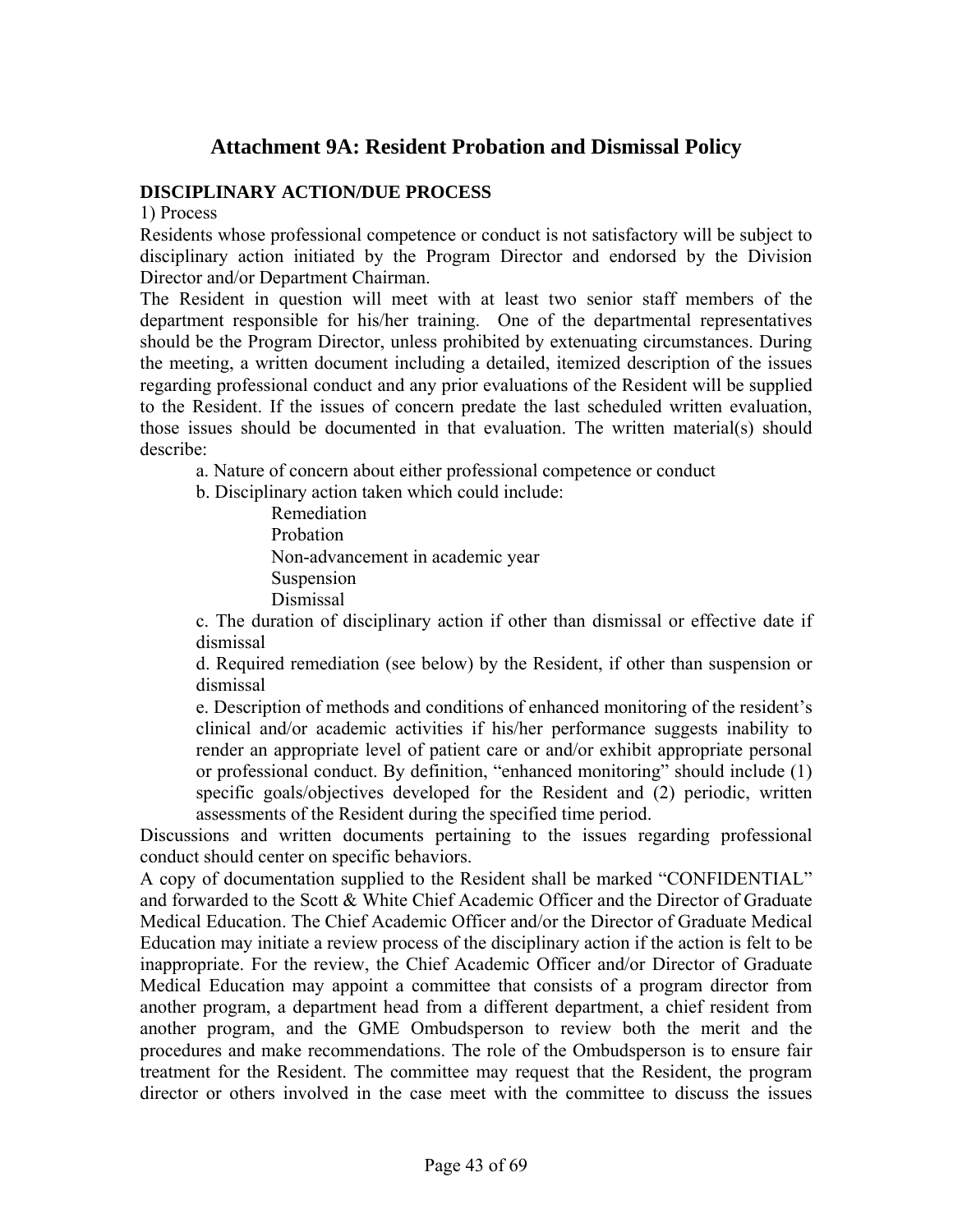before a recommendation is made. The decision of the involved program and the committee recommendations will be reported to the Director of GME and the Chief Academic Officer for final approval.

Suspension of the Resident from program activities for the duration of the disciplinary process may be initiated by the Program Director. Suspension may also be reviewed by the committee described above.

If a Resident is dismissed, he/she will not be eligible for unused vacation upon termination.

2) Appeal

At the request of the named Resident, an ad hoc review committee, composed of the membership of the committee described above, will be appointed by the Chief Academic Officer, who will coordinate the appeal process and function as a non-voting member of the various committees or councils involved. The ad hoc committee will be charged with reviewing the circumstances of the disciplinary action to assess both the merits and the procedures (i.e., the extent to which the action followed appropriate procedures and whether the house officer was treated in a fair manner). The review committee may request related documentation and invite testimony from the Resident and Program Director involved. The ad hoc review committee will make recommendations to the Director of Graduate Medical Education who will review the recommendations of the ad hoc committee and with agreement from the Chief Academic Officer to take action if necessary. The Chief Academic Officer will serve as the final authority.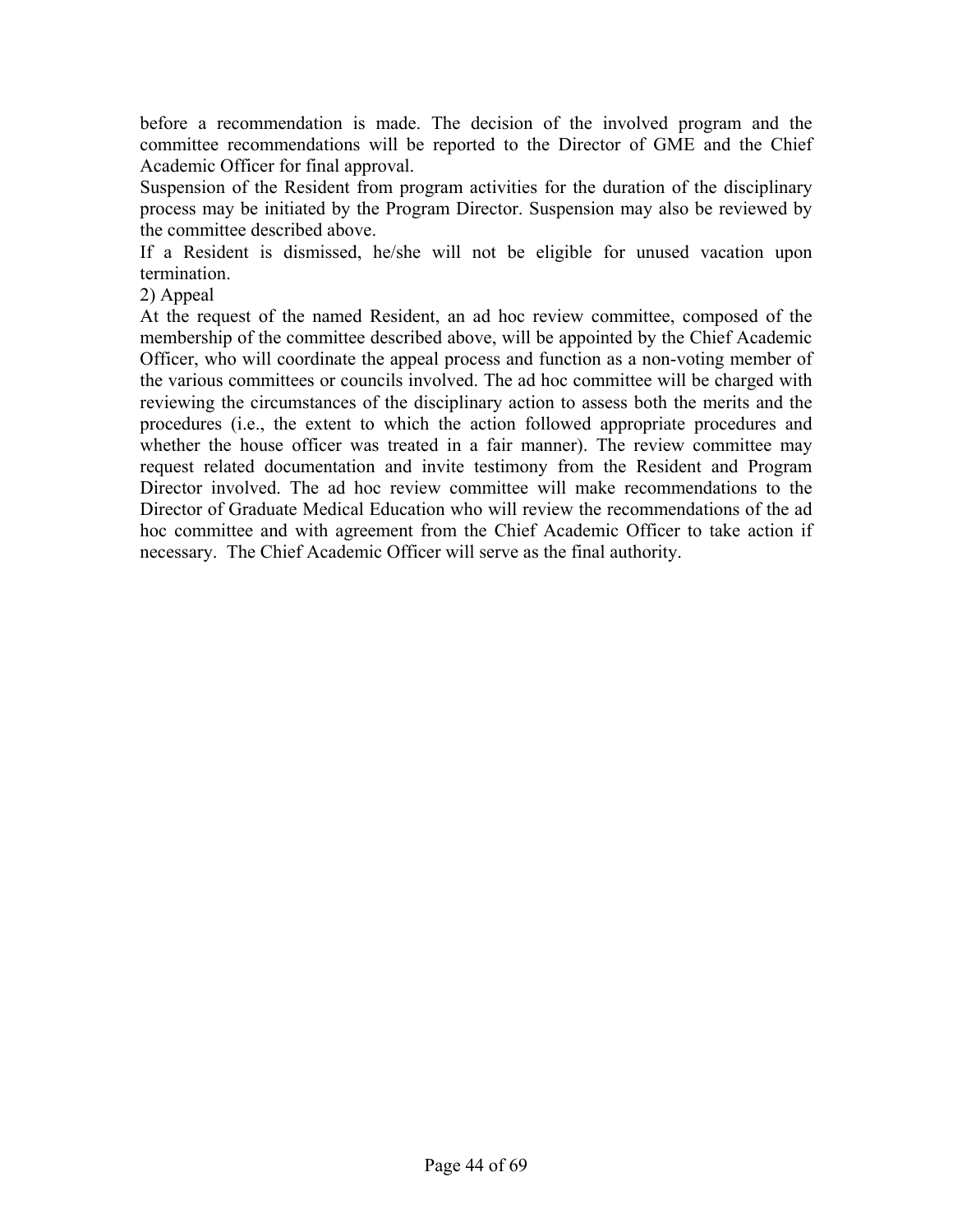### **Attachment 9B: Summary of Resident Policies**

#### **GRIEVANCE/ PROBLEM-SOLVING PROCEDURE**

TAMHSC-COM/Scott & White encourages residents to bring to the attention of Program Directors concerns or complaints about work-related conditions. In order to aid in prompt and constructive problem solving, residents shall be provided with the opportunity to present such information through a formal procedure.

Many problems result from misunderstandings or lack of information and can generally be solved by discussing them with the Program Director. If formal discussion with the Program Director does not result in a satisfactory solution to the issue, the Resident should submit the problem in written form to the Program Director as soon as possible. The Program Director will meet again with the Resident to discuss the issue and will present a written reply to the Resident as soon as possible.

If the Resident is not satisfied after receiving the Program Director's reply, the Resident should request a meeting with the Department Chairman and provide (1) the original description of the issue, (2) the Program Director's reply, and (3) a written explanation as to why the Program Director's reply was not satisfactory. This process must be accomplished within two weeks from the date of the written Program Director's reply. The Chairman will respond in writing after interviewing the Resident. The Chairman may choose to interview other individuals including the Program Director.

If the issue is not satisfactorily resolved at this point, the Resident may pursue further action by providing copies of all written material and a written response to the Chairman's letter to the Director of Graduate Medical Education within two weeks of the Chairman's reply. The Director will further evaluate the complaint and, if he so chooses, forms an ad hoc committee of the GMEC. The committee membership should include the Resident Ombudsperson. The committee shall review all pertinent information and conduct interviews necessary to reach a decision about the grievance. The committee's recommendations will be forwarded to the Director of GME and the Chief Academic Officer for final resolution.

There will be no unfavorable action on the part of Scott  $\&$  White against any Resident as a result of the submission of a complaint or problem. All information concerning a Resident's problem/complaint should be received in confidence, and the issue should be discussed only with those involved in the process or who can provide necessary information.

Complaints of discrimination or harassment may be addressed through this procedure or by contacting the Director of Employee Relations section of Human Resources.

CONFIDENTIAL GRIEVANCE PROCEDURE

At times, the Resident may have concerns that are outside the Program Director's jurisdiction or for which the Resident wishes to not include the Program Director or Department Chairperson. The Resident may communicate these concerns to the Ombudsperson who may take the problem directly to the Director of GME. The Director of GME may follow the aforementioned procedure of choosing an ad hoc committee to review the concerns and reach a solution.

#### **NON-DISCRIMINATION AND SEXUAL HARASSMENT**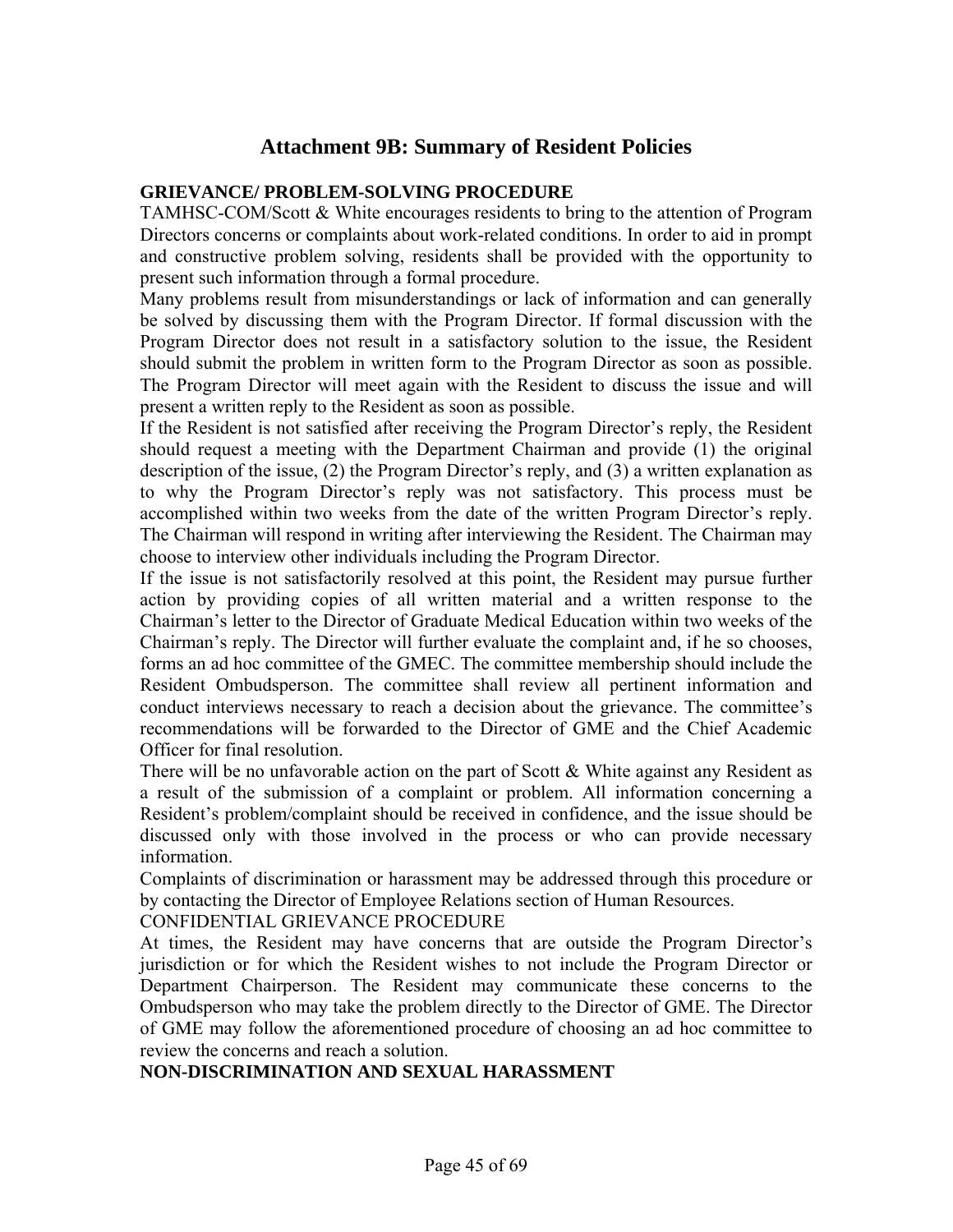Staff members and their work environment should be free from all forms of unlawful harassment and intimidation. Scott  $\&$  White does not and will not permit staff members to engage in unlawful discriminatory practices, sexual harassment, or harassment based on race, color, religion, sex (gender), national origin, age, disability or status as a veteran. Unlawful harassment by any staff member, supervisor, department head or person doing business with Scott & White is strictly prohibited.

Harassment is verbal or physical conduct that denigrates or shows hostility toward an individual because of their race, color, religion, gender, national origin, age, disability, or status as a veteran. Sexual harassment consists of unwelcome sexual advances, requests for sexual favors and other verbal or physical conduct of a sexual nature that creates an offensive or hostile work atmosphere.

Staff members who believe that they are being sexually harassed, or harassed on the basis of race, color, religion, gender, national origin, age, disability, or status as a veteran should immediately report their concerns to their Program Director, the Director of Graduate Medical Education, the Vice Dean, Temple Campus, TAMHSC-COM Scott& White, or the Assistant Administrator of Human Resources at Scott & White. The complaint will be promptly investigated and, if it is determined that harassment has occurred, Scott & White will take appropriate disciplinary action, up to and including discharge of the offending staff member. No staff member will suffer retaliation for filing a complaint. All complaints will be handled in confidence.

### **PHYSICIAN IMPAIRMENT/SUBSTANCE ABUSE**

The abuse of controlled substances by physicians and especially residents in training looms as a major concern for Graduate Medical Education Programs as this problem leads to the destruction of professional careers, personal and family life and even to the loss of life itself.

It is the responsibility of TAMHSC-COM/Scott & White Graduate Medical Education programs to inform house staff:

- about the facts and problems associated with chemical dependency,
- about programs of intervention, support and treatment for the individual and their families suffering from this problem
- about follow-up support after the acute treatment program has been completed.

Chemical dependency is a disease that can be treated and from which the chemically dependent professional can recover.

Re-entry of these highly trained medical professionals into the active practice of medicine may be in the best interest of the physicians as well as society as a whole.

Scott & White perform routine drug screening at the beginning of residency training. As part of the orientation process at the beginning of training, information about the Scott  $\&$ White substance abuse policy and the Employee Assistance Program is presented to residents.

A resident with a substance abuse problem who wants help can contact his/her Program Director, Department Chairman, Coordinator or the GME office. The individual who is contacted will notify both the Program Director and Department Chairman and will also directly notify the Employee Assistance Coordinator. An appropriate referral for examination and treatment will be made according to Scott & White procedures.

Alternatively, a resident may be identified as or suspected of performing professional duties under the influence of legally or illegally obtained stimulant or sedative or other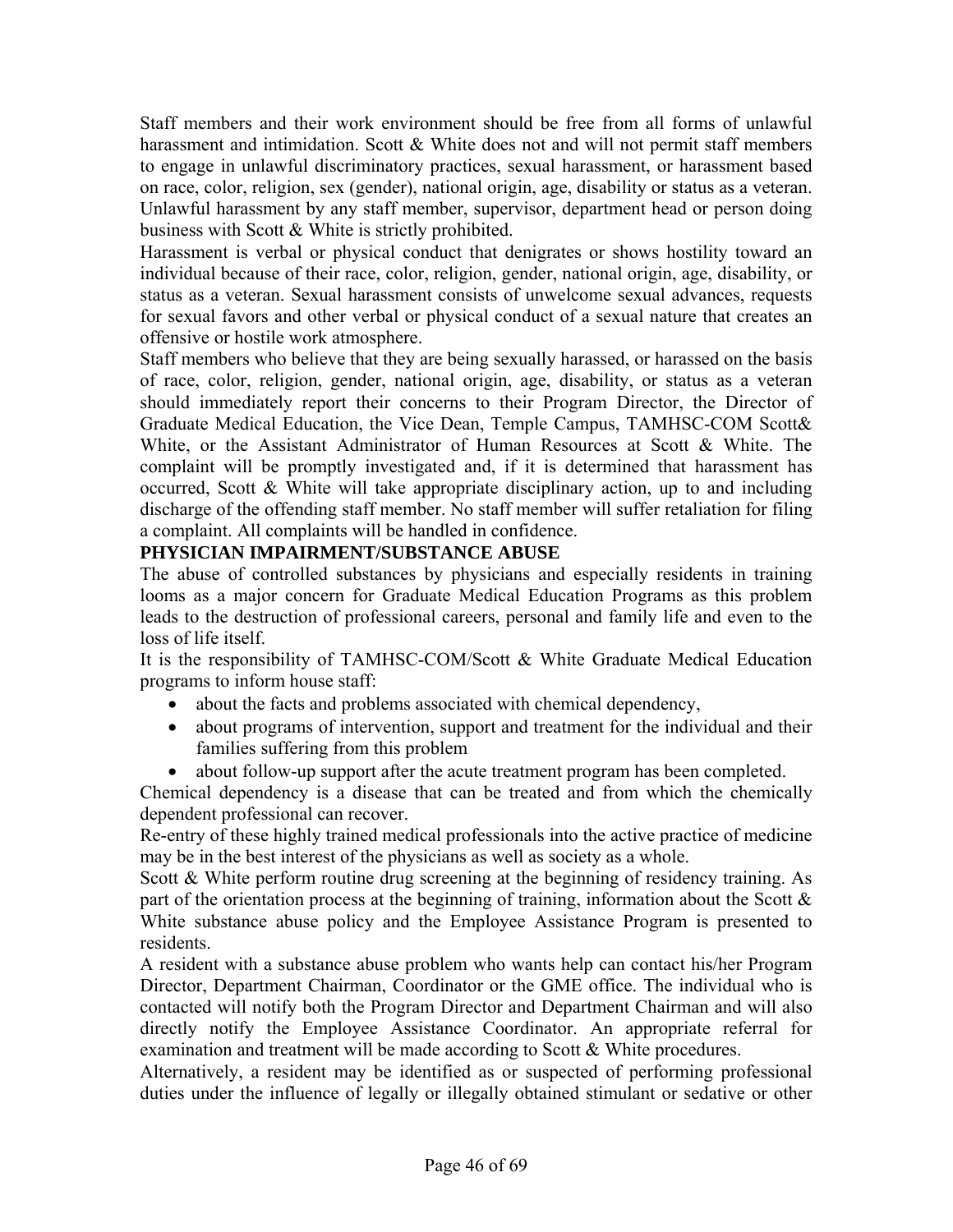psychoactive drugs through the gathering and submission of evidence to the Program Director. The Program Director may then consult the Employee Assistance Coordinator and the Director of Human Resources regarding the best plan of action. If sufficient evidence has been obtained to justify an intervention, the Program Director, Department Chairman, representative from Human Resources and the Employee Assistance Coordinator will determine the evaluations that should take place according to guidelines outlined in the Scott & White Supervisory Guide. Should a substance abuse problem be proven, the resident may be referred to the most appropriate level of treatment.

After the acute treatment program is completed, depending upon the recommendations of the treating clinician, the resident may or may not be reinstated as an active member in the residency program. Should a decision be made to reinstate the resident, reintroduction into the clinical work place will be done in a controlled fashion. It is recognized that the greatest chance for successful treatment and rehabilitation occurs when the recovering resident returns to a warm and supportive environment. The Employee Assistance Program will assist in the continuing care and follow-up with a specific rehabilitative discharge plan. This process will be specified by a written agreement involving the resident, the treating clinician, the involved GME Program Director and the Director of GME. The contract will include such details as access to controlled substances, random drug testing and regular attendance at self-help programs such as Alcoholics Anonymous. Any failure on the part of the resident to adhere to the contract may result in disciplinary action up to and including discharge.

Any GME Program's specific policy on substance abuse or the impaired professional will be more relevant to the unique program and will supersede this policy. Also the Americans with Disabilities Act (http://www.usdoj.gov/crt/ada) may be applicable if specific requirements are met.

Additional references: Scott & White Employee Handbook (2004) Drug Free Workplace (pg. 36).

#### **COUNSELING SUPPORT SERVICES**

Scott & White recognizes that increasing responsibilities of residents require sustained intellectual and physical effort. On occasion, these responsibilities result in stresses on the individual or family requiring extra support. This support is provided through multiple resources. The Health Plan Psychiatric coverage includes acute and situational evaluation and therapy, as well as long-term care by psychiatrists, psychologists and social workers. Comprehensive medical care is provided by the Scott & White Health Plan. Referral for services not connected with Scott & White (for confidentiality reasons) can be obtained through the Designated Institutional Official in the Graduate Medical Education Administrative Office. Neuropsychological testing can be offered when professional conduct or academic performance has resulted in consideration of Disciplinary Action. The Physician Impairment Policy deals specifically with support for physicians who are identified as being compromised due to substance abuse.

#### **VISA STATEMENT**

Institutional Policy regarding visas: Texas A&M Health Science Center College of Medicine/Scott & White accepts J-1 visas only.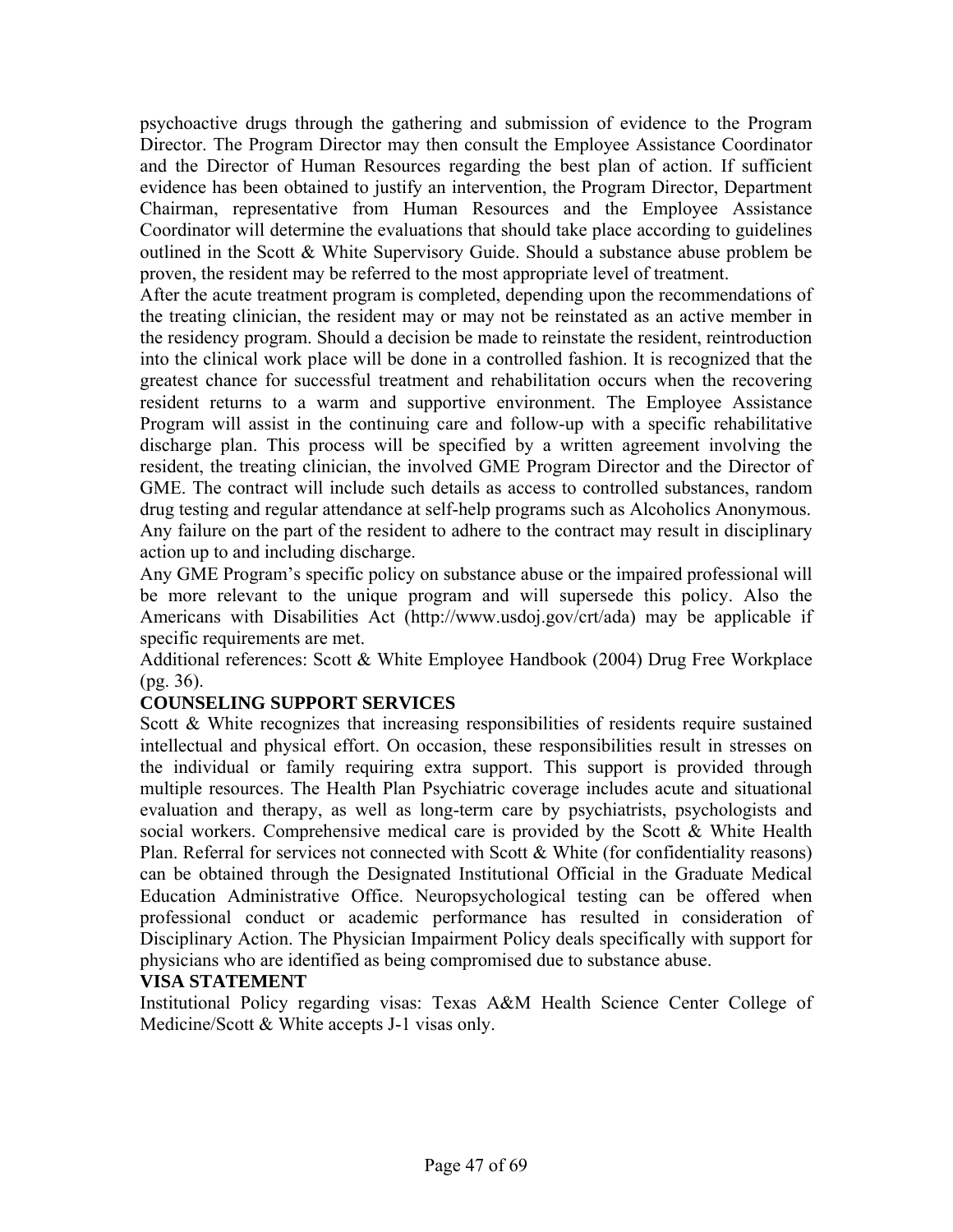### **Attachment 9C: Compensation and Benefits**

#### **STIPENDS/PAYROLL**

Residents are paid by Scott & White Memorial Hospital, Scott, Sherwood, and Brindley Foundation at two-week intervals. The gross amount of each biweekly paycheck is calculated by dividing the annual stipend stated in a resident's appointment letter into 26 pay periods.

There is an increase for each additional level of training. Any increase in base rate granted by the hospital during an academic year will be allocated to residents on the effective date regardless of stipend quoted in his/her current appointment letter.

Pay levels are determined by the following guidelines:

1. Resident or Fellow stipends are defined by the level of training in their current program (their functional level of their current training).

2. Benefits and privileges are defined by the stipend level.

3. An exception of up to one year's credit is possible for service performed as chief resident in the TAMHSC-COM/Scott & White graduate education training system.

4. The pay schedule increases to a PGY-7 level. Any training beyond PGY-7 is paid at the PGY-7 level.

5. Pay scales are reviewed annually by the Educational Advisory Committee and GMEC by way of its Benefits Committee.

Direct deposit is utilized for distribution of payroll. Direct deposit is implemented upon employment and terminated with employment termination. Payroll information may be accessed electronically on the Scott & White Intranet ("BUZZ"). NOTE: For IRS purposes, the remuneration to a Resident is considered salary.

#### **LEAVE POLICIES**

#### **LEAVE**

All leave must be documented with a completed Absence Request Form. Absence Request forms is available from the Program. For completion, Absence Request Forms require signatures of the Program Director to provide verification of approval of leave.

Absence request forms are used for preparation of payroll and are maintained by the Administrative Director of the Medical Physics Residency as part of the resident personnel file.

Prolonged leave from the graduate medical education program may result in inadequate time in the program to fulfill education requirements. Absence from the program for more than 21 days must be reported to the TMB (171.6). These issues must be discussed and approved by the individual Program Director. When additional time is needed to fulfill Board requirements, a new appointment letter must be issued with the new dates.

Other insurance premiums may not continue during intervals of leave without pay. Consultation with Human Resources is necessary to delineate these issues and address other benefits.

#### **VACATION**

All leave must be approved by the resident's Program Director. All leave must be supported by a completed Absence Request Form.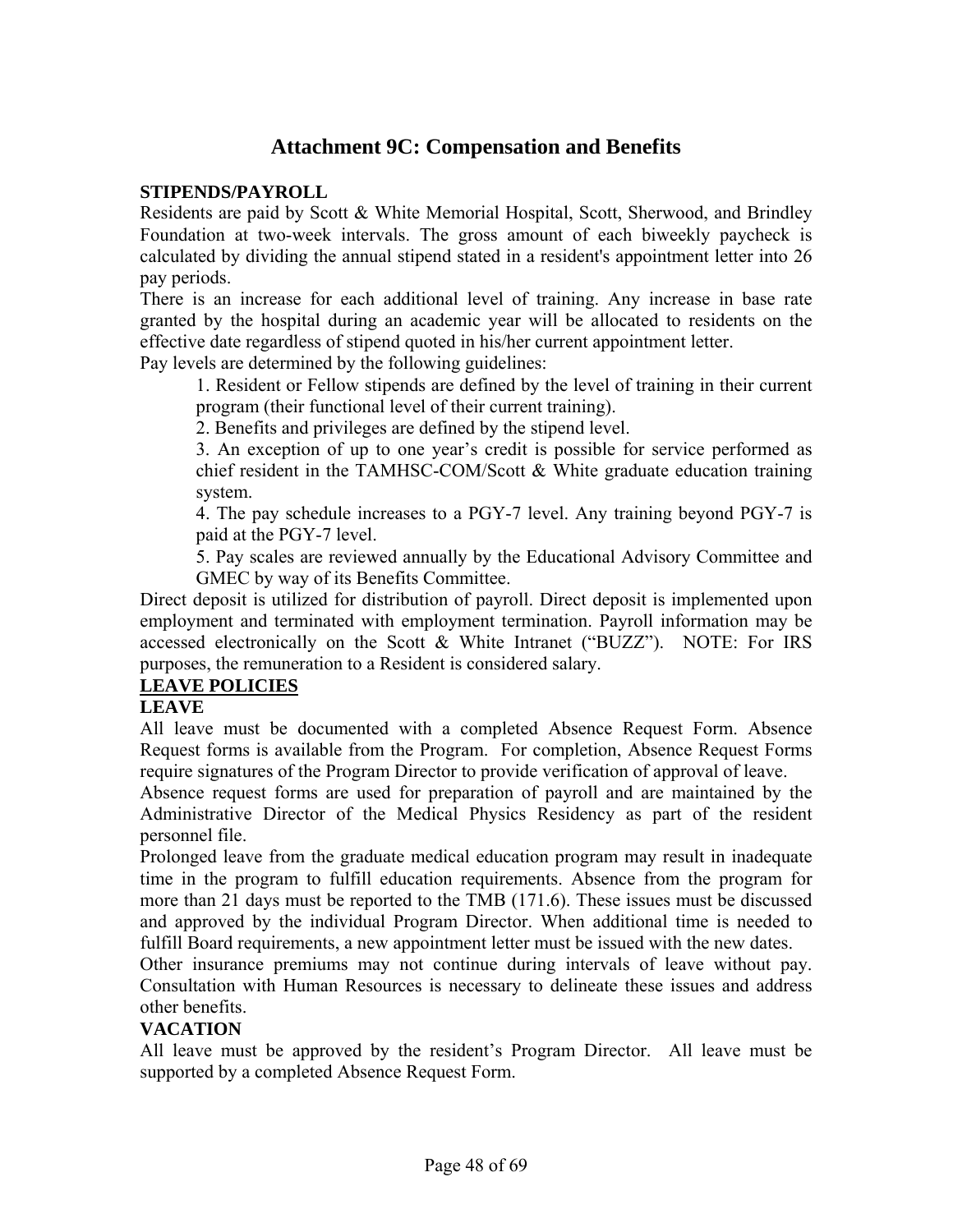Three weeks (15 week days) per academic year are granted to all residents and fellows. Vacation allotments on external rotations at institutions other than Scott & White are included.

Paid vacation leave for residents is available from the start date of a training program. Vacation unused during one year may be carried forward to the next year upon approval of the Program Director. The number of days carried forward may not exceed the number of days allotted for the academic year. Paid vacation leave may not be "borrowed" from subsequent years. Residents are not eligible for the PTO (Paid Time Off) Cash-In program or pay for unused vacation upon termination.

#### **SICK LEAVE**

All leave must be approved by the resident's Program Director. All leave must be supported by a completed Absence Request Form.

Residents are granted 13 days paid sick leave per year for personal illness, illness of immediate family members (spouse, children, and parent), non-employment related injuries, pregnancy or other disabilities. Justification from a health care provider may be required in these circumstances. During an approved absence to care for an immediate family member, sick leave hours may be used for five (5) consecutive workdays. If additional time off beyond five (5) consecutive workdays is required, residents must use PTO hours.

Paid sick leave may not be "borrowed" from subsequent years. Residents that are ill and/or cannot work due to circumstances described above are to notify their Program Coordinator and the service on which they are scheduled as soon as possible.

Upon exhausting available paid leave, sick and vacation, residents needing additional leave time will be placed on leave without pay and may be required to make up training time lost at the end of the medical training program if so determined by his/her Program Director. Unused sick leave will automatically be carried over to subsequent training years. Residents will not be compensated for unused sick leave upon termination.

#### **MATERNITY LEAVE**

All leave must be approved by the house officer's Program Director. All leave must be supported by a completed Absence Request Form.

Maternity leave is to be arranged with the Program Director and the GME office. Paid maternity leave will be a combination of accrued sick and vacation leave. All available sick leave and vacation benefits must be used before a resident takes leave without pay.

Leave without pay may necessitate payment by the Resident for medical insurance coverage during the stipulated period of leave. Arrangements should be made with the Human Resources Benefits office prior to beginning the leave, if necessary, for the resident to pay premiums.

The Family Medical Leave Act may be applicable if specific requirements are met. Prolonged leave from the program may result in inadequate time in the program to fulfill Education requirements. These issues must be discussed and approved by the individual Program Director.

#### **PATERNITY LEAVE**

All leave must be approved by the house officer's Program Director. All leave must be supported by a completed Absence Request Form.

After childbirth or adoption, it is anticipated that residents may request up to three days of sick leave. Further sick leave days may be approved by a Program Director for medical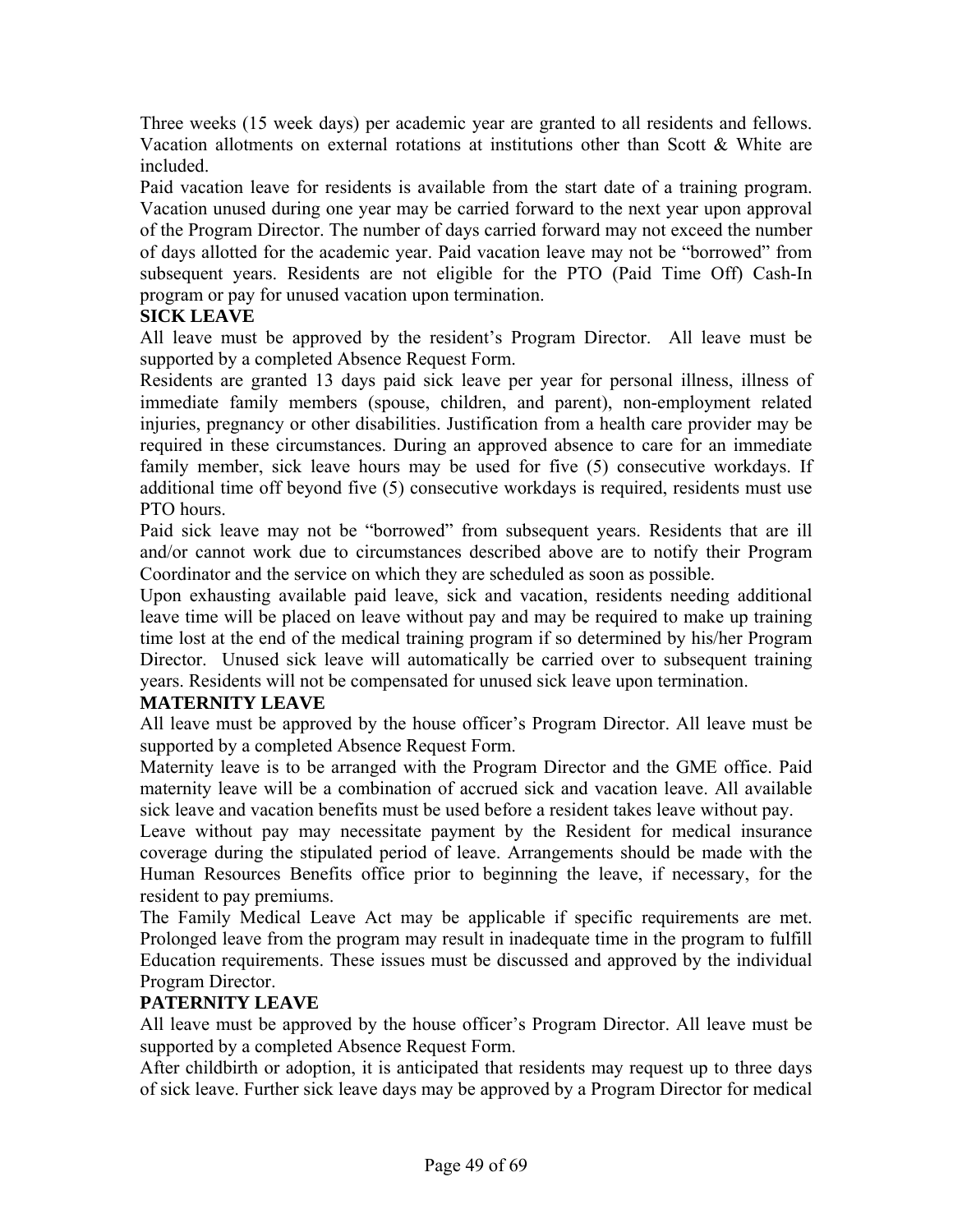complications requiring the presence of the resident (up to the maximal annual sick leave of 13 days). Vacation days may also be used. Should additional time off be needed or requested, the Family Medical Leave Act, may be applicable if specific requirements are met.

### **FAMILY MEDICAL LEAVE ACT**

All leave must be approved by the house officer's Program Director. All leave must be supported by a completed Absence Request Form.

According to the Family Medical Leave Act of 1993, employees who have worked at least 12 months and have completed at least 1250 hours of work during the 12 months preceding the effective leave of absence date are entitled to 12 weeks of "job protected" leave per year for qualified medical leave (birth/adoption of a child; spouse, child or parent with serious health condition; or serious health condition of employee). Notice should be provided to employer in writing 30 days in advance for foreseeable leave to avoid undue disruption of operations and as soon as practical for unforeseeable leave. The written notice includes the Absence Request Form and the Scott & White FMLA Medical Certification Form. Married employees with both husband and wife working for Scott & White, are eligible for a combined total of 12 weeks of FMLA leave for Parental Leave. An employee must use all available sick leave and vacation benefits before being placed on unpaid leave status. Vacation (PTO) and sick leave do not accrue during leave of absence.

Health insurance benefits remain in effect if employee pays his/her share of premium; if employee fails to return to work, premiums paid by employer during the leave of absence may be charged to the employee for reimbursement to Scott & White.

The employee is entitled to the same or an equivalent position when returning from leave. Residents should, however, be aware that leave in excess of that allowed by their training program may result in extension of training time beyond the projected completion date.

### **BEREAVEMENT LEAVE**

In the event of a death in the immediate family, up to three (3) days leave may be paid from a resident's sick leave balance.

Immediate family members for bereavement purposes include: spouse, parent, child(ren), brother, sister, stepchild(ren), stepparent, father-in-law, mother-in-law, grandparent, grandparent-in-law, and grandchild(ren) . Time off for bereavement of other family members and friends granted by the Program Director or time off in excess of three (3) days for immediate family will be paid from vacation leave or will be leave without pay.

#### **INTERVIEW LEAVE**

All leave must be approved by the resident's Program Director. All leave must be supported by a completed Absence Request Form.

Each upper level resident is allowed ten (10) total days of leave with pay during the course of training at Scott & White for the purpose of interviewing for fellowships or practice opportunities. Interview leave is available only during the second year of training and must have prior approval of the Program Director. Additional interview leave may be granted at the discretion of the program director.

This leave is expressly intended for only fellowship or job interviews. Other related activities are not applicable to this leave.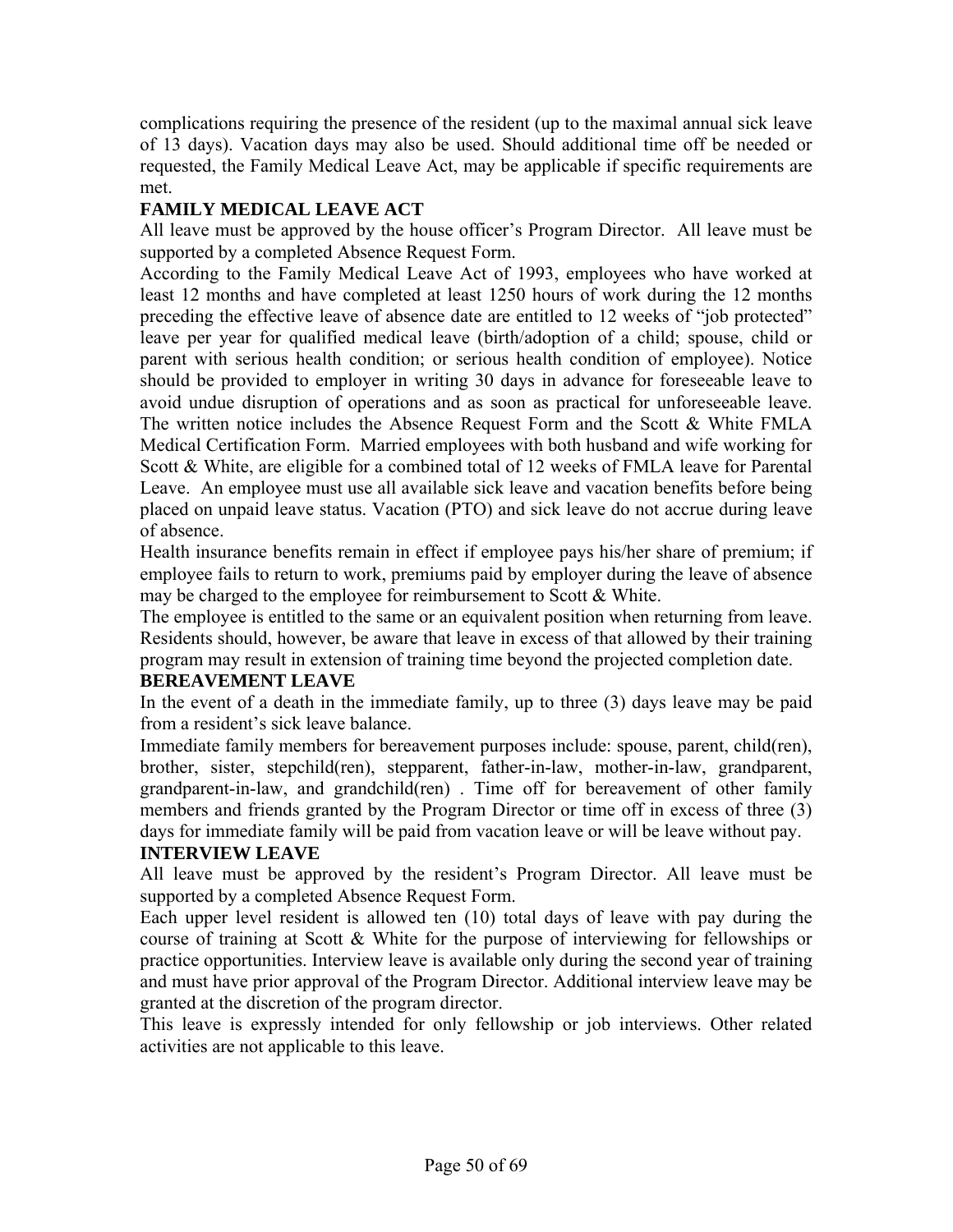#### **EDUCATIONAL LEAVE**

All leave must be approved by the resident's Program Director. All leave must be supported by a completed Absence Request Form.

Five (5) days of educational leave are granted to all residents annually to attend educational conferences or meetings of their choice. Additional time may be granted by program director for attendance at meetings of professional organizations in which residents occupy official positions as officers or representatives.(i.e. official representative to the TMA resident section). Attendance must have prior approval of the Program Director and be supported by documentation describing the meeting/conference, i.e., brochure, registration, etc.

Unused educational leave may not be carried forward to the next year except by special request from the Program Director

#### **MISCELLANEOUS TIME**

All leave must be approved by the resident's Program Director. All leave must be supported by a completed Absence Request Form.

Absences for the following types of requests are not charged to vacation or educational leave but must be requested on the Absence Request Form for appropriate approval:

- o Presenting papers at professional conferences/meetings
- o Presenting poster exhibits at professional conferences/meetings
- o Time off to take a licensure examination
- $\circ$  Participation in non-required conferences provided at Scott & White
- o Attendance at courses required by training program
- o Attendance at meetings of professional organizations in which residents occupy official positions as officers or representatives (e.g. official representative to the TMA resident section).

Such leave must have documentation of acceptance of presentation and date(s) of required attendance. Leave granted a maximum of two times total for the presentation of the same paper at different meetings. Travel funding for research papers should be requested at the time of the RFP when applicable.

### **PERSONAL LEAVE OF ABSENCE**

All leave must be approved by the resident's Program Director. All leave must be supported by a completed Absence Request Form.

Requests for leaves of absence will be evaluated on the merits of the request and will be granted or denied in accordance with applicable state and federal laws and accreditation requirements. A leave of absence may be comprised of paid leave and/or leave without pay. When the leave of absence is requested for medical reasons (including pregnancy), the leave must be compliant with FMLA, as applicable. Paid sick leave may be utilized only if the leave is for medical reasons.

The total length of a leave of absence must be consistent with satisfactory completion of training (credit toward specialty board qualification) which will be determined by the individual programs. Leave without pay may necessitate payment by the resident for medical insurance coverage during the stipulated period of leave. Arrangements should be made with the Human Resources Benefits office prior to beginning the leave, if necessary, for the Resident to pay premiums.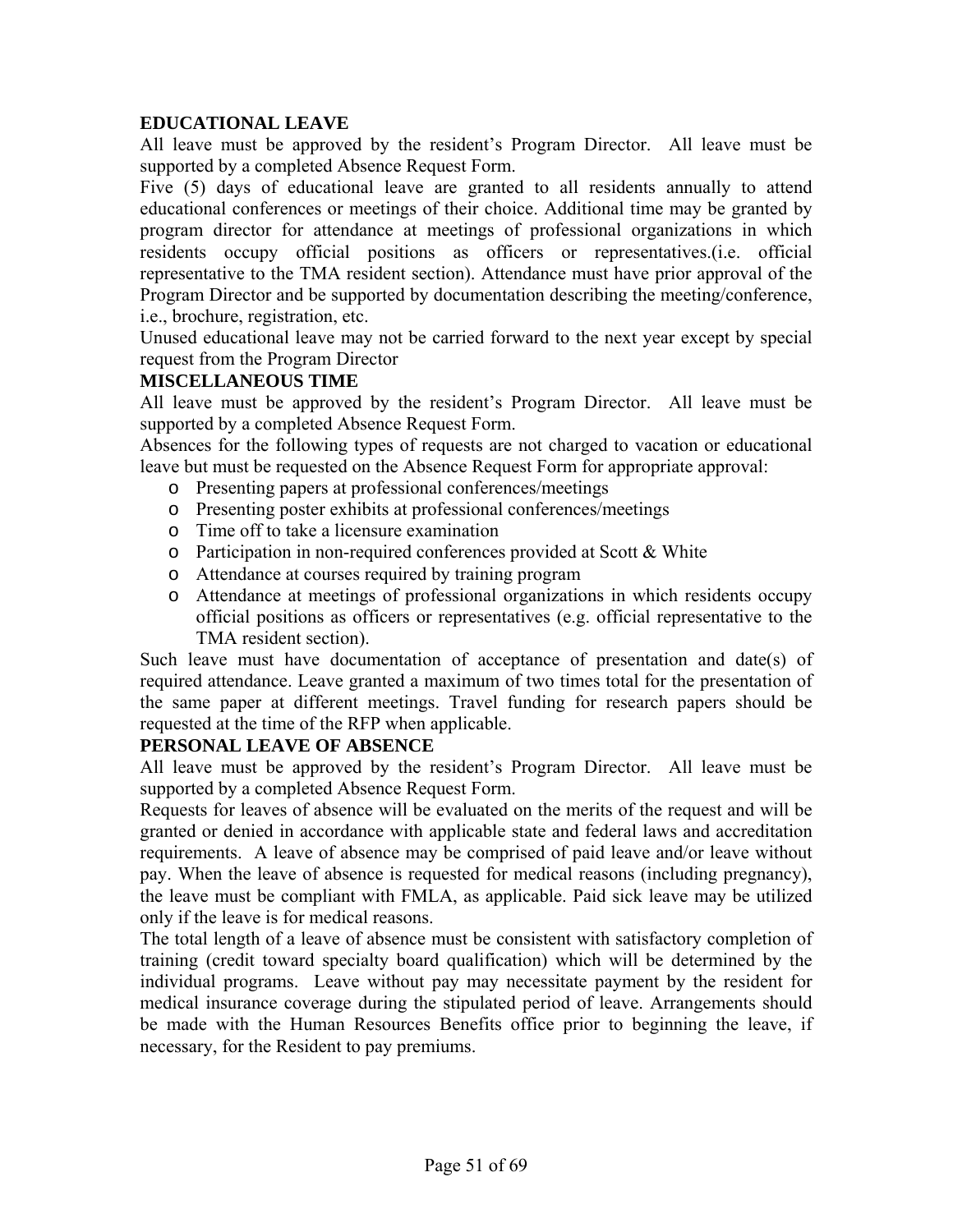#### **PROFESSIONAL LEAVE OF ABSENCE**

All leave must be approved by the resident's Program Director. All leave must be supported by a completed Absence Request Form.

Occasionally unique educational opportunities arise for which a Resident may wish to interrupt the usual course of training; for example, a year of research training. Although this concept is supported by The TAMHSC-COM/Scott & White Graduate Medical Education in general, the decision to grant extended leave from a training program rests with the individual program and department with which the resident or fellow is associated.

Program Directors should consider the long-range effects of such leave on educational and budgetary planning. Professional leave of absence may be comprised of vacation and/or leave without pay. Before any leave without pay may begin, all accumulated vacation leave must be exhausted.

The total length of a leave of absence must be consistent with satisfactory completion of training. Leave without pay may necessitate payment by the resident for medical insurance coverage during the stipulated period of leave. Arrangements should be made with the Human Resources Benefits office prior to beginning the leave, if necessary, for the resident to pay premiums.

#### **MILITARY LEAVE**

All leave must be approved by the resident's Program Director. All leave must be supported by a completed Absence Request Form.

Participation in the National Guard or military reserve activities is allowed but must be coordinated with and approved by the resident's Program Director. Absences for participation in this activity are charged to leave without pay or may be charged to vacation leave, if desired. When benefit time is depleted, they will be placed in a leave without pay status.

A resident inducted, ordered, or enlisted into active service will be placed on leave of absence status effective the date of written orders to report. When released from military obligations, resident has 90 days to notify program director to request reinstatement into training program.

During the leave of absence, medical and dental coverage may be continued. When in an unpaid status, resident is responsible for full payment of premium.

#### **INSURANCE POLICIES/EMPLOYEE BENEFITS**

#### **HEALTH AND DENTAL INSURANCE**

Health insurance coverage is provided for the residents at no cost to the resident. The plan is a self-insured, comprehensive, medical plan called the Scott & White Employees Medical Plan (SWEMP) administered through the Scott & White Health Plan, Inc. Dependent coverage (parent/child(ren)), couple, family) is available at reduced rates. An opportunity to enroll in the SWEMP is available during New Resident Orientation. Coverage commences the first day of employment; there is no waiting period. In addition, coverage for resident has no 'pre-existing conditions' clause.

Eligibility for enrollment extends through the first thirty (30) days of employment. If a resident does not enroll during the first thirty (30 days) days of employment, the resident may be a late enrollee and the coverage would not commence until the first day of the month following 90 days from the date the application/enrollment form was received in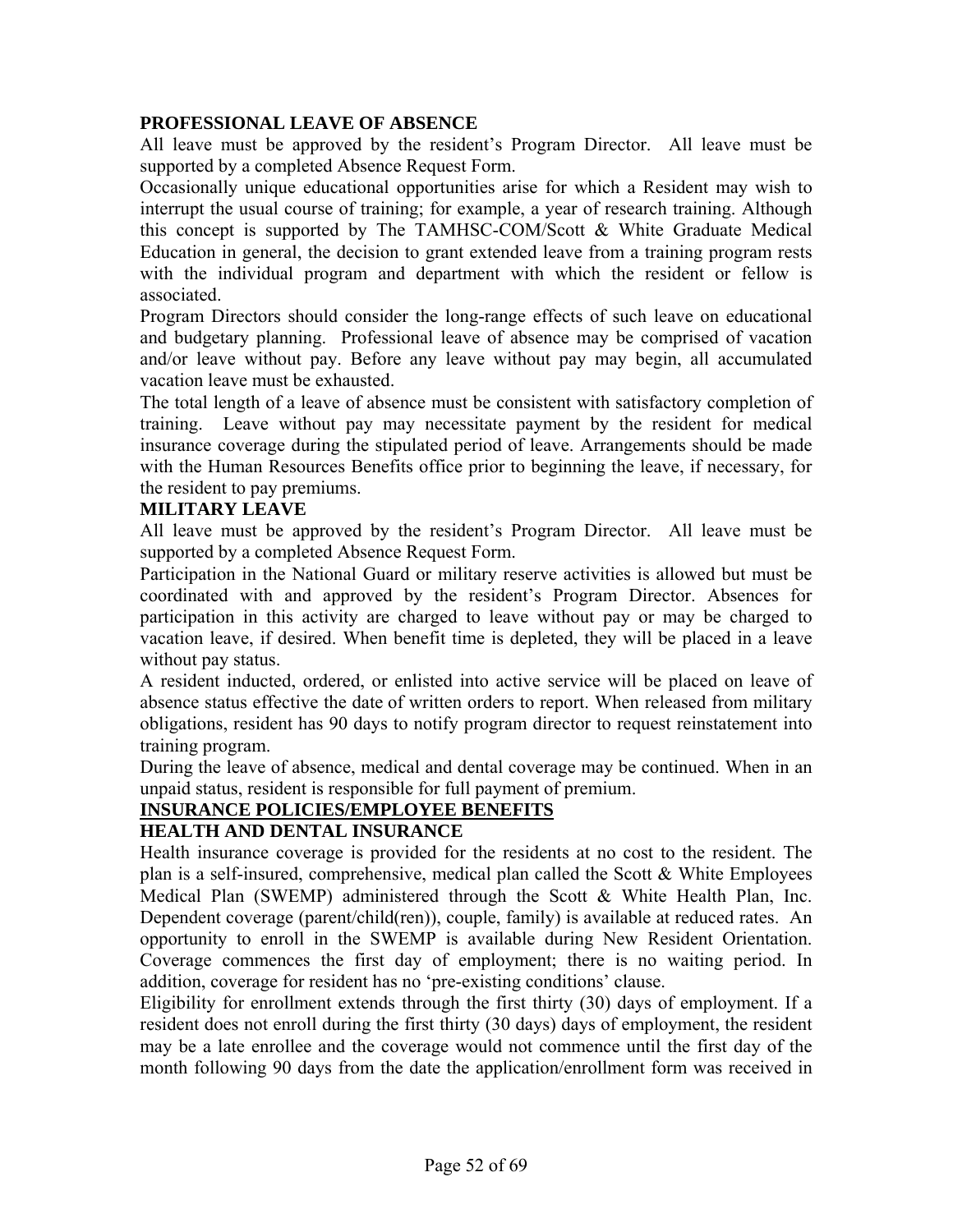Human Resources. Otherwise, enrollment will not be allowed until the open enrollment period in the fall each year. No coverage is provided before that enrollment period.

New dependents (spouses and/or children, step-children, etc) may be added to Health Plan coverage by notifying the Employee Benefits office in the Scott & White Human Resource department no later than 30 days after the legal date of the event (marriage, adoption, etc.). Coverage will begin on the first day of the next month. Sixty (60) days are allowed to add newborn children to your Health Plan coverage.

Group Accident Income Plan coverage is provided to residents covered by the SWEMP through Scott & White at no additional cost. Coverage is for the resident employee only. Claim is filed with the Scott & White Health Plan after discharge from the inpatient stay. A Prescription Drug benefit is included in the SWEMP coverage.

Dental insurance is an optional benefit in which you may enroll. In-Network and Out-of-Network benefits are available.

Detailed information on health benefits coverage and premium rates is available through the Scott & White Human Resources Department.

#### **ACCIDENTAL DEATH AND DISMEMBERMENT**

Optional ACCIDENTAL DEATH AND DISMEMBERMENT (AD&D) coverage may be purchased on a voluntary basis with amounts of coverage ranging from \$25,000 to a maximum of \$400,000. Coverage may include spouse and children. Amounts in excess of \$150,000 cannot exceed ten times annual salary. Details on AD&D benefits coverage and premium rates are available through Human Resources.

#### **TERM LIFE**

Term life insurance coverage through Texas Medical Association Insurance Trust (TMAIT) in the amount of their annual salary is provided for all non-physician residents. Coverage is effective on the start date of a training program. Benefits are described in certificates/policies provided to insured individuals by TMAIT. Additional term life coverage up to \$500,000, as well as spouse and dependent coverage up to \$50,000, is available through TMAIT. Benefits may be continued or increased upon completion of training, without evidence of insurability, as long as membership in the TMA and Texas licensure are maintained.

#### **PAYFLEX**

The Scott & White Pay Flex Plan is an employee benefit that allows payment of health and dental insurance premiums, out of-pocket medical/dental care, and dependent child care expenses with tax-free dollars, i.e., these expenses are deducted from gross pay before federal income and Social Security taxes are paid. Participation is voluntary. An opportunity to enroll in the plan is initially presented at orientation. Pre-tax deductions for health and dental premiums are automatic after the initial year of enrollment, however, enrollment in the medical/dental and child care reimbursement account must be renewed annually. Elections made at the time of enrollment cannot be changed during the year except in the event of change in employment or family status. Additional information is available from Human Resources.

#### **LONG-TERM DISABILITY**

Long-term disability insurance is provided by Scott & White to non-physician residents at no cost through Texas Medical Association Insurance Trust (TMAIT). The benefit will pay \$3,000 per month maximum in the event of total disability with a 180-day waiting period. Scott & White provides salary continuation for disabled resident for 150 days,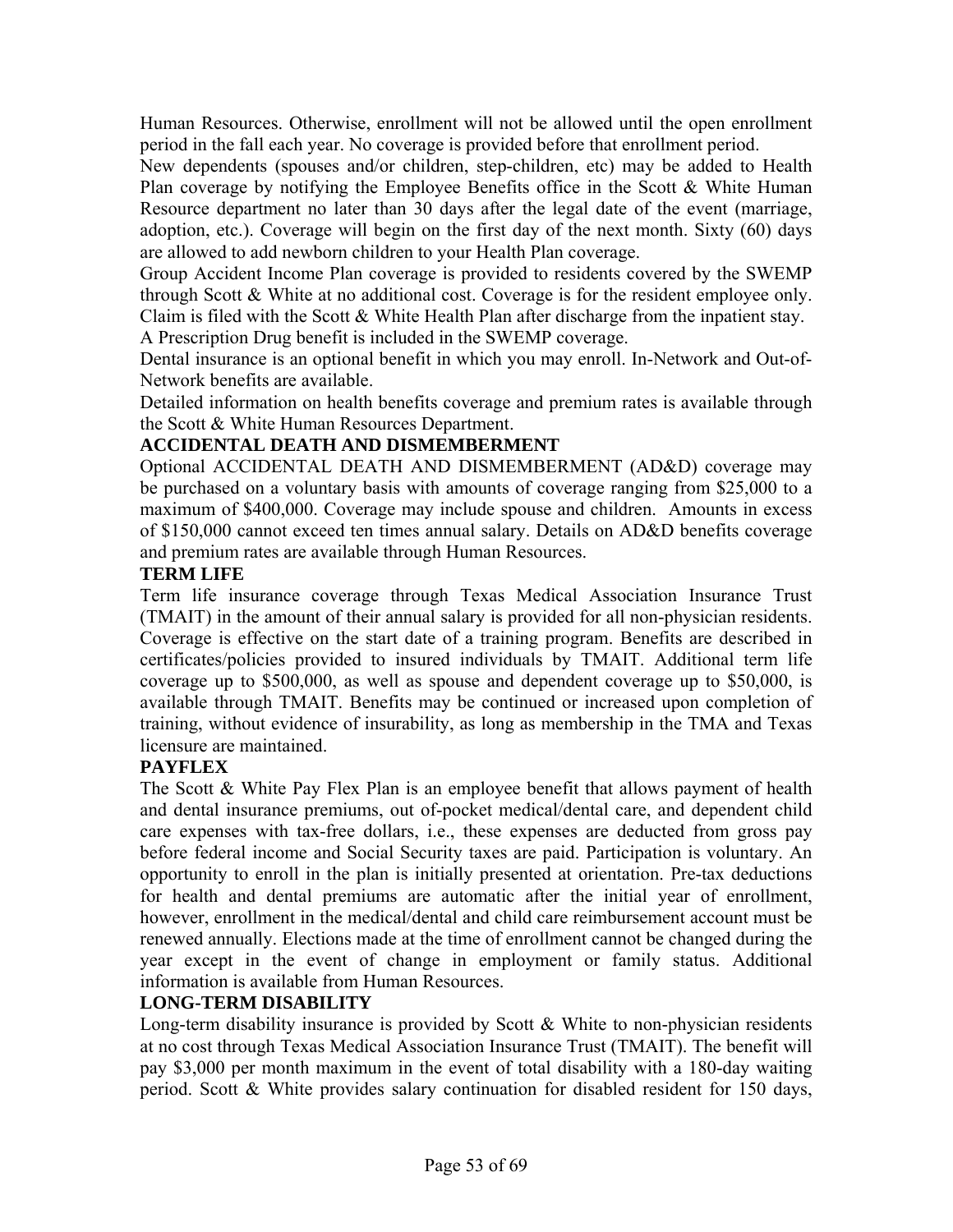reducing the Resident encumbrance to 30 days. Residents must enroll within 60 days from date of employment or be required to submit evidence of insurability. Benefits are described more fully in certificates/policies provided to insured individuals by TMAIT.

#### **PROFESSIONAL ORGANIZATION MEMBERSHIPS**

Scott & White provides membership in American Medical Association for residents. Resident membership in the Texas Medical Association and the Bell County Medical Society is paid in conjunction with TMAIT disability and life insurance coverage. A membership application must be completed at orientation for TMAIT coverage.

#### **PROFESSIONAL LIABILITY**

Scott & White fully provides professional liability insurance for resident which covers their activities at Scott & White and when on educational assignment in affiliated hospitals and clinics. The program of self-insurance covers up to \$1,000,000 for each occurrence/\$3,000,000 aggregate per annum.

Coverage for training activities will continue upon program completion on condition that the physician shall cooperate fully, return to Temple for conferences, depositions and trial, and be available in Temple as needed in the judgment of Scott  $\&$  White defense counsel. Failure to cooperate as set forth above shall be grounds for denying defense and for denying coverage on the claim, at the sole options of Scott & White.

#### **TUITION REIMBURSEMENT**

Scott & White established the tuition assistance program to provide staff members a means to broaden their knowledge through approved educational programs.

Full-time residents in good standing are eligible for tuition reimbursement up to a maximum of \$900 per semester. Tuition assistance (tuition and required fees only) is granted for successful completion of approved course work with a grade of "B" or better for undergraduate and/or graduate programs.

All courses must be pre-approved by the Designated Institutional Office and the Program Director. A completed tuition assistance request form (available through Scott  $\&$  White Human Resources) must be submitted to Human Resources **prior to** registration. After pre-approved course work has been completed, a copy of the registration receipt and grade report should be submitted to the Human Resources Department. Reimbursements are processed every pay period; payment is received on resident's paycheck.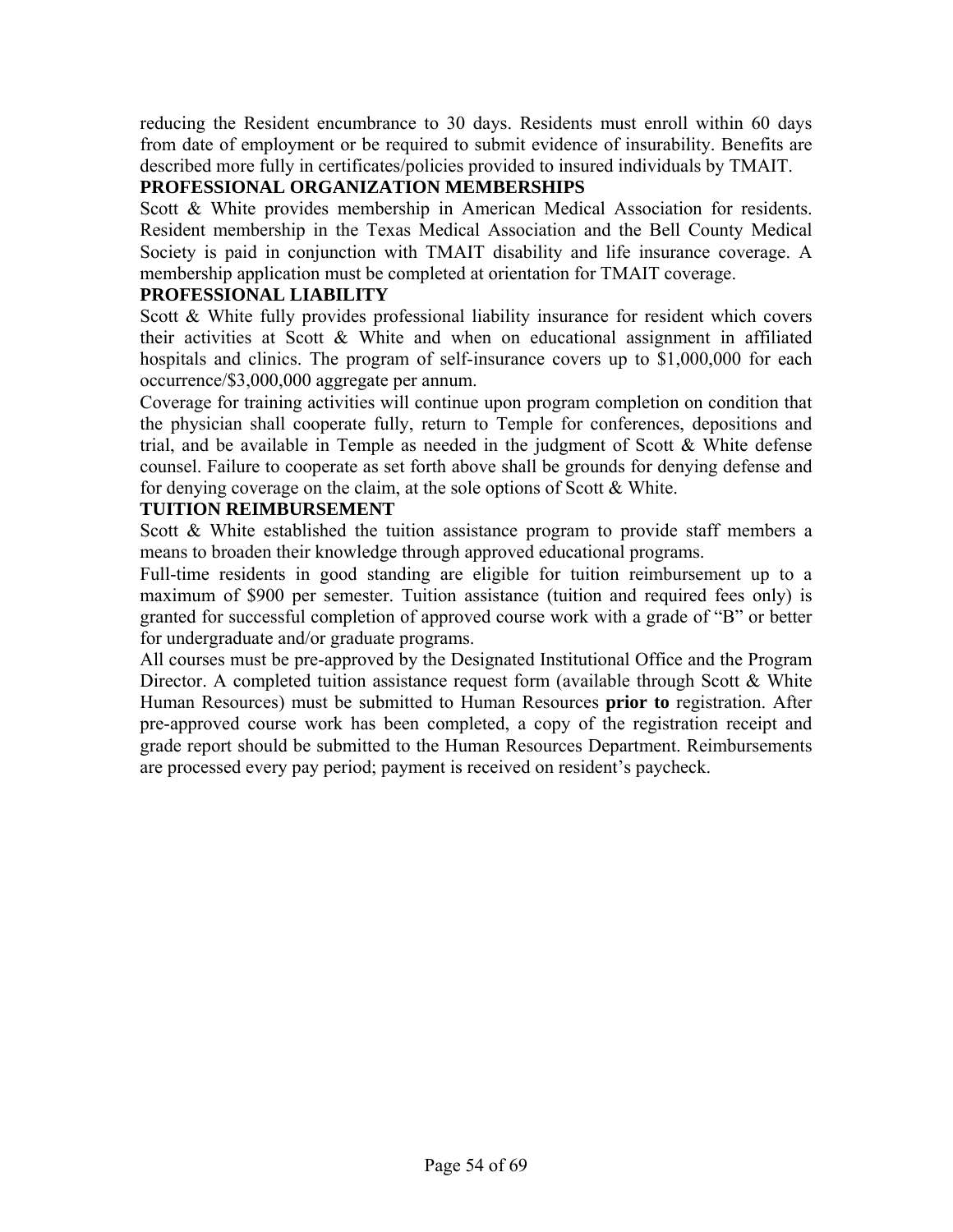### **Attachment 10: Typical Radiation Oncology Physics Resident Rotation Schedule**

|                |                              |                                                                                                 | <b>Rotation Calendar for</b>                                                 | NNNNNNNNNN       |                         |                |                                                                   |                         |                |                |                     |
|----------------|------------------------------|-------------------------------------------------------------------------------------------------|------------------------------------------------------------------------------|------------------|-------------------------|----------------|-------------------------------------------------------------------|-------------------------|----------------|----------------|---------------------|
|                |                              |                                                                                                 |                                                                              |                  |                         | 200X           | 200X                                                              | 200Y                    | 200Y           | 200Y           | 200Y                |
|                |                              | <b>Task Color Legend:</b>                                                                       | <b>Blue'</b> = Complete                                                      | Red= In Progress | <b>Black=</b> Scheduled | Q1             | Jul-Sep Oct-Dec Jan-Mar Apr-Jun Jul-Sep Oct-Dec<br>Q <sub>2</sub> | Q3                      | Q4             | Q5             | Q6                  |
| Processes      |                              | 1. Detectors and Dosimeters                                                                     |                                                                              |                  |                         |                |                                                                   |                         |                |                |                     |
| 10             | $\mathbf{1}$                 |                                                                                                 | Calibrate an ionization chamber and electrometer through an ADCL             |                  |                         |                |                                                                   |                         | 1,2            | 3              |                     |
|                | $\overline{2}$               |                                                                                                 | Perform and report constancy checks between standard and field instruments   |                  |                         | 1,2,3          |                                                                   |                         |                |                |                     |
|                | $\overline{3}$               | Disassemble and assemble an ionizaton chamber                                                   |                                                                              |                  |                         | 1, 2, 3        |                                                                   |                         |                |                |                     |
|                | 4<br>5                       | Perform and report TLD exposures for RPC checks                                                 | Compute parameters for TG-51 calibration procedures                          |                  |                         |                | 1, 2, 3                                                           |                         | 1,2            | 3              |                     |
|                | 6                            | Measure and report in vivo dose with MOSFETs                                                    |                                                                              |                  |                         | $\mathbf{1}$   |                                                                   |                         | $\overline{2}$ | 3              |                     |
|                | $\overline{7}$               | Measure and report relative dose with diodes                                                    |                                                                              |                  |                         |                |                                                                   | 1,2                     |                | 3              |                     |
|                | 8                            | Characterize film a for quantitative measurements                                               |                                                                              |                  |                         |                |                                                                   |                         |                |                |                     |
|                | 9                            |                                                                                                 | Measure and report GM measurements before an HDR treatment                   |                  |                         |                |                                                                   |                         | 1,2,3          |                |                     |
|                | 10                           |                                                                                                 | Measure and report x-ray and neutron dose levels around a linear accelerator |                  |                         |                | 1,2                                                               |                         |                | 3              |                     |
|                |                              |                                                                                                 |                                                                              |                  |                         |                |                                                                   |                         |                |                |                     |
|                |                              | 2. Radiation Safety                                                                             |                                                                              |                  |                         | Q1             | Q <sub>2</sub>                                                    | Q <sub>3</sub>          | Q4             | Q5             | Q6                  |
| 9              | $\mathbf{1}$                 | Take Scott & White Radiation Regulation Exam                                                    |                                                                              |                  |                         | 1, 2, 3        |                                                                   |                         |                |                |                     |
|                | $\mathfrak{p}$               | Radioactive Materials On-line training                                                          |                                                                              |                  |                         |                |                                                                   | 1,2,3                   |                |                |                     |
|                | 3                            |                                                                                                 | Establish and maintain a mock personnel monitoring process                   |                  |                         |                |                                                                   |                         |                |                | 1, 2, 3             |
|                | $\overline{4}$               |                                                                                                 | Establish and maintain mock radiation safety training for staff              |                  |                         |                |                                                                   |                         |                | 1,2,3          |                     |
|                | 5                            | Perform linac vault survey                                                                      |                                                                              |                  |                         |                | 1, 2, 3                                                           |                         |                |                |                     |
|                | 6                            | Mock survey instrument calibration report                                                       |                                                                              |                  |                         |                |                                                                   |                         | 1              |                |                     |
|                | $\overline{7}$               |                                                                                                 | Report primary calibration and QA checks of a GM system                      |                  |                         |                |                                                                   |                         | 1              |                | 1, 2, 3<br>2,3      |
|                | 8<br>9                       | Write mock incident report<br>Write mock Radioactive Materials License                          |                                                                              |                  |                         |                |                                                                   |                         | 1, 2, 3        |                |                     |
|                |                              |                                                                                                 |                                                                              |                  |                         |                |                                                                   |                         |                |                |                     |
|                |                              |                                                                                                 |                                                                              |                  |                         |                |                                                                   |                         |                |                |                     |
| $\overline{7}$ |                              | 3. Imaging                                                                                      |                                                                              |                  |                         | Q <sub>1</sub> | Q2                                                                | Q <sub>3</sub>          | Q <sub>4</sub> | Q <sub>5</sub> | Q <sub>6</sub>      |
|                | $\mathbf{1}$                 | Radiographic Imaging (CR system)                                                                |                                                                              |                  |                         | $\mathbf{1}$   | 2,3                                                               |                         |                |                |                     |
|                | 2                            | Fluoroscopy                                                                                     |                                                                              |                  |                         |                | $\mathbf{1}$                                                      | $\overline{\mathbf{2}}$ | 3              |                |                     |
|                | $\mathbf{3}$                 | Perform and report calibration of CT                                                            |                                                                              |                  |                         |                | $\mathbf{1}$                                                      | $\mathbf 2$             | 3              |                |                     |
|                | $\overline{4}$               | Perform and report calibration of MRI                                                           |                                                                              |                  |                         |                |                                                                   |                         | 1              | 2,3            |                     |
|                | 5                            | Perform and report calibration of PET                                                           |                                                                              |                  |                         |                |                                                                   |                         |                | $\mathbf{1}$   | $\mathbf{2}$        |
|                | 6                            | Perform and report calibration of US                                                            |                                                                              |                  |                         |                |                                                                   |                         |                |                | 1<br>$\overline{1}$ |
|                | $\overline{7}$               | Measure and report MTF                                                                          |                                                                              |                  |                         |                |                                                                   |                         |                |                |                     |
|                |                              |                                                                                                 |                                                                              |                  |                         |                |                                                                   |                         |                |                |                     |
|                |                              |                                                                                                 |                                                                              |                  |                         |                |                                                                   |                         |                |                |                     |
| 3              |                              | 4. Conventional Simulation                                                                      |                                                                              |                  |                         | Q <sub>1</sub> | Q2                                                                | Q3                      | Q4             | Q5             | Q6                  |
|                | $\mathbf{1}$                 | Design and document a conventional simulator room                                               |                                                                              |                  |                         |                |                                                                   |                         |                | 1, 2, 3        |                     |
|                | $\mathfrak{p}$               |                                                                                                 | Perform and report a conventional simulator acceptance test                  |                  |                         |                |                                                                   |                         |                | 1, 2, 3        |                     |
|                | 3                            |                                                                                                 | Perform and report monthly conventional simulator QA                         |                  |                         | $\mathbf{1}$   | 2,3                                                               |                         |                |                |                     |
|                |                              |                                                                                                 |                                                                              |                  |                         |                |                                                                   |                         |                |                |                     |
|                |                              |                                                                                                 |                                                                              |                  |                         |                |                                                                   |                         |                |                |                     |
| 4              |                              | 5. CT Simulation                                                                                |                                                                              |                  |                         | Q <sub>1</sub> | Q2                                                                | Q3                      | Q4             | Q5             | Q6                  |
|                | $\mathbf{1}$                 | Design and document a CT simulator room                                                         |                                                                              |                  |                         |                |                                                                   |                         |                | 1, 2, 3        | 1, 2, 3             |
|                | $\overline{\mathbf{c}}$<br>3 | Perform and report a CT simulator acceptance test<br>Perform and report monthly CT simulator QA |                                                                              |                  |                         |                |                                                                   |                         |                | 1              | 2                   |
|                | 4                            | Acquire data set with radiation oncology protocols                                              |                                                                              |                  |                         |                |                                                                   |                         |                |                | 1                   |
|                |                              |                                                                                                 |                                                                              |                  |                         |                |                                                                   |                         |                |                |                     |
|                |                              | 6. Treatment Equipment                                                                          |                                                                              |                  |                         | Q1             | Q2                                                                | Q3                      | Q4             | Q <sub>5</sub> | Q6                  |
| 8              | $\mathbf{1}$                 | Daily linac output check system                                                                 |                                                                              |                  |                         | 1,2,3          |                                                                   |                         |                |                |                     |
|                | $\overline{\mathbf{c}}$      | Perform and report Monthly QA.                                                                  |                                                                              |                  |                         | 1              | $\overline{2}$                                                    | 3                       |                |                |                     |
|                | 3                            | Perform and report Annual QA.                                                                   |                                                                              |                  |                         | $\mathbf{1}$   | 2,3                                                               |                         |                |                |                     |
|                | 4                            | Design and Document a Linear Accelerator Vault                                                  |                                                                              |                  |                         | 1              | $\mathbf{2}$                                                      | 3                       |                |                |                     |
|                | 5                            | Linac Acceptance/Commissioning                                                                  |                                                                              |                  |                         | $\mathbf{1}$   |                                                                   |                         | $\overline{2}$ | 3              |                     |
|                | 6                            | Calibration of Dose/MU                                                                          |                                                                              |                  |                         |                |                                                                   |                         | 1,2,3          |                |                     |
|                |                              |                                                                                                 | Write a mock license application to register a linear accelerator            |                  |                         |                |                                                                   | 1,2,3                   |                |                |                     |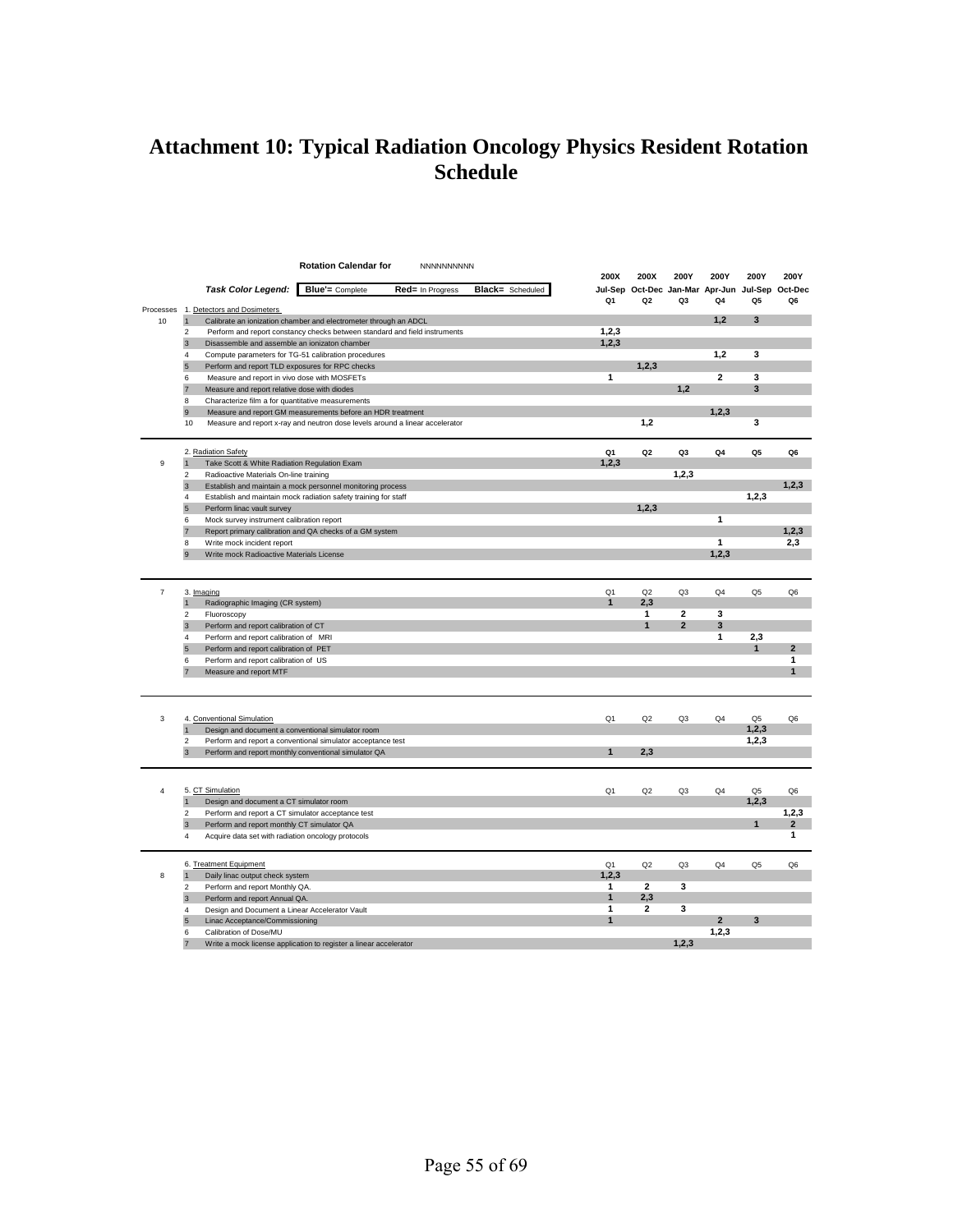| 24                     |                | 7. Patient Treatment For a typical set of treatment sites (e.g. lung, breast, GYN, ) |                             |     | Q1             | Q2                      | Q <sub>3</sub>                 | Q4                      | Q <sub>5</sub> | Q6             |
|------------------------|----------------|--------------------------------------------------------------------------------------|-----------------------------|-----|----------------|-------------------------|--------------------------------|-------------------------|----------------|----------------|
|                        | $\mathbf{1}$   | Compute mock treatment plan for Breast                                               | <b>CT Simulation</b>        |     |                |                         |                                |                         |                | $\mathbf{1}$   |
|                        | 2              | Compute mock treatment plan for Prostate                                             |                             |     |                |                         | 1,2,3                          |                         |                |                |
|                        | 3              | Compute mock treatment plan for Thoracic                                             |                             |     |                |                         |                                |                         | 1,2,3          |                |
|                        | 4              | Compute mock treatment plan for Head & Neck - Larynx                                 |                             |     |                |                         |                                |                         |                | 1,2,3          |
|                        | $\overline{5}$ | Compute mock treatment plan for Head & Neck - Base of Tongue                         |                             |     |                |                         |                                |                         |                |                |
|                        | 6              | Compute mock treatment plan for Head & Neck - Paranasal Sinus                        |                             |     |                |                         |                                |                         |                |                |
|                        | $\overline{7}$ | Compute mock treatment plan for Pancreas                                             |                             |     |                |                         |                                |                         |                |                |
|                        | 8              | Compute mock treatment plan for GYN                                                  |                             |     |                |                         |                                |                         |                | 1, 2, 3        |
|                        | 9              | Compute mock treatment plan for Esophagus                                            |                             |     |                |                         |                                |                         |                |                |
|                        | 10             | Compute mock treatment plan for Lymphoma                                             |                             |     |                |                         |                                |                         | 1,2,3          |                |
|                        | 11             | Compute mock treatment plan for CNS                                                  |                             |     |                |                         | 1,2,3                          |                         |                |                |
|                        | 12             | Compute mock treatment plan for Cranial-Spinal Axis - Pediatrics                     |                             |     |                |                         |                                |                         |                |                |
|                        | 13             | Compute mock treatment plan for Rectum                                               |                             |     |                |                         |                                |                         | 1, 2, 3        |                |
|                        | 14             | Compute mock treatment plan for Bladder                                              |                             |     |                |                         |                                | 1,2,3                   |                |                |
|                        | 15             | Physics Check of Treatment Plan                                                      |                             |     |                | 1.2.3                   |                                |                         |                |                |
|                        | 16             | <b>Chart Checking</b>                                                                |                             |     |                |                         | $\mathbf{1}$                   | $\overline{\mathbf{2}}$ | 3              |                |
|                        | 17             | Portal Imaging                                                                       |                             |     |                |                         | 1,2,3                          |                         |                |                |
|                        | 18             | Electron cut-out calibration                                                         |                             |     |                | 1<br>1                  | $\mathbf{2}$<br>$\overline{2}$ | 3<br>3                  |                |                |
|                        | 19             | TBI, IORT, electron arc, and Respiratory Gating                                      |                             |     |                |                         |                                | $\overline{\mathbf{c}}$ | 3              |                |
|                        | 20             | Compute mock treatment plan for stereotactic radiosurgery                            |                             |     |                |                         | $\mathbf{1}$                   |                         | $\mathbf{1}$   | $\overline{2}$ |
|                        | 21             | Tissue Compensation and Bolus                                                        |                             |     |                |                         |                                |                         |                |                |
|                        | 22             | Perform and report QA of treatment planning system                                   |                             |     |                |                         |                                |                         | 1              | $\overline{2}$ |
|                        | 23<br>24       | Commission a Treatment Planning System                                               |                             |     | 1, 2, 3        |                         |                                |                         |                |                |
|                        |                | Linac and cerrobend safety                                                           |                             |     |                |                         |                                |                         |                |                |
|                        |                |                                                                                      |                             |     |                |                         |                                |                         |                |                |
| 5                      |                | 8. IMRT For a typical set of treatment sites (e.g. prostate, head & neck, )          |                             |     | Q <sub>1</sub> | Q2                      | Q <sub>3</sub>                 | Q <sub>4</sub>          | Q <sub>5</sub> | Q6             |
|                        | $\mathbf{1}$   | Commission dummy linac for IMRT                                                      |                             |     |                | 1, 2, 3                 |                                |                         |                |                |
|                        | $\overline{2}$ | Verify the commissioned linac                                                        |                             |     |                |                         | 1, 2, 3                        |                         |                |                |
|                        | 3              | Compute mock IMRT inverse plan for Prostate                                          |                             |     |                |                         |                                | 1,2,3                   |                |                |
|                        | 4              | Compute mock IMRT inverse plan for Head & Neck                                       |                             |     |                |                         |                                |                         | 1              | 2,3            |
|                        | 5              | Compute mock IMRT inverse plan for Mesothelioma                                      |                             |     |                |                         |                                |                         |                |                |
|                        |                |                                                                                      |                             |     |                |                         |                                |                         |                |                |
| 8                      |                | 9. Brachytherapy                                                                     |                             |     | Q <sub>1</sub> | Q2                      | Q <sub>3</sub>                 | Q <sub>4</sub>          | Q <sub>5</sub> | Q6             |
|                        | $\mathbf{1}$   | Calibrate Ir-192 source                                                              |                             |     |                | 1, 2, 3                 |                                |                         |                |                |
|                        | 2              | Leak test Cs-137 sources                                                             |                             |     |                | 1                       | $\mathbf{2}$                   | 3                       |                |                |
|                        | $\sqrt{3}$     | Discharge patient with implanted radioactive material                                |                             |     | 1,2,3          |                         |                                |                         |                |                |
|                        | $\overline{4}$ | Shipping and receiving RAM and survey                                                |                             |     | 1, 2, 3        |                         |                                |                         |                |                |
|                        | $\overline{5}$ | Compute mock LDR Cs-137 treatment plan                                               |                             |     |                |                         |                                |                         |                |                |
|                        | 6              | Compute HDR mammosite breast treatment                                               |                             |     |                | $\mathbf{1}$            | $\mathbf{2}$                   | 3                       |                |                |
|                        | $\overline{7}$ | Perform and report monthly HDR QA                                                    |                             |     |                | 1                       | $\mathbf{2}$                   | 3                       |                |                |
|                        | 8              | Perform and report prostate seed implant.                                            |                             |     | 1              | $\overline{\mathbf{2}}$ | 3                              |                         |                |                |
|                        |                |                                                                                      |                             |     |                |                         |                                |                         |                |                |
| 6                      |                | 10. Other Duties                                                                     |                             |     | Q1             | Q2                      | Q <sub>3</sub>                 | Q4                      | Q <sub>5</sub> | Q6             |
|                        | $\mathbf{1}$   | Teach classes to physician Residents                                                 |                             |     |                |                         |                                | 1, 2, 3                 |                |                |
|                        | 2              | Make journal club style presentation                                                 |                             |     |                |                         |                                |                         |                |                |
|                        | $\overline{3}$ | Review and revise CPT billing profiles for specific clinical procedures              |                             |     |                |                         |                                |                         |                | 1,2,3          |
|                        | 4              | Prepare to maintain certification                                                    |                             |     |                |                         |                                |                         |                |                |
|                        | $\overline{5}$ | Review and revise Policy and Procedure documents for ACR compliance                  |                             |     |                |                         |                                |                         |                |                |
|                        | 6              | Time permitting, carry out and report on a small research project.                   |                             |     |                |                         |                                |                         |                | 1              |
| <b>Total Processes</b> |                |                                                                                      |                             |     |                |                         |                                |                         |                |                |
| 84                     |                |                                                                                      | processes phases scheduled: | 252 | 29             | 33                      | 32                             | 37                      | 38             | 31             |
|                        |                |                                                                                      | processes completed:        | 0   | 0              | 0                       | 0                              | $\Omega$                | 0              | O              |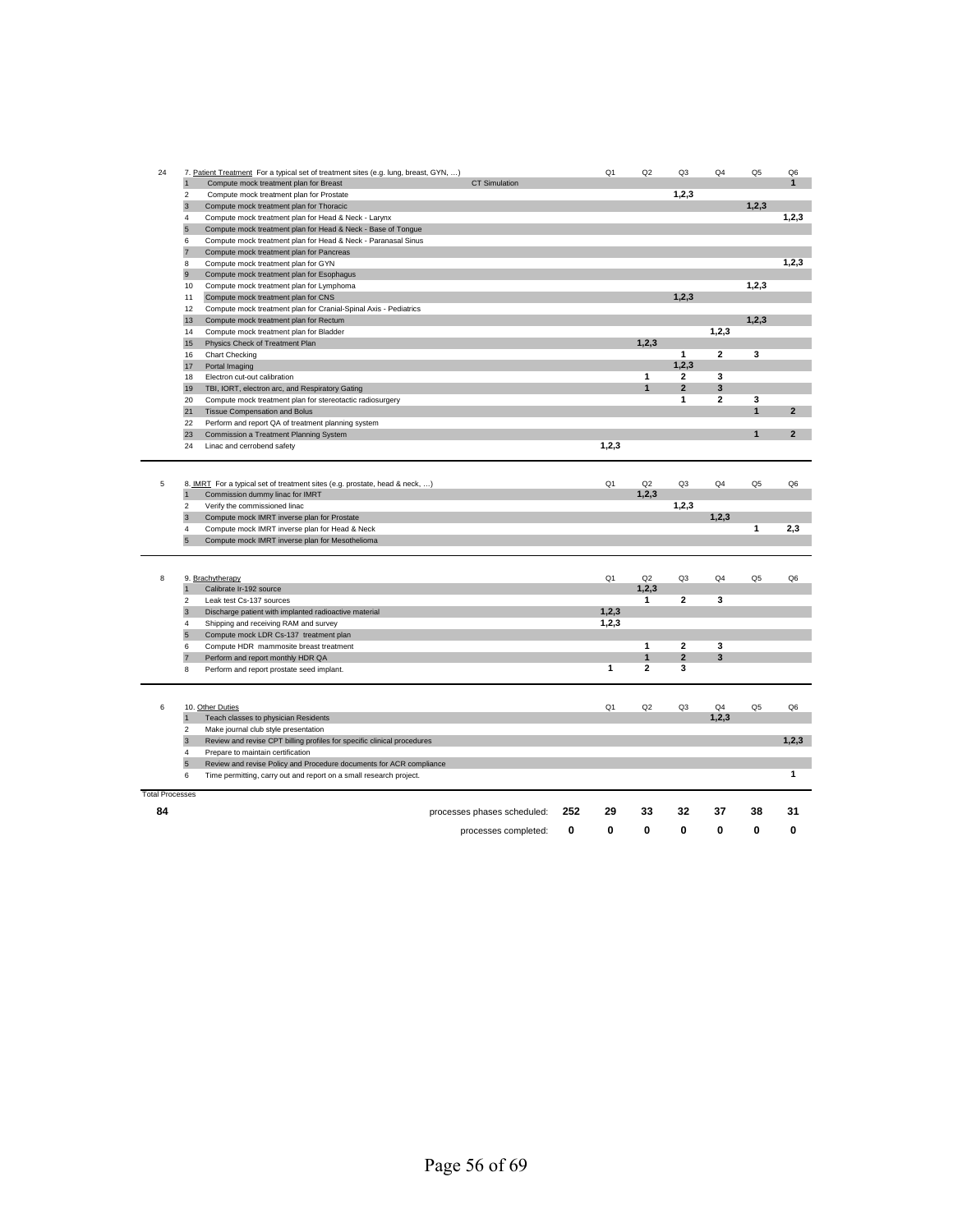#### **Attachment 11: Radiological Physics Lecture Series Schedule.**

**Text:** 

*The Essential Physics of Medical Imaging* **Bushberg, Siebert, Leidholdt, Boone Lippincott Williams & Wilkins 2nd Edition** 

#### **Section I: Basic Concepts**

#### **Chapter 1: Introduction to Medical Imaging**

1.1 The Modalities

1.2 Image Properties

#### **Chapter 2: Radiation and the Atom**

2.1 Radiation

2.2 Structure of the Atom

#### **Chapter 3: Interaction of Radiation with Matter**

3.1 Particle Interactions

3.2 X- and Gamma Ray Interactions

- 3.3 Attenuation of X- and Gamma Rays
- 3.4 Absorption of Energy from X- and Gamma Rays
- 3.5 Imparted Energy, Equivalent Dose, and Effective Dose

#### **Chapter 4: Computers in Medical Imaging**

- 4.1 Storage and Transfer of Data in Computers
- 4.2 Analog Data and Conversion between Analog and Digital Forms
- 4.3 Components and Operation of Computers
- 4.4 Performance of Computer Systems
- 4.5 Computer Software
- 4.6 Storage, Processing, and Display of Digital Images

#### **Section II: Diagnostic Radiology**

#### **Chapter 5: X-ray Production, X-ray Tubes & Generators**

5.1 Production of X-rays

5.2 X-ray Tubes

- 5.3 X-ray Tube Insert, Tube Housing, Filtration, and Collimation
- 5.4 X-ray Generator Function and Components
- 5.5 X-ray Generator Circuit Designs
- 5.6 Timing the X-ray Exposure in Radiography
- 5.7 Factors Affecting X-ray Emission
- 5.8 Power Ratings and Heat Loading

#### 5.9 X-ray Exposure Rating Charts

#### **Chapter 6: Screen-Film Radiography**

- 6.1 Projection Radiography
- 6.2 Basic Geometric Principles
- 6.3 The Screen-Film Cassette
- 6.4 Characteristics of Screens
- 6.5 Characteristics of Film
- 6.6 The Screen-Film System
- 6.7 Contrast and Dose in Radiography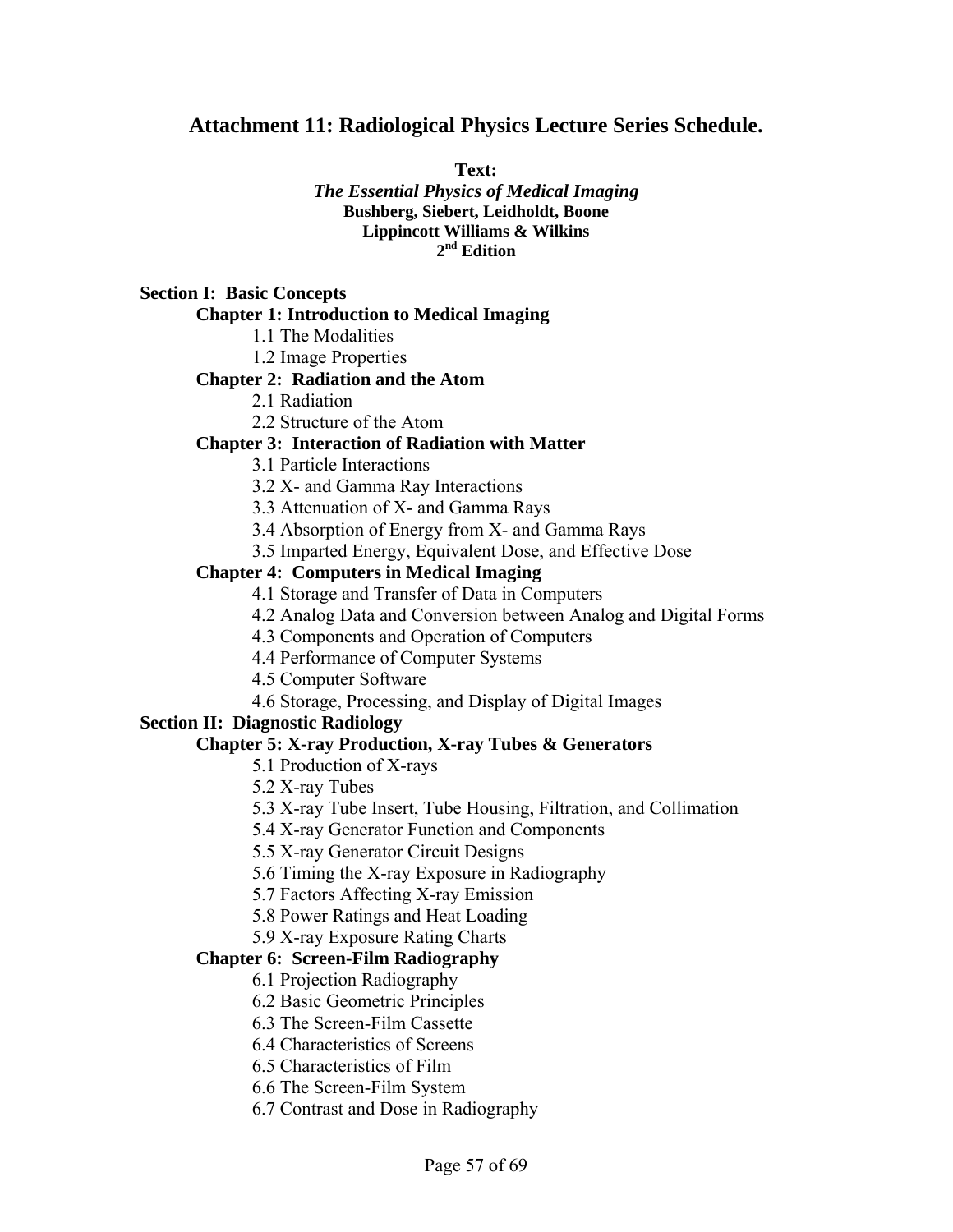#### 6.8 Scattered Radiation in Projection Radiography

#### **Chapter 7: Film Processing**

- 7.1 Film Exposure
- 7.2 The Film Processor
- 7.3 Processor Artifacts
- 7.4 Other Considerations
- 7.5 Laser Cameras
- 7.6 Dry Processing
- 7.7 Processor Quality Assurance

#### **Chapter 8: Mammography**

- 8.1 X-ray Tube Design
- 8.2 X-ray Generator and Phototimer System
- 8.3 Compression, Scattered Radiation, and Magnification
- 8.4 Screen-Film Cassettes and Film Processing
- 8.5 Ancillary Procedures
- 8.6 Radiation Dosimetry
- 8.7 Regulatory Requirement

#### **Chapter 9: Fluoroscopy**

- 9.1 Functionality
- 9.2 Fluoroscopic Imaging Chain Components
- 9.3 Peripheral Equipment
- 9.4 Fluoroscopy Modes of Operation
- 9.5 Automatic Brightness Control (ABC)
- 9.6 Imaging Quality
- 9.7 Fluoroscopy Suites
- 9.8 Radiation Dose

### **Chapter 10: Image Quality**

- 10.1 Contrast
- 10.2 Spatial Resolution
- 10.3 Noise
- 10.4 Detective Quantum Efficiency (DQE)
- 10.5 Sampling and Aliasing in Digital Images
- 10.6 Contrast-Detail Curves
- 10.7 Receiver Operating Characteristics Curves

### **Chapter 11: Digital Radiography**

- 11.1 Computed Radiography
- 11.2 Charged-Coupled Devices (CCDs)
- 11.3 Flat Panel Detectors
- 11.4 Digital mammography
- 11.5 Digital versus Analog Processes
- 11.6 Implementation
- 11.7 Patient Dose Considerations
- 11.8 Hard Copy versus Soft Copy Display
- 11.9 Digital Image Processing
- 11.10 Contrast versus Spatial Resolution in Digital Imaging

### **Chapter 12: Adjuncts to Radiology**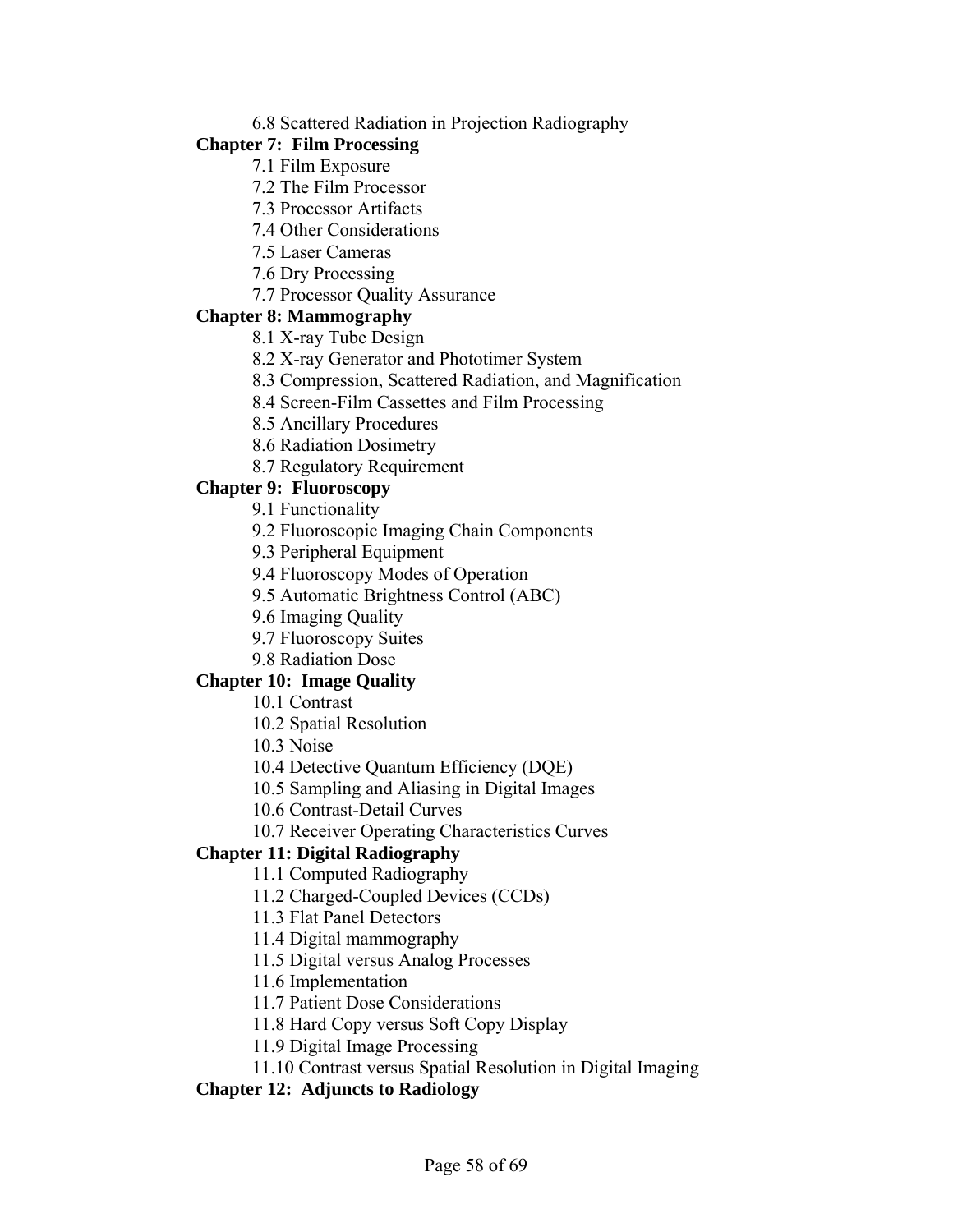12.1 Geometric Tomography

12.2 Digital Tomosynthesis

12.3 Temporal Subtraction

12.4 Dual-Energy Subtraction

#### **Chapter 13: Computed Tomography**

13.1 Basic Principles

13.2 Geometry and Historical Development

13.3 Detectors and Detector Arrays

13.4 Details of Acquisition

13.5 Tomographic Reconstruction

13.6 Digital Image Display

13.7 Radiation Dose

13.8 Image Quality

13.9 Artifiacts

#### **Chapter 14: Nuclear Magnetic Resonance**

14.1 Magnetization Properties

14.2 Generation and Detection of the Magnetic Resonance Signal

14.3 Pulse Sequences

14.4 Spin Echo

14.5 Inversion Recovery

14.6 Gradient Recalled Echo

14.7 Signal from Flow

14.8 Perfusion and Diffusion Contrast

14.9 Magnetization Transfer Contrast

#### **Chapter 15: Magnetic Resonance Imaging (MRI)**

15.1 Localization of the MR Signal

15.2 k-space Data Acquisition and Image Reconstruction

15.3 Three-Dimensional Fourier Transform Image Acquisition

15.4 Image Characteristics

15.5 Angiography and Magnetization Transfer Contrast

15.6 Artifacts

15.7 Instrumentation

15.8 Safety and Bioeffects

#### **Chapter 16: Ultrasound**

16.1 Characteristics of Sound

16.2 Interactions of Ultrasound with Matter

16.3 Transducers

16.4 Beam Properties

16.5 Image Data Acquisition

16.6 Two-Dimensional Image Display and Storage

16.7 Miscellaneous Issues

16.8 Image Quality and Artifacts

16.9 Doppler Ultrasound

16.10 System Performance and Quality Assurance

16.11 Acoustic Power and Bioeffects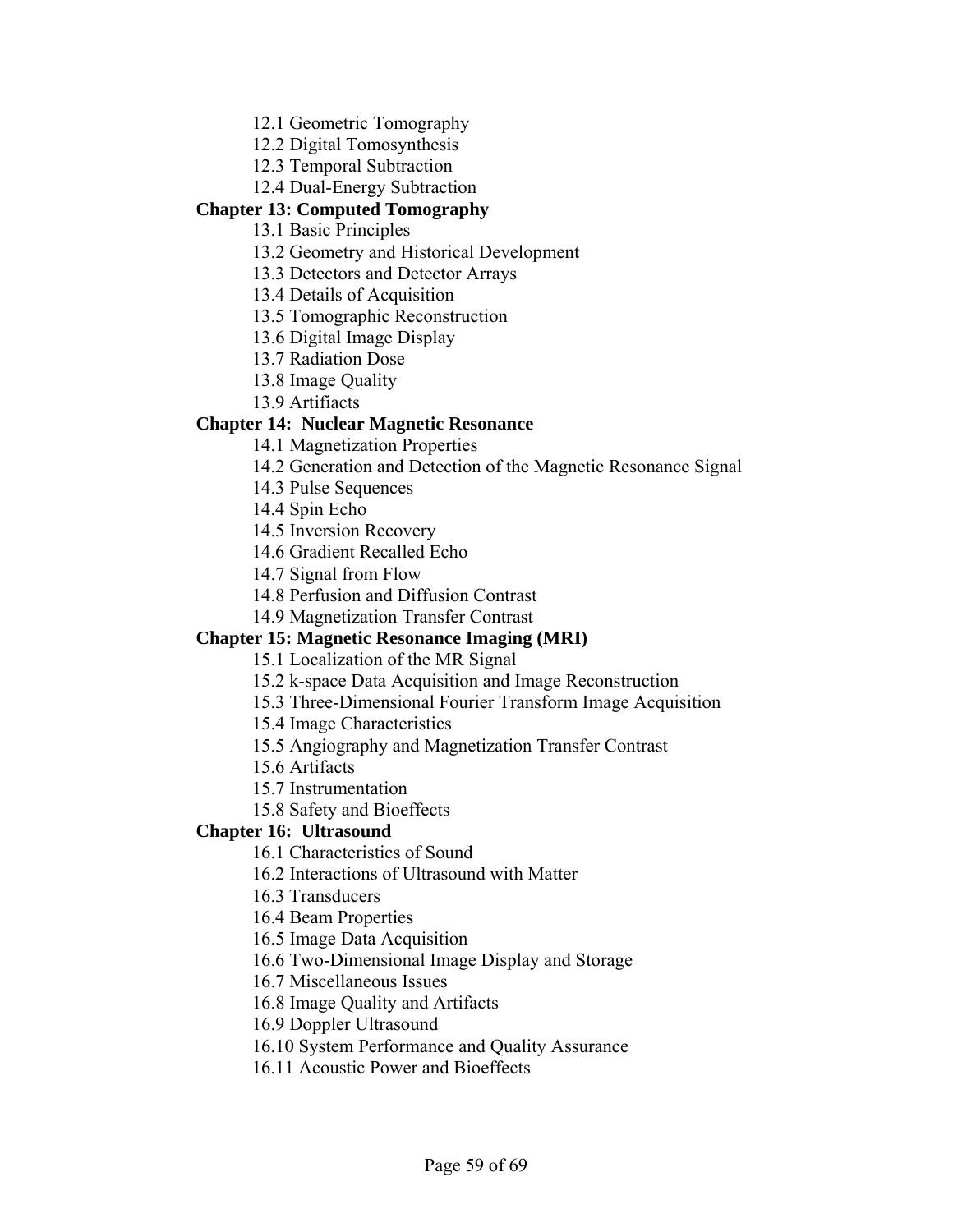#### **Chapter 17: Computer Networks, PACS & Teleradiology**

17.1 Computer Networks

17.2 PACS and Teleradiology

#### **Section III: Nuclear Medicine**

#### **Chapter 18: Radioactivity and Nuclear Transformation**

- 18.1 Radionuclide Decay Terms and Relationships
- 18.2 Nuclear Transformation

#### **Chapter 19: Radionuclide Production and Radiopharmaceuticals**

- 19.1 Radionuclide Production
- 19.2 Radiopharmaceuticals
- 19.3 Regulatory Issues

#### **Chapter 20: Radiation Detection and Measurement**

- 20.1 Types of Detectors
- 20.2 Gas-Filled Detectors
- 20.3 Scintillation Detectors
- 20.4 Semiconductor Detectors
- 20.5 Pulse height spectroscopy
- 20.6 Non-Imaging Detector Applications
- 20.7 Counting Statistics

### **Chapter 21: Nuclear Imaging – The Scintillation Camera**

- 21.1 Planar Nuclear Imaging: The Anger Scintillation Camera
- 21.2 Computers in Nuclear Imaging

### **Chapter 22: Nuclear Imaging – Emission Tomography**

- 22.1 Single Photon Emission Computed Tomography (SPECT)
- 22.2 Positron Emission Tomography (PET)

### **Section IV: Radiation Protection, Dosimetry, and Biology**

### **Chapter 23: Radiation Protection**

- 23.1 Sources of Exposure to Ionizing Radiation
- 23.2 Personnel Dosimetry
- 23.3 Radiation Detection Equipment in Radiation Safety
- 23.4 Radiation Protection and Exposure Control
- 23.5 Regulatory agencies and Radiation Exposure Limits

### **Chapter 24: Radiation Dosimetry of the Patient**

- 24.1 X-ray Dosimetry
- 24.2 Radiopharmaceutical Dosimetry: The MIRD Method

### **Chapter 25: Radiation Biology**

- 25.1 Interaction of Radiation with Tissue
- 25.2 Cellular Radiobiology
- 25.3 Response of Organ Systems to Radiation
- 25.4 Acute Radiation Syndrome
- 25.5 Radiation-Induced Carcinogenesis
- 25.6 Hereditary effects of Radiation Exposure
- 25.7 Radiation Effects in Utero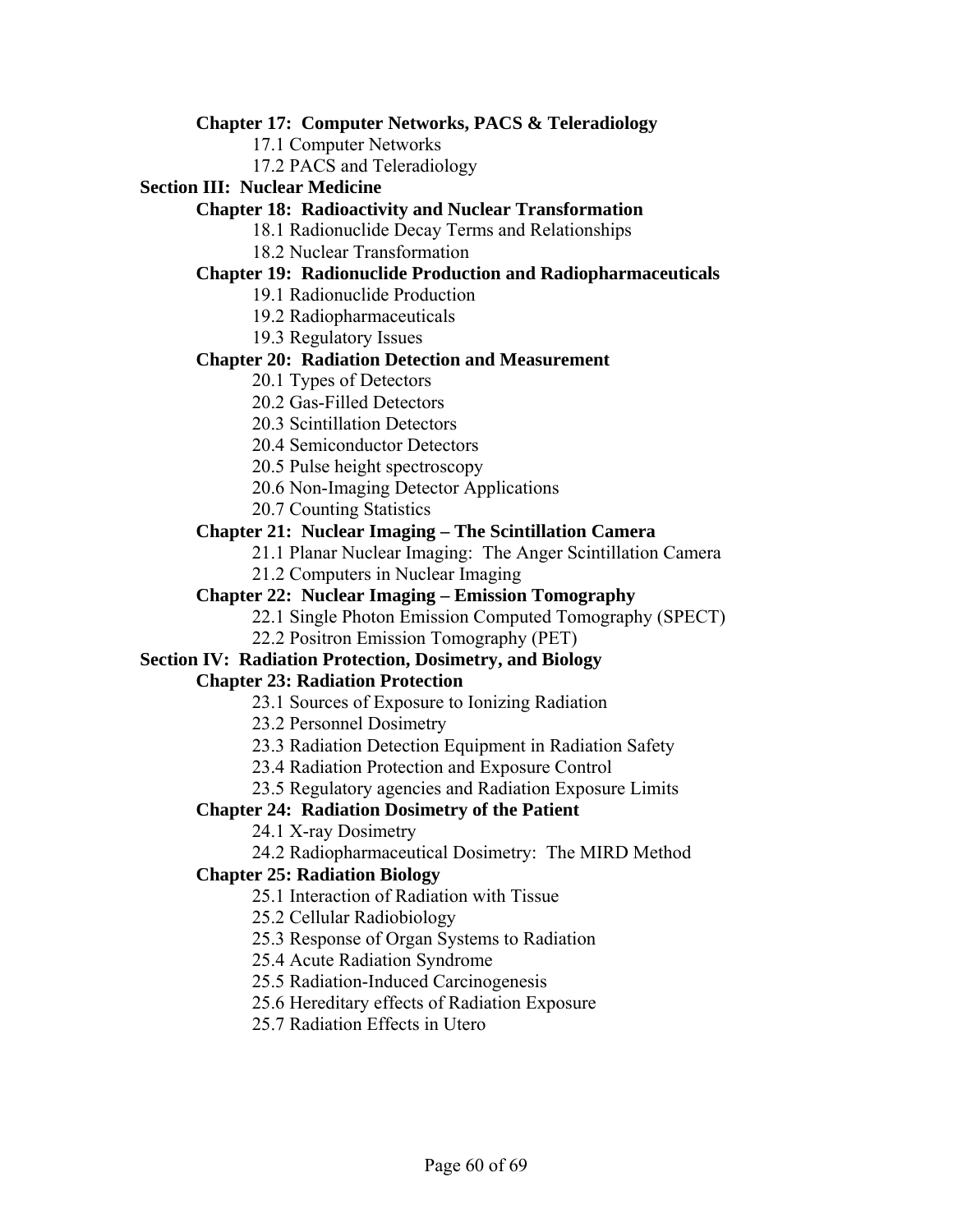### **Attachment 12: Medical Physics Didactic Lecture Series**

### **Scott & White Radiation Oncology Physics Residency Didactic Lecture Series**

#### **Year 1**

**Chapter 1. BASIC RADIATION PHYSICS Chapter 2. DOSIMETRIC PRINCIPLES, QUANTITIES AND UNITS I. Basic Physics Chapter 3. RADIATION DOSIMETERS Chapter 4. RADIATION MONITORING INSTRUMENTS Chapter 5. MACHINES FOR EXTERNAL BEAM RADIOTHERAPY II. Linear Accelerators Chapter 6. EXTERNAL PHOTON BEAMS: PHYSICAL ASPECTS III. Anatomy Chapter 7. CLINICAL TREATMENT PLANNING IN EXTERNAL PHOTON BEAM RADIOTHERAPY Chapter 8 ELECTRON BEAMS: PHYSICAL AND CLINICAL ASPECTS Chapter 9. CALIBRATION OF PHOTON AND ELECTRON BEAMS** 

#### **Year 2**

**IV. Ionization Chambers Chapter 10. ACCEPTANCE TESTS AND COMMISSIONING VI. Image Quality Chapter11. COMPUTERIZED TREATMENT PLANNING SYSTEMS FOR EXTERNAL BEAM RADIOTHERAPY Chapter 12. QUALITY ASSURANCE OF EXTERNAL BEAM RADIOTHERAPY Chapter13. BRACHYTHERAPY: PHYSICAL AND CLINICAL ASPECTS IX. HDR Chapter 14. BASIC RADIOBIOLOGY Chapter 15. SPECIAL PROCEDURES AND TECHNIQUES IN RADIOTHERAPY VII IMRT VIII. IGRT Chapter 16. RADIATION PROTECTION AND SAFETY IN RADIOTHERAPY V. High Energy Shielding** 

Note: "Chapter 1, …" refers to lectures from the IAEA "Radiation Oncology Physics: A Handbook for Teachers and Students" Roman Numeral "I, II, …" refers to original lectures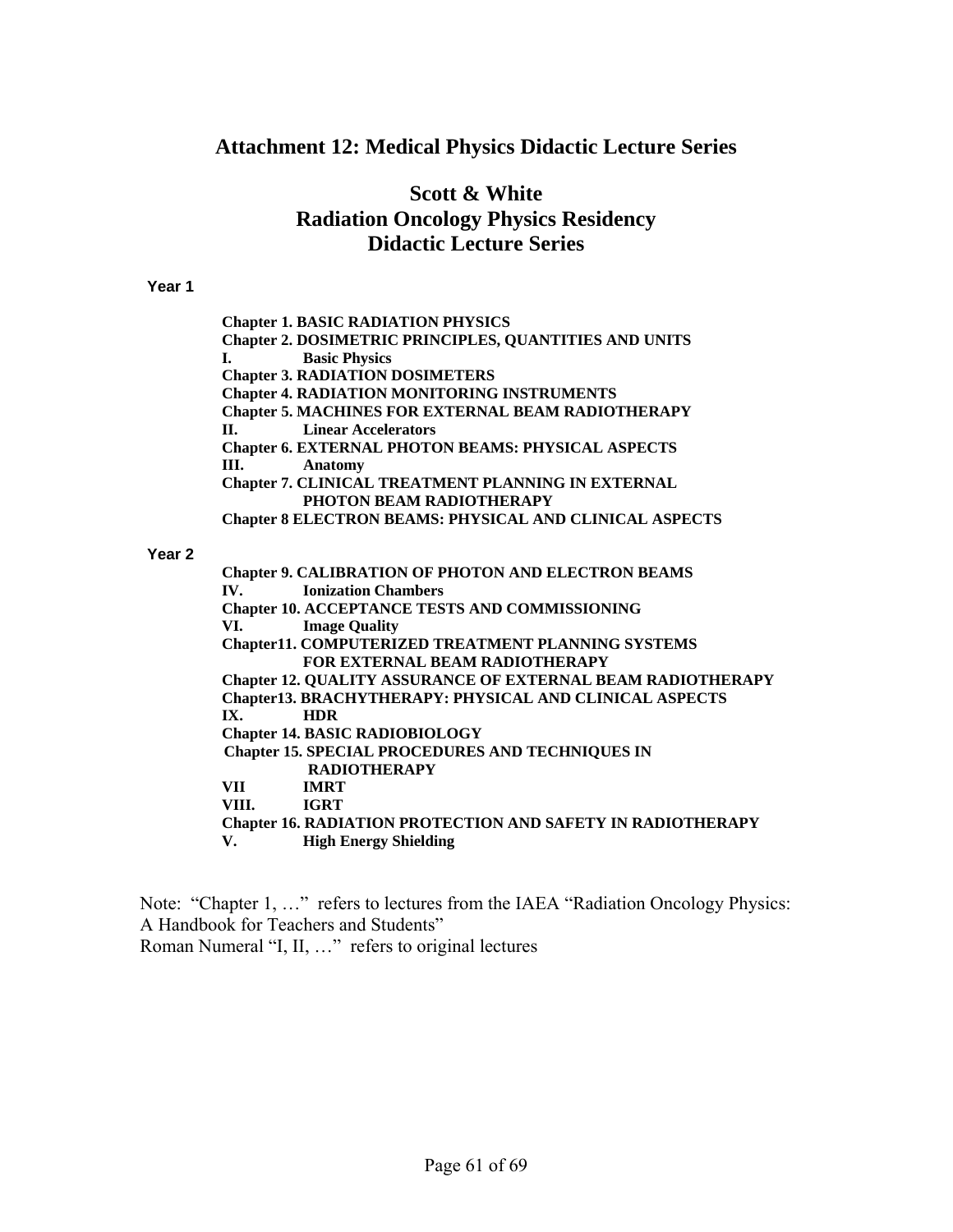### **Attachment 13: Physics Instruments**

**Ion Chambers** – Ion chambers are used to measure the magnitude of ionization created by ionizing radiation. The charge is collected by the chamber and then measured by an electrometer.

0.2cc NEL 2503/3 s/n 1875 – Used for IMRT QA 0.6cc NEL 2505/3A s/n 1874 – Used for monthly QA, electron cutouts

0.125cc - PTW233643 S/N 083 - Used for annual machine QA 0.125cc – PTW 233643 S/N 084 - Used for annual machine QA

0.2cc PTW N30002 s/n 2320 0.6cc PTW N23333 Farmer Chamber s/n 1715

Parallel plate Ionization chamber – PTW N23343 s/n 369

Welhoeffer Chambers 0.03cc – WD IC-04 s/n 3465 0.03cc – WD IC-04 s/n 3463

0.125cc – WD IC-15 s/n 3688 0.125cc – WD IC-15 s/n 3577

Backup Ion Chambers PTW N30012 - 0.6cc – s/n 0186 PTW N30010.2 - 0.2cc– s/n 0555

*Killeen* 

PTW 0.2cc N30002 s/n 2320 – Used for IMRT QA PTW 0.6cc N23333 s/n A-214 – Used for monthly QA

**Electrometers** – In radiation oncology, an electrometer is used for measuring electric charge originating from the creation of ions caused by radiation originating in an ion chamber.

Keithley Model 35614 s/n 13250 – Used for monthly QA Keithley Model 35614 s/n 54109 – Used for IMRT QA

Standard Imaging Max 4000 – s/n E073315

Victoreen Model 530 S/N 98191 – Standard Electrometer, used for HDR monthly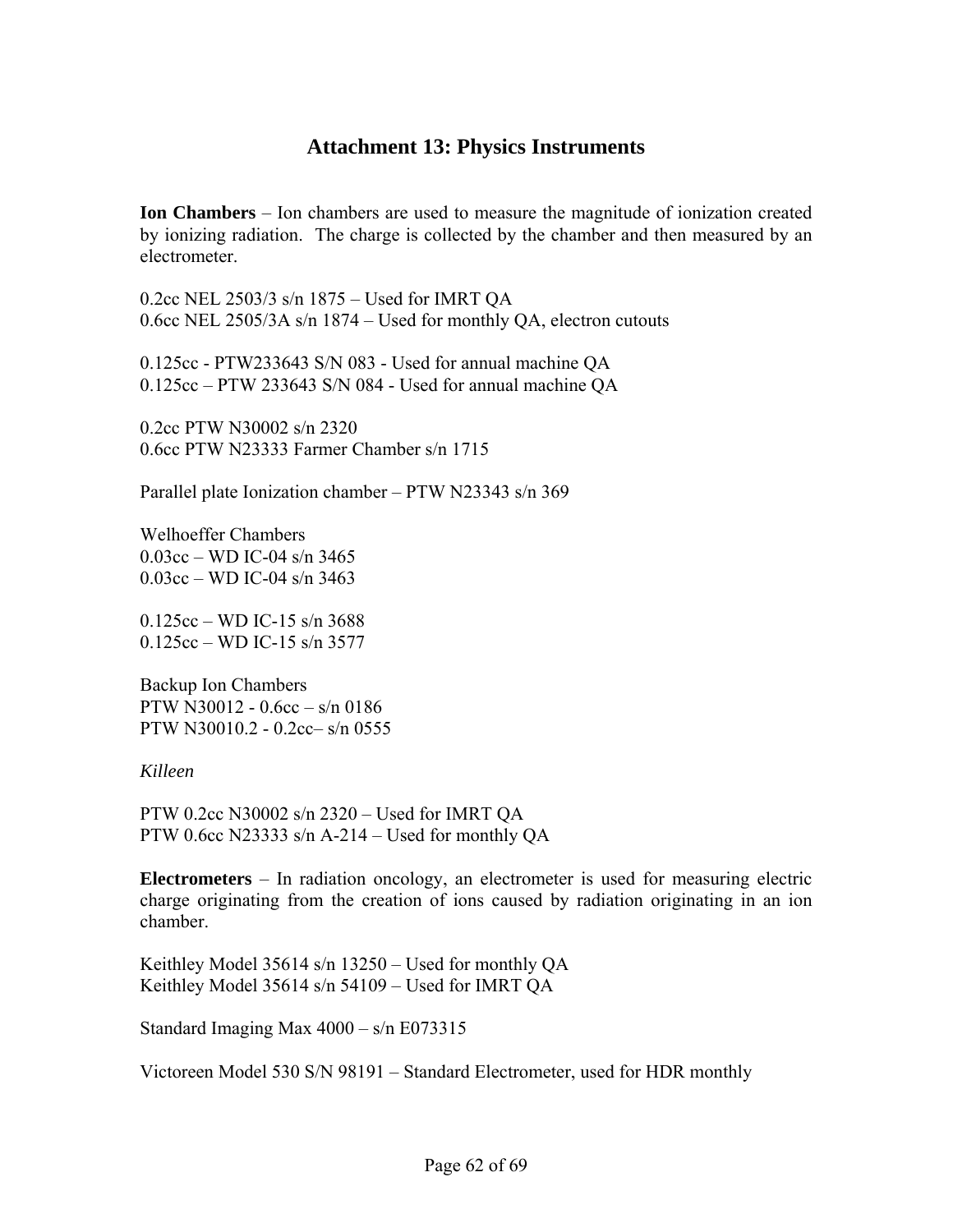#### *Killeen*

Inovision 135040 s/n 99218 – Used for monthly and IMRT QA (CIII)

**Survey Meters** – Survey meters are used to measure exposure in an area where radioactive materials are or may be present. They can also be used to survey a general area where radiation is being produced.

Nuclear Associates Minimonitor III – Model 05-575, s/n 000555 Nuclear Associates Minimonitor 125 – Model 05-572, s/n C 495 Victoreen – Model 407A – s/n 1205 Standard Imaging – Seed Finder – Ref. 90065, s/n G001041

**Phantoms** – media for providing mass for buildup and attenuation when taking ion chamber measurements.

Wellhoffer Blue Water Tank s/n 157 – Used for commissioning data

Wellhoffer Lift Table s/n 234

Med Tec Water Tank – Used for annual QA

Plastic Water – Used for monthly and annual QA

Polystyrene – Used for backscatter and electron cut out measurements

*Killeen*

Med Tec Water Tank – Used for annual QA

Small Wellhoffer Water Tank

**Well Counters** - Well counters are used to assess the radioactivity of radioactive isotopes for HDR and LDR Brachytherapy procedures.

Precision Radiological Measurements – Model WC-2 – Used for assessing seed activity for LDR procedures

Standard Imaging HDR 1000+, S/N A032029 – Used for HDR monthly

**Detector Arrays** – A series of multiple detectors to measure a change across an axis or plane.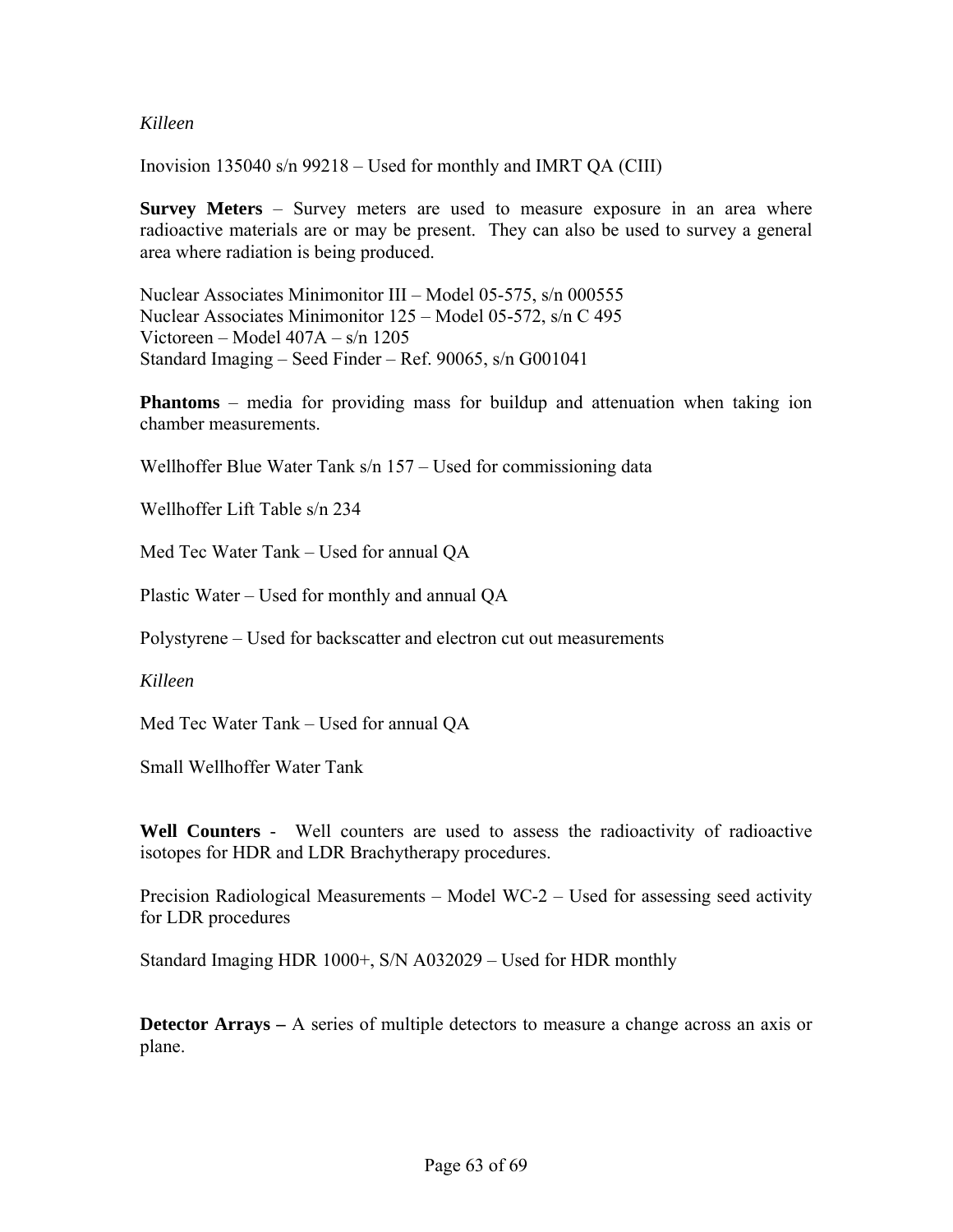Mapcheck – Model 1175, s/n 3844850 – Used for IMRT QA and monthly flatness and symmetry checks

Tracker (2) – Used for daily constancy measurements for specified tests. CI – Display s/n 107431 CII – Display s/n 107584, Array s/n 105255

*Killeen* 

Profiler

Tracker

### **Other**

Field size, Laser and coincidence tool – Med Tec MT-IAD-V, s/n 505

### *Killeen*

Field size, Laser and coincidence tool – Med Tec MT-IAD-V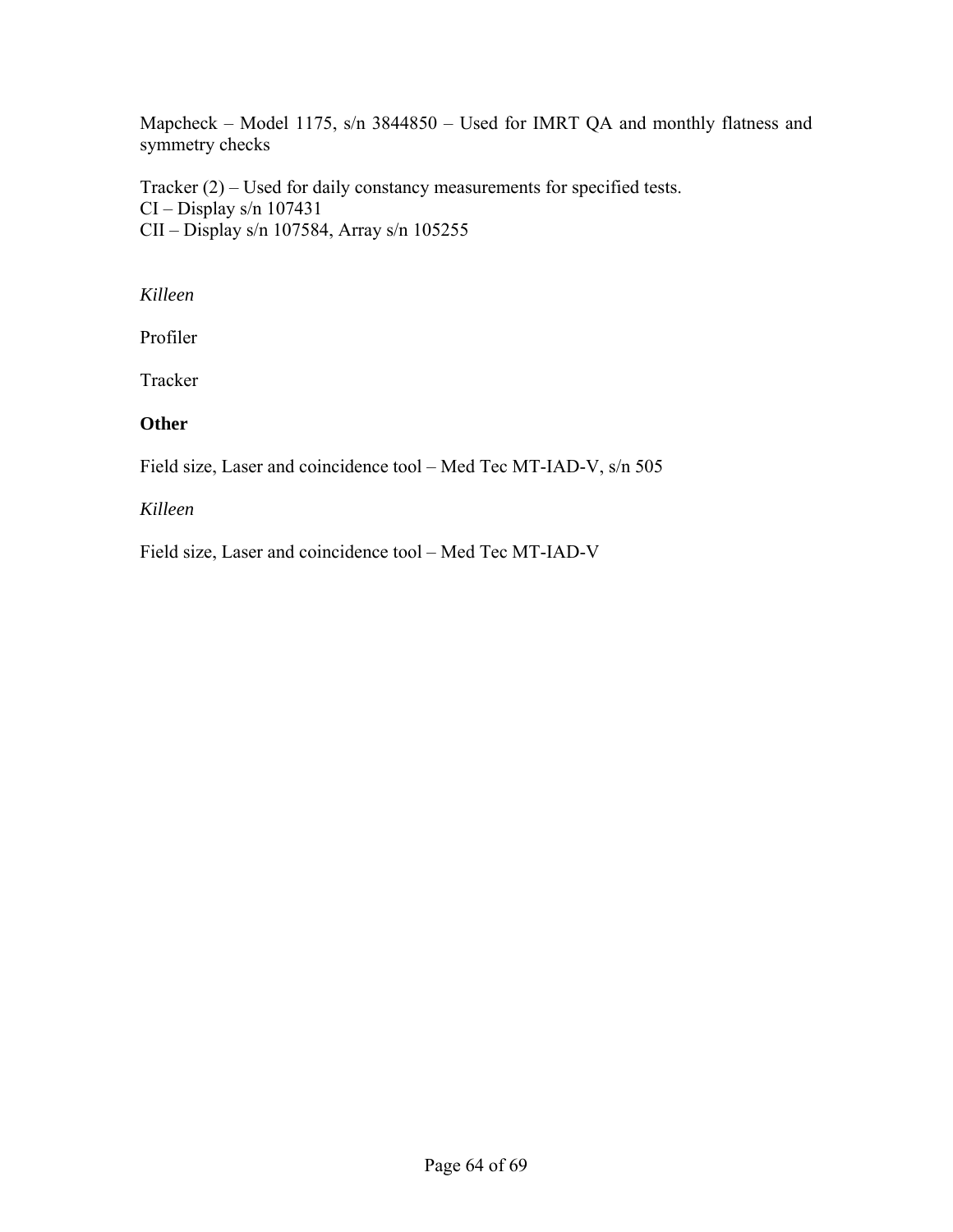# **Attachment 14A: Faculty Oral Examination Evaluation Form**

| Resident                                                                                                              |                                                                                                                                                                             |                             |
|-----------------------------------------------------------------------------------------------------------------------|-----------------------------------------------------------------------------------------------------------------------------------------------------------------------------|-----------------------------|
| Oral Examiner                                                                                                         |                                                                                                                                                                             |                             |
| <b>Comments On Resident</b>                                                                                           |                                                                                                                                                                             |                             |
| <u> 1988 - Johann Barbara, martxa amerikan basar da</u>                                                               |                                                                                                                                                                             | Satisfactory Unsatisfactory |
| <u> 1989 - Johann Stein, marwolaethau a bhann an t-Albann an t-Albann an t-Albann an t-Albann an t-Albann an t-Al</u> |                                                                                                                                                                             | Satisfactory Unsatisfactory |
| <u> 1989 - Johann Barn, mars ann an t-Amhain Aonaich an t-Aonaich an t-Aonaich ann an t-Aonaich ann an t-Aonaich</u>  |                                                                                                                                                                             | Satisfactory Unsatisfactory |
|                                                                                                                       | <u> 1989 - Johann Barnett, fransk politiker (</u><br><u> 1989 - Johann John Stoff, deutscher Stoffen und der Stoffen und der Stoffen und der Stoffen und der Stoffen un</u> | Satisfactory Unsatisfactory |
|                                                                                                                       |                                                                                                                                                                             | Satisfactory Unsatisfactory |
| Comments on Program                                                                                                   |                                                                                                                                                                             |                             |
|                                                                                                                       |                                                                                                                                                                             |                             |
|                                                                                                                       |                                                                                                                                                                             |                             |
|                                                                                                                       |                                                                                                                                                                             |                             |
| <b>Faculty Signature</b>                                                                                              |                                                                                                                                                                             |                             |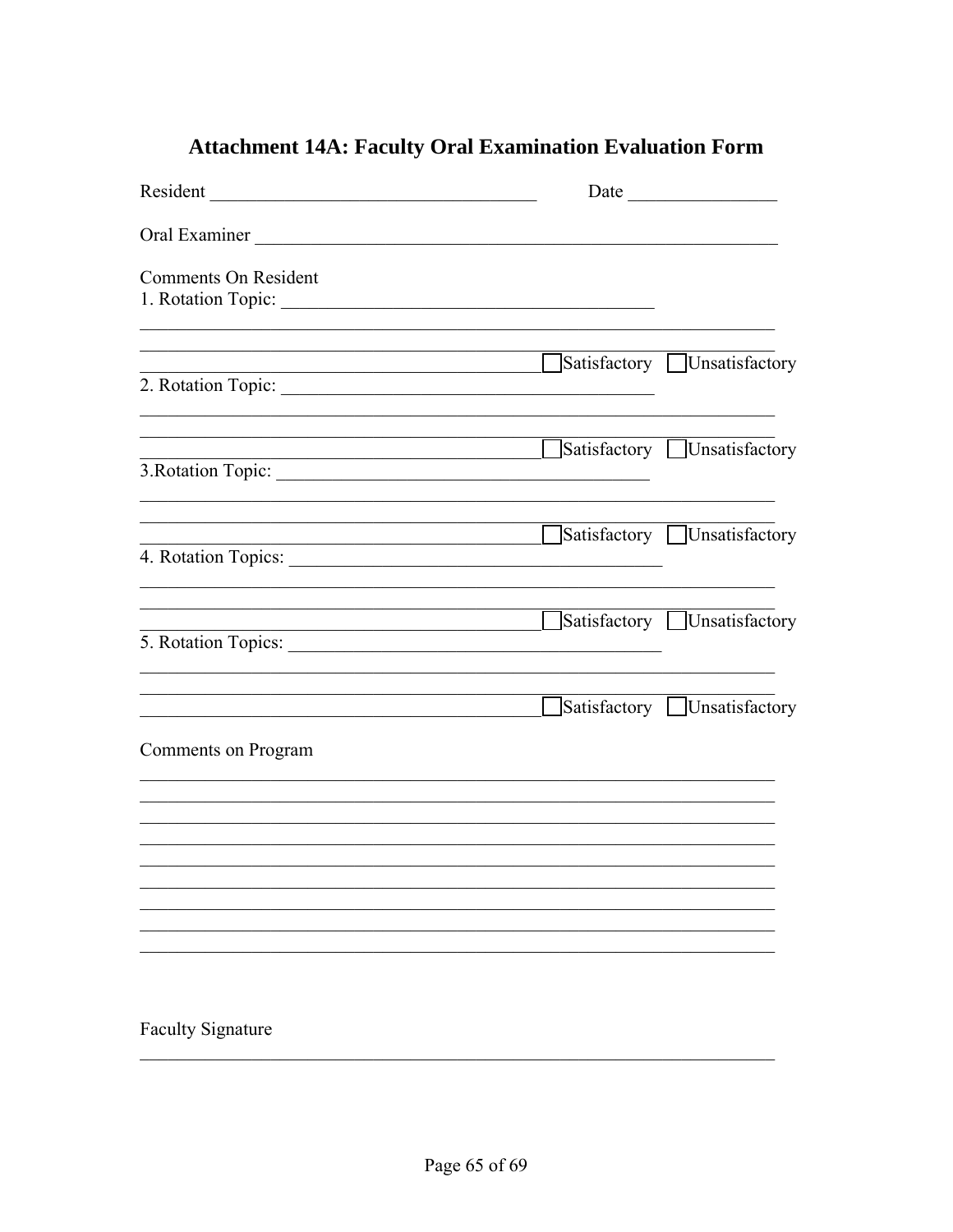| Rotation Topics:                                                                                                                                                                                                                           |                                                             |
|--------------------------------------------------------------------------------------------------------------------------------------------------------------------------------------------------------------------------------------------|-------------------------------------------------------------|
| 1.<br><u> Andrews American American American American American American American American American American American A</u>                                                                                                                 |                                                             |
| 2. $\qquad \qquad$                                                                                                                                                                                                                         |                                                             |
| $\frac{3}{2}$                                                                                                                                                                                                                              |                                                             |
| 4.<br><u> 1989 - Johann Harry Harry Harry Harry Harry Harry Harry Harry Harry Harry Harry Harry Harry Harry Harry Harry Harry Harry Harry Harry Harry Harry Harry Harry Harry Harry Harry Harry Harry Harry Harry Harry Harry Harry Ha</u> |                                                             |
|                                                                                                                                                                                                                                            |                                                             |
|                                                                                                                                                                                                                                            | Date                                                        |
|                                                                                                                                                                                                                                            |                                                             |
| Comments On Faculty                                                                                                                                                                                                                        |                                                             |
|                                                                                                                                                                                                                                            |                                                             |
|                                                                                                                                                                                                                                            |                                                             |
|                                                                                                                                                                                                                                            |                                                             |
|                                                                                                                                                                                                                                            | <u> 1989 - Johann Stoff, amerikansk politiker (d. 1989)</u> |
| Comments on Program                                                                                                                                                                                                                        |                                                             |
|                                                                                                                                                                                                                                            |                                                             |
|                                                                                                                                                                                                                                            |                                                             |
|                                                                                                                                                                                                                                            |                                                             |
|                                                                                                                                                                                                                                            |                                                             |
|                                                                                                                                                                                                                                            |                                                             |
|                                                                                                                                                                                                                                            |                                                             |
|                                                                                                                                                                                                                                            |                                                             |
| <b>Resident Signature</b>                                                                                                                                                                                                                  |                                                             |

### **Attachment 14B: Resident Clinical Rotation Evaluation Form**

 $\qquad \qquad \textbf{Date:} \qquad \qquad \textit{I} \qquad \qquad$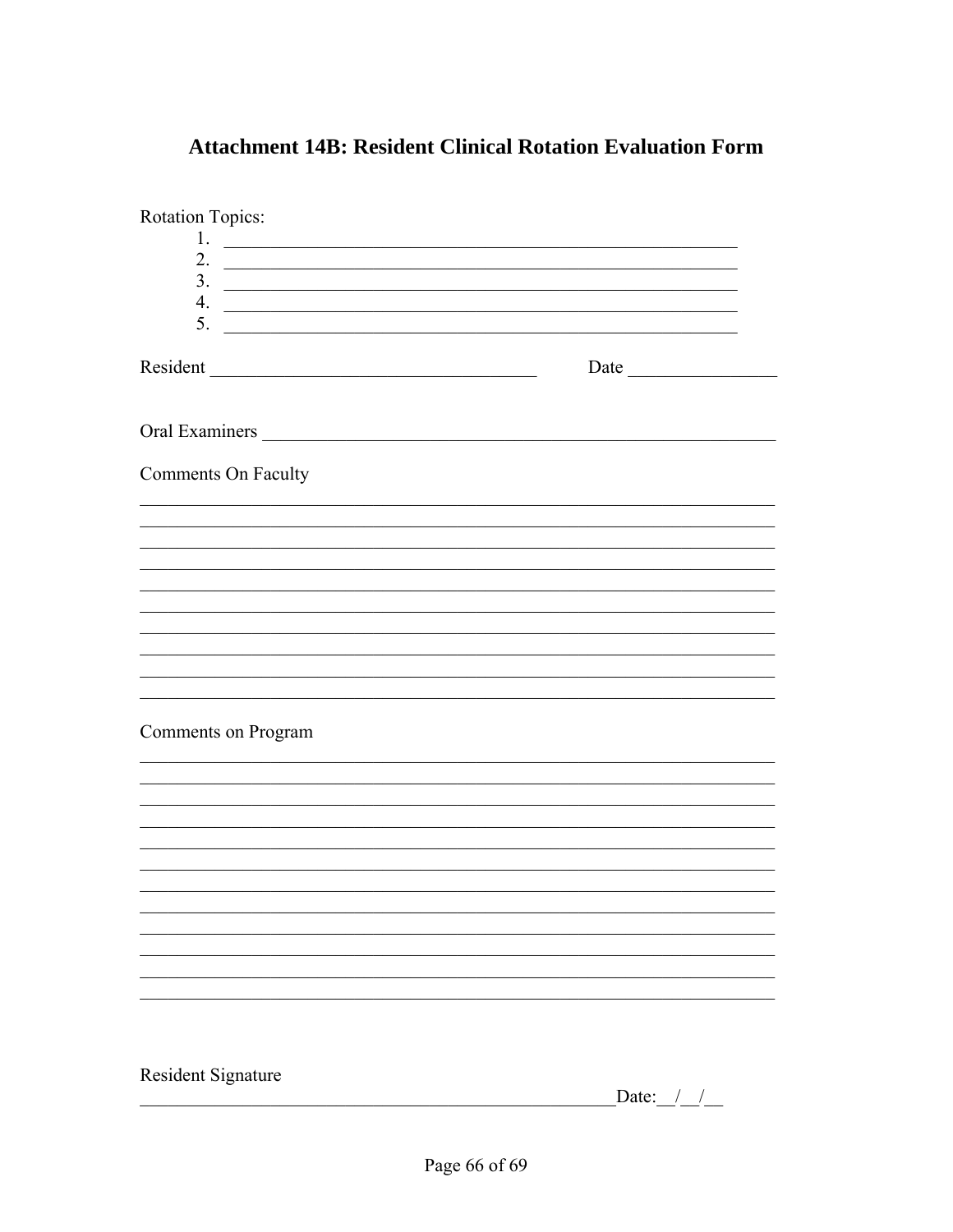## **Attachment 15: Program Director's Resident Evaluation Form**

### **\*\*Confidential Report on Resident for Current Quarter\*\***

**RESIDENT NAME: \_\_\_\_\_\_\_\_\_\_\_\_\_\_\_\_\_\_\_\_\_\_ Quarter/Year: \_\_\_\_\_\_\_\_** 

#### **RESULTS OF ROTATION ORAL EXAMS**

|                | <b>Rotation Topic</b>           | Pass | <b>Comments</b> |
|----------------|---------------------------------|------|-----------------|
|                | <b>Detectors and Dosimeters</b> |      |                 |
| $\overline{2}$ | <b>Radiation Safety</b>         |      |                 |
| 3              | <b>Treatment Equipment</b>      |      |                 |
| 4              | <b>Imaging</b>                  |      |                 |
| 5              | <b>Conventional Simulation</b>  |      |                 |
| 6              | <b>CT</b> Simulation            |      |                 |
| 7              | <b>Patient Treatment</b>        |      |                 |
| 8              | <b>IMRT</b>                     |      |                 |
| 9              | <b>Brachytherapy</b>            |      |                 |
| 10             | <b>Other Duties</b>             |      |                 |

### **GENERAL GRADE FOR QUARTER**

| <b>DIDACTIC</b>             | <b>DATES</b> |                                                         | Satisfactory Unsatisfactory |
|-----------------------------|--------------|---------------------------------------------------------|-----------------------------|
|                             |              |                                                         |                             |
|                             |              |                                                         |                             |
|                             |              |                                                         |                             |
| <b>COMMENTS (OPTIONAL):</b> |              |                                                         |                             |
|                             |              |                                                         |                             |
|                             |              |                                                         |                             |
|                             |              |                                                         |                             |
|                             |              | PRINTED: Arthur Boyer, Ph.D.<br><b>Program Director</b> |                             |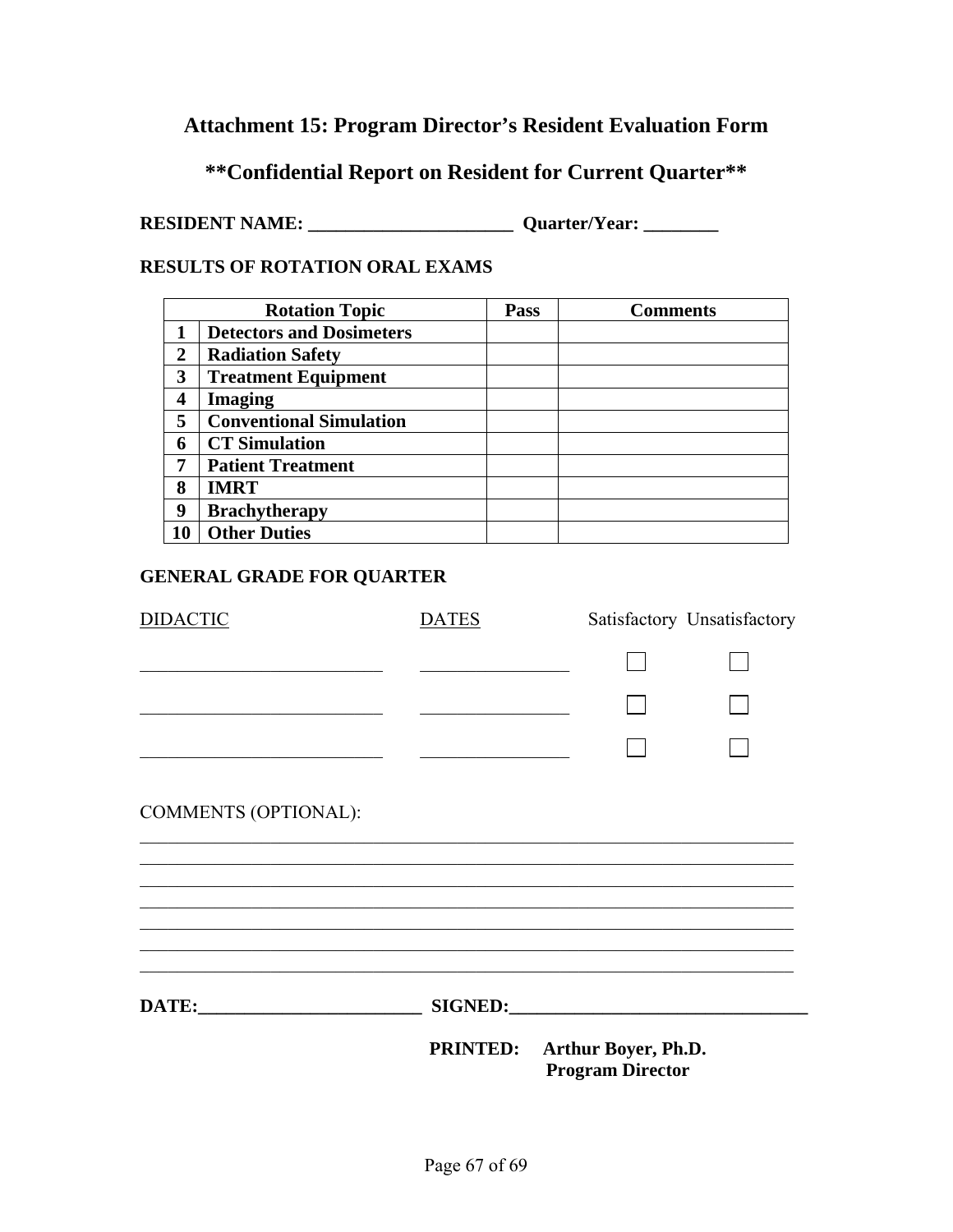# **Attachment 16: Resident Evaluation of Faculty**

| <b>Medical Physics Resident Faculty/Rotation Evaluation</b>      |            |                |
|------------------------------------------------------------------|------------|----------------|
|                                                                  |            |                |
|                                                                  |            |                |
|                                                                  |            |                |
| Evaluation:                                                      |            |                |
| The rotation achieved the training objectives outlined           | Yes        | N <sub>0</sub> |
| The mentor participated actively and effectively in the training | Yes        | N <sub>0</sub> |
| Sufficient time was devoted to this rotation                     | <b>Yes</b> | N <sub>0</sub> |
| <b>Additional comments</b>                                       |            |                |
|                                                                  |            |                |
|                                                                  |            |                |
|                                                                  |            |                |
|                                                                  |            |                |
|                                                                  |            |                |
|                                                                  |            |                |
|                                                                  |            |                |
|                                                                  |            |                |
|                                                                  |            |                |
| <b>Signed</b><br><b>Date</b>                                     |            |                |